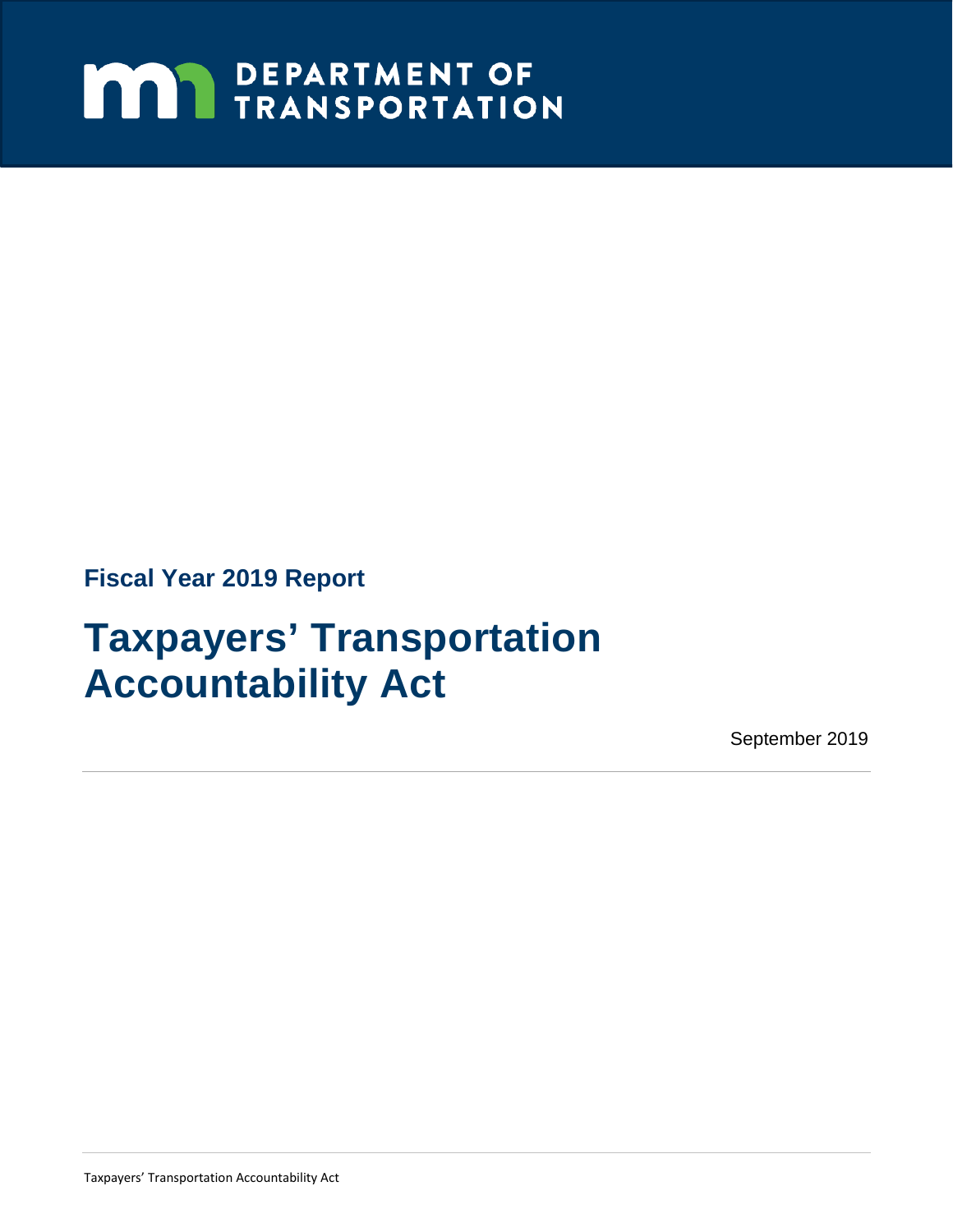Prepared by:

The Minnesota Department of Transportation 395 John Ireland Boulevard Saint Paul, Minnesota 55155-1899

Phone: 651-296-3000 Toll-Free: 1-800-657-3774 TTY, Voice or ASCII: 1-800-627-3529

To request this document in an alternative format, call 651-366-4718 or 1-800-657-3774 (Greater Minnesota). You may also send an email t[o ADArequest.dot@state.mn.us](mailto:ADArequest.dot@state.mn.us)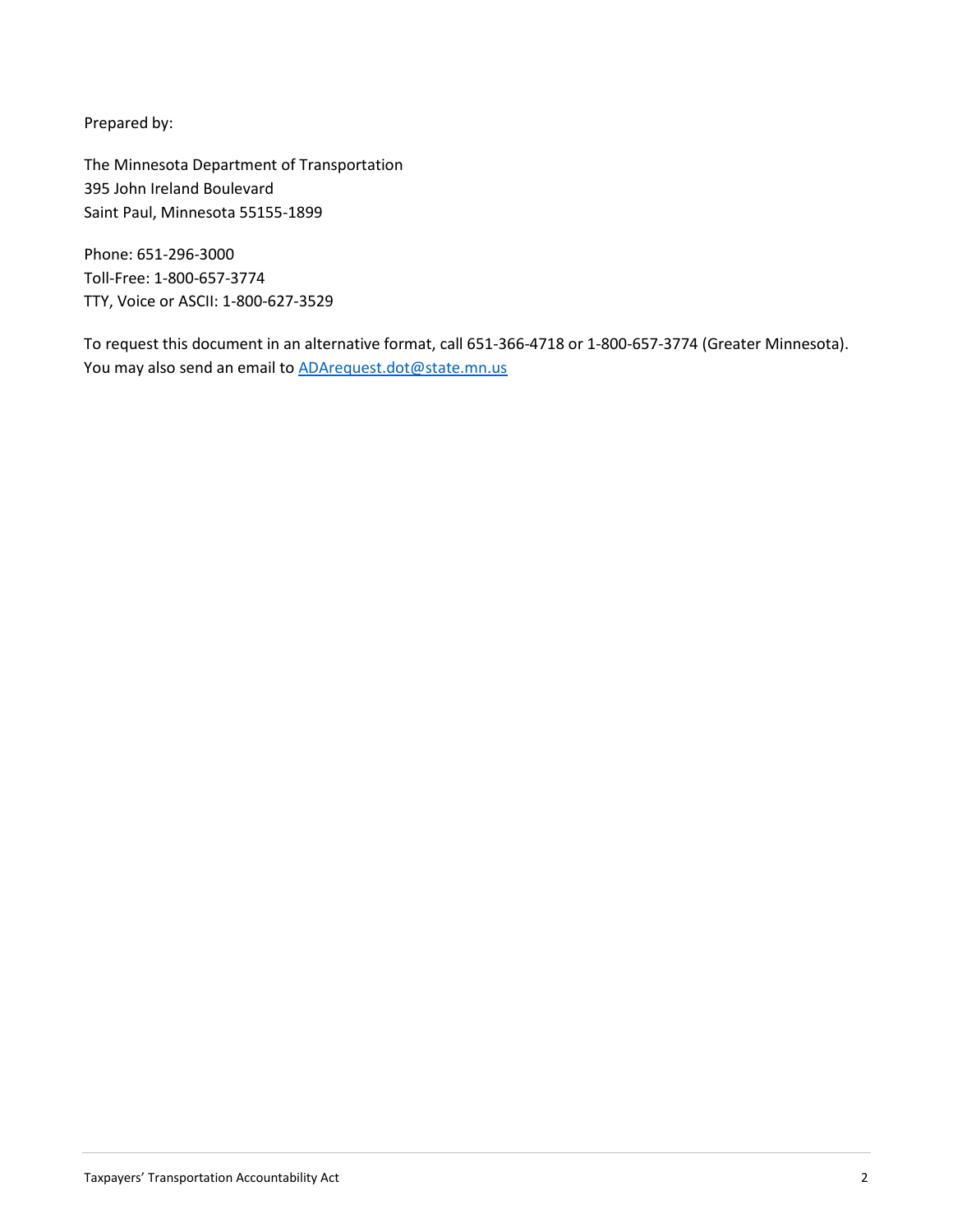# **Contents**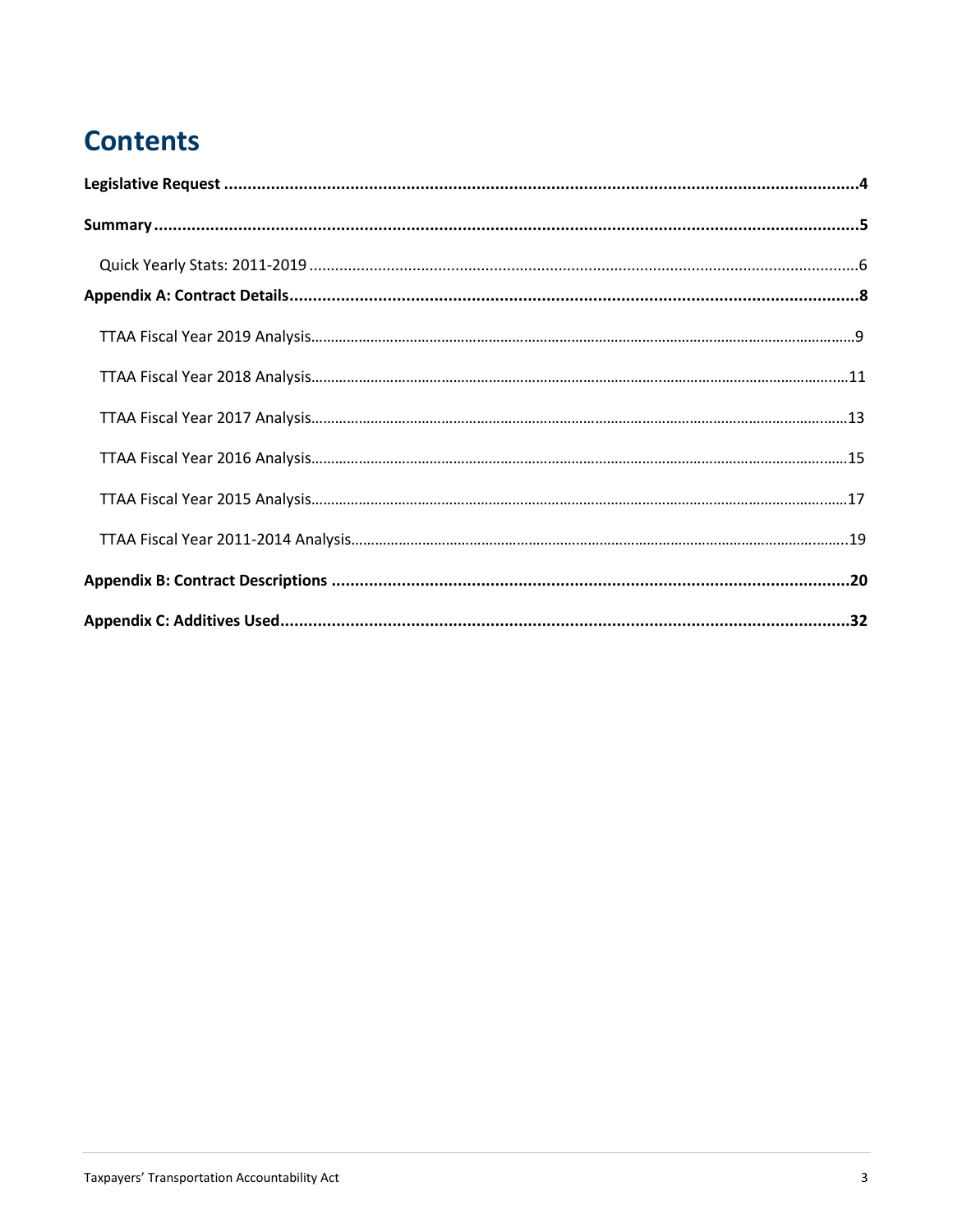# <span id="page-3-0"></span>**Legislative Request**

This report is issued to comply with [Minnesota Statutes 161.3203, subdivisions 3 and 4.](https://www.revisor.mn.gov/statutes/?id=161.3203)

#### **161.3203 CONTRACTS FOR WORK FOR TRUNK HIGHWAY.**

#### **Subd. 3. Review of contract costs.**

(c) Before entering into a privatization transportation contract for \$250,000 or more, the commissioner shall determine that:

- (1) the cost estimated under paragraph (b) will be lower than the cost estimated under paragraph (a);
- (2) the quality of the work to be provided by the designated responder is likely to equal or exceed the quality of services that could be provided by Department of Transportation employees;
- (3) the contract, together with other privatization transportation contracts to which the department is or has been party, will not reduce full-time equivalent positions within the department or result in layoffs; and
- (4) the proposed privatization contract is in the public interest.

#### **Subd. 4. Reports.**

Beginning in 2009, the commissioner shall provide, no later than September 1, an annual written report to the legislature, in compliance with sections [3.195](https://www.revisor.mn.gov/statutes/?id=3.195) and [3.197,](https://www.revisor.mn.gov/statutes/?id=3.197) and shall submit the report to the chairs of the senate and house of representatives committees having jurisdiction over transportation. The report must list all privatization transportation contracts within the meaning of this section that were executed or performed, whether wholly or in part, in the previous fiscal year. The report must identify, with respect to each contract: the contractor; contract amount; duration; work, provided or to be provided; the comprehensive estimate derived under subdivision 3, paragraph (a); the comprehensive estimate derived under subdivision 3, paragraph (b); the actual cost to the agency of the contractor's performance of the contract; and for contracts of at least \$250,000, a statement containing the commissioner's determinations under subdivision 3, paragraph (c).

*The cost of preparing this report is less than \$5,000.*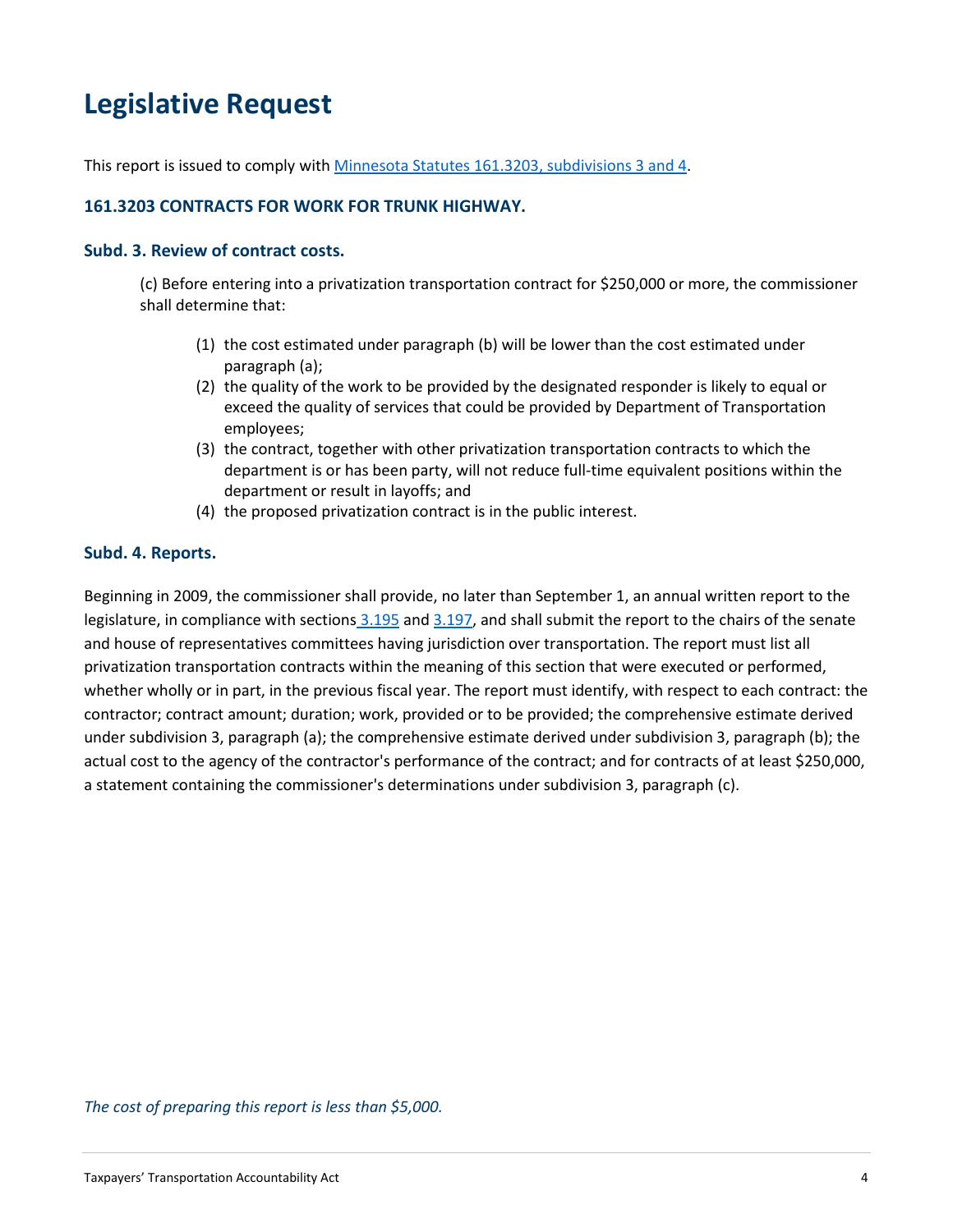## <span id="page-4-0"></span>**Summary**

This report contains data about contracts that meet the definition of "Privatization Transportation Contracts" as described in [Minnesota Statutes 161.3203,](https://www.revisor.mn.gov/statutes/?id=161.3203) which is also known as the "Taxpayers' Transportation Accountability Act." A total of 601 contracts were evaluated since the Act took effect.

The Minnesota Department of Transportation executed 77 contracts meeting the statutory definition of a privatization transportation contract during state fiscal year 2019 (July 1, 2018 - June 30, 2019). This report provides information on the contracts executed in FY 2019 and the 260 contracts from previous years that remained active or were in the close-out audit process at the end of the prior year. Appendix A provides a detailed breakdown for each active contract.

During FY 2019, MnDOT executed 77 contracts with a total value of \$53,234,000.

• 49 of the contracts have a value greater than \$250,000. These contracts have a total value of \$48,234,000.

MnDOT may only enter into contracts over \$250,000 if the TTAA analysis shows that outsourcing is the less expensive option.

• 28 of the contracts have a value between \$100,000 and \$250,000. These contracts have a total value of \$5,000,000.

For contracts with a value between \$100,000 and \$250,000, MnDOT may contract for the services even if the TTAA analysis shows that outsourcing is the more expensive option.

The 77 contracts executed in FY 2019 were for the following types of projects:

- Roadway/pavement/sign/signal/roundabout planning, preliminary and/or final design 49
- Bridge design or bridge subsurface investigation 12
- Construction inspection, surveying or other construction support 9
- Tunnel inspection/sewer cleaning 7

MnDOT employees typically perform most of the type of work listed above. The two reasons for using outside assistance for the contracts evaluated were:

- 1. Staff limitations within scheduled timeframe 68
- 2. Specialized expertise and/or equipment required (often staff limitations as well) 9

MnDOT values the knowledge and experience its employees bring to projects; however, no potential contracts over \$250,000 in FY 2019 were re-evaluated and the work kept within the agency as a result of the TTAA estimate comparison. This is because the agency staffs to a "base" program and may need to use consultants when there is additional funding available for more projects, when there is staff turnover, or when specialized expertise is needed and not present in MnDOT's workforce.

For the 28 contracts with a value between \$100,000 and \$250,000, all were outsourced, although in 17 cases, the agency cost estimate, "A" was lower than the contractor's cost estimate "B". For the 49 contracts with a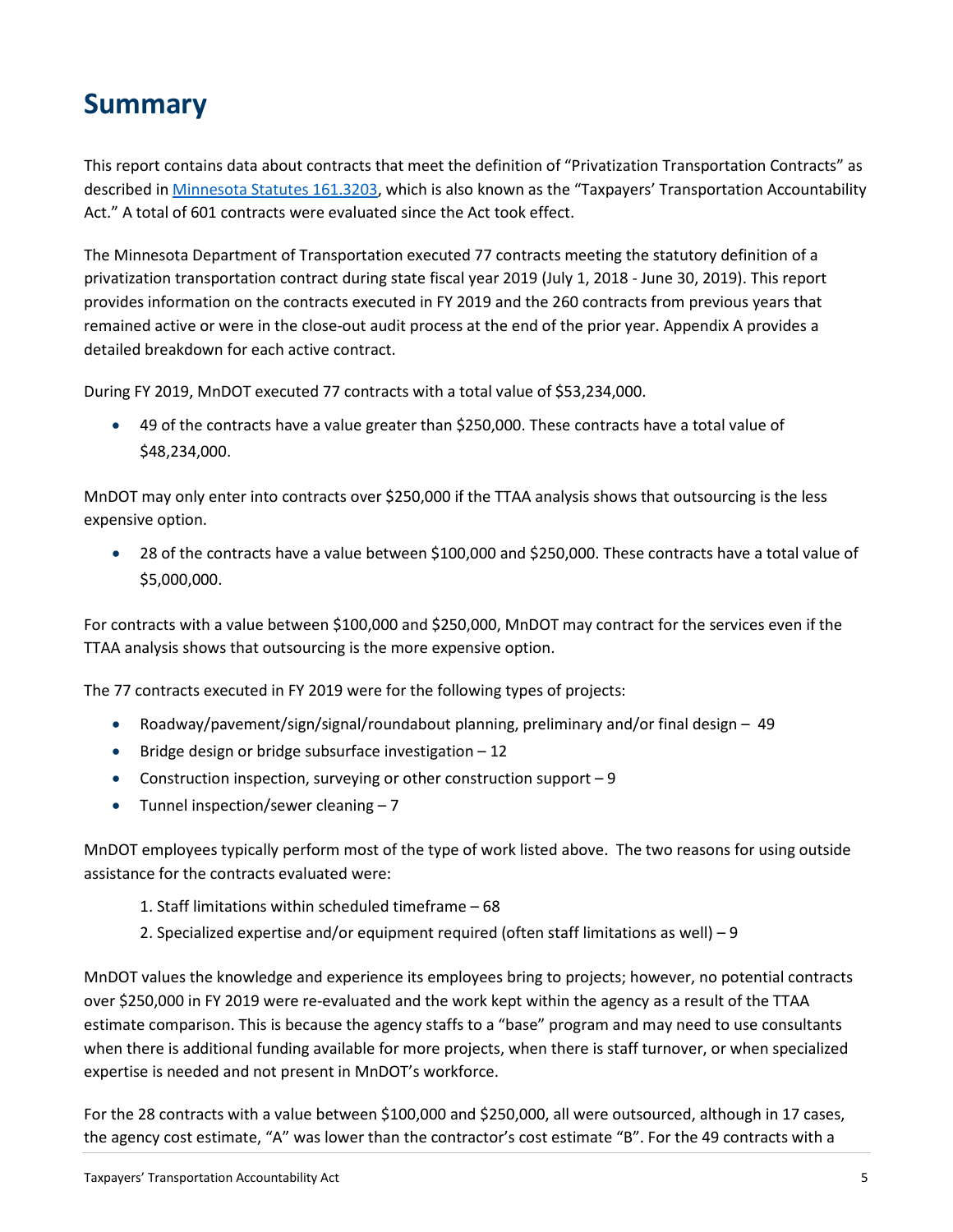value greater than \$250,000, MnDOT's cost estimate was higher in all cases. This was due primarily to the construction inflation delay factor additives, or premium overtime costs, included in 41 MnDOT cost estimates. The construction inflation delay factor additive is an estimate of the additional cost of materials for a construction contract due to inflation if construction was delayed.

The total estimate of MnDOT's costs to complete the contracts without premium overtime or construction inflation delay additives was \$42.7 million, versus the total cost of all contracts plus monitoring costs of \$54.1 million. This estimated variance is \$11.4 million, although this difference would probably be somewhat less since MnDOT would pay some premium overtime if the work were completed in-house.

### <span id="page-5-0"></span>**Quick Yearly Stats: 2011-2019**

Below is a quick summary of the status of contracts from 2011-2019. 77 contracts from earlier years were closed out and were removed from this year's report. Further details for 2019 can be found in Appendix A, which begins on page 8.

Of the 77 contracts executed in FY 2019:

- None were completed and closed
- 2 are completed and in audit
- 75 remain active

Of the 76 contracts executed in FY 2018:

- 5 were completed and closed
- 16 are completed and in audit
- 55 remain active

Of the 77 contracts executed in FY 2017:

- 3 were reported closed or cancelled in a prior report and are not in this year's report
- 23 were completed and closed
- 18 are completed and in audit
- 33 remain active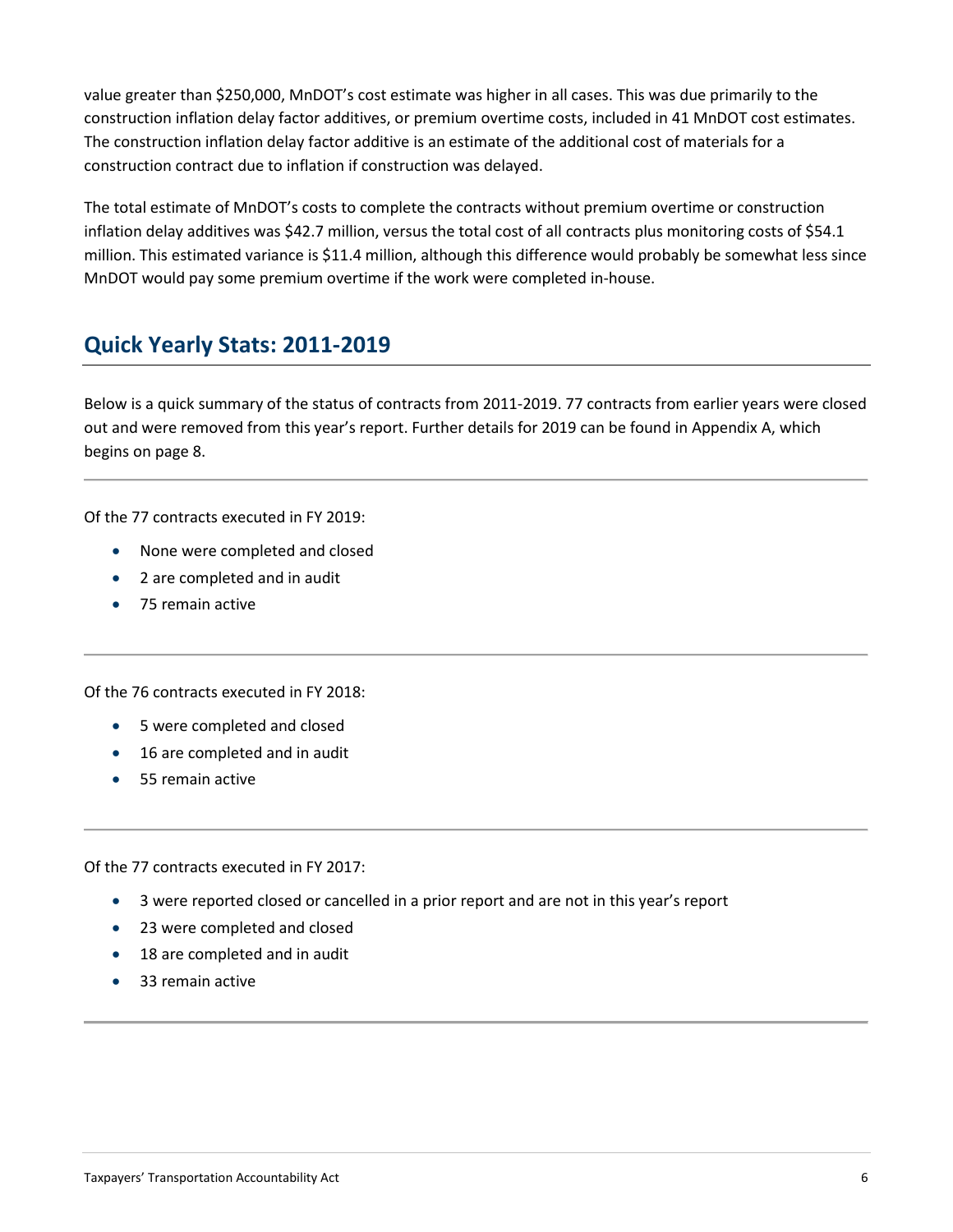Of the 74 contracts executed in FY 2016:

- 17 were reported closed or cancelled in a prior report and are not in this year's report
- 35 were completed and closed
- 13 were completed and in audit
- 9 remain active

Of the 80 contracts executed in FY 2015:

- 42 were reported closed or cancelled in a prior report and are not in this year's report
- 25 were completed and closed
- 9 were completed and in audit
- 4 remain active

Of the 47 contracts executed in FY 2014:

- 38 were reported closed or cancelled in a prior report and not in this this year's report
- 4 were completed and closed
- 1 was completed and in audit
- 4 remain active

Of the 19 contracts executed in FY 2013:

- 17 were reported closed or cancelled in a prior report and not in this this year's report
- 2 were completed and in audit

Of the 49 contracts executed in FY 2012:

- 47 were reported closed or cancelled in a prior report and not in this this year's report
- 1 was completed and closed
- 1 was completed and in audit

Of the 25 contracts executed in FY 2011:

- 24 were reported closed in a prior report and not in this this year's report
- 1 was completed and closed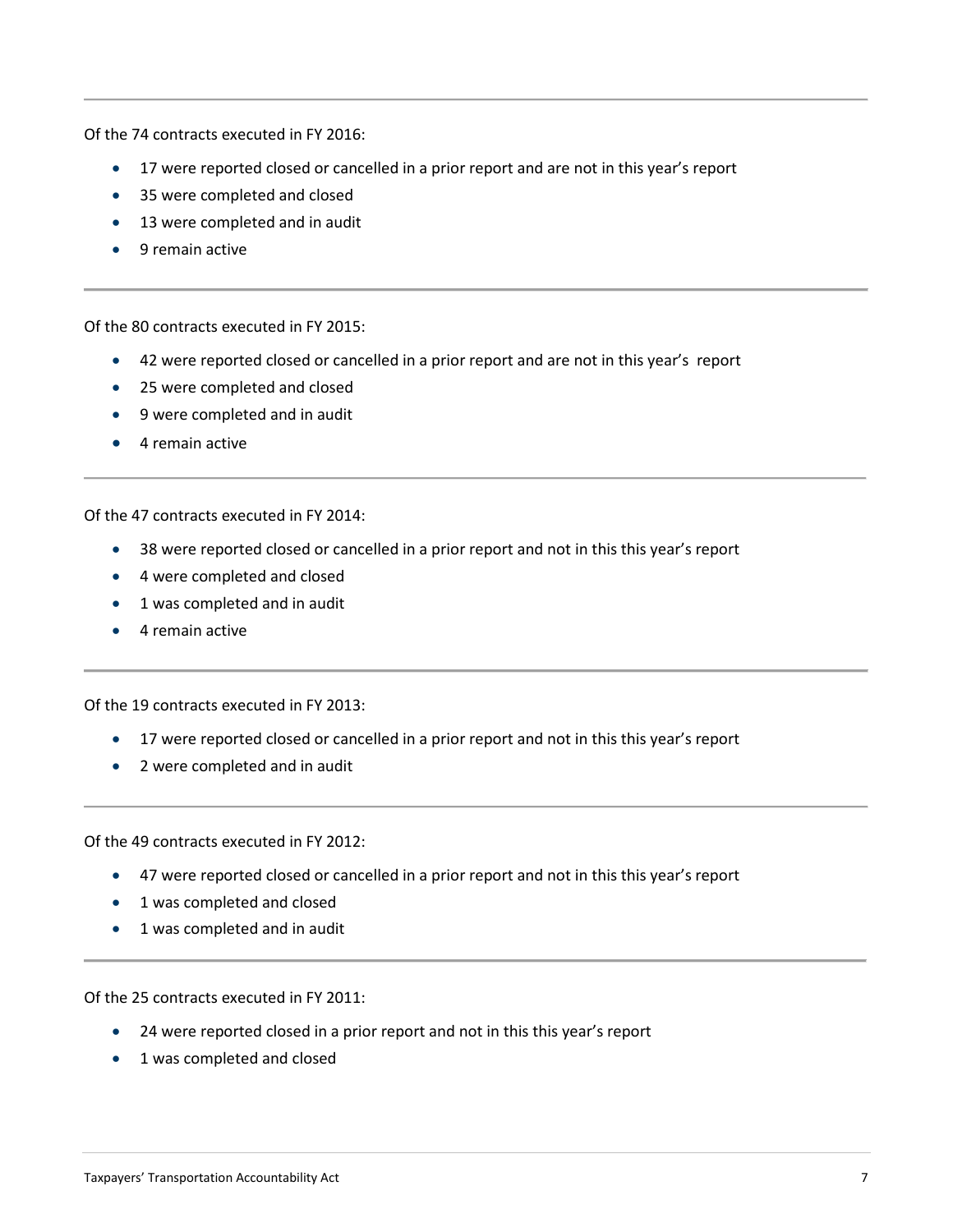# <span id="page-7-0"></span>**Appendix A: Contract Details**

Details of Analysis for FY 2011-2019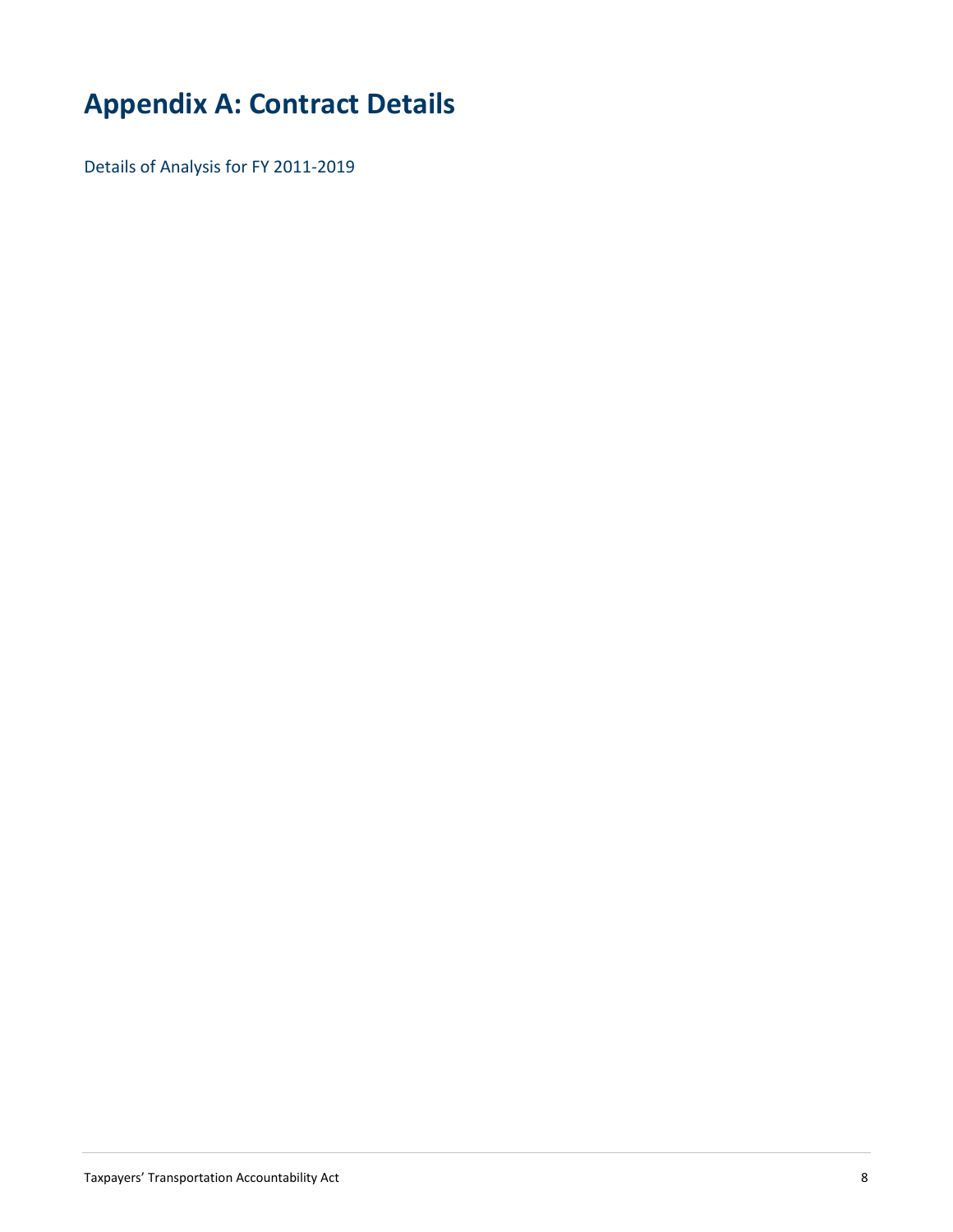#### **TAXPAYERS' TRANSPORTATION ACCOUNTABILITY ACT: Fiscal Year 2019 Analysis**

Transportation Contracts executed between July 1, 2018 through June 30, 2019

|                    |                |                                                                                                                                           |                                     |                  |                           |                                               |                                 |                            |                                              |                                                    |                                          |                     | Dollars (\$) are rounded to thousands |                                                |                                |                    |
|--------------------|----------------|-------------------------------------------------------------------------------------------------------------------------------------------|-------------------------------------|------------------|---------------------------|-----------------------------------------------|---------------------------------|----------------------------|----------------------------------------------|----------------------------------------------------|------------------------------------------|---------------------|---------------------------------------|------------------------------------------------|--------------------------------|--------------------|
|                    |                |                                                                                                                                           |                                     |                  |                           |                                               |                                 |                            |                                              |                                                    | "A" Agency Comprehensive Estimate Detail |                     |                                       | "B" Contractor's Comprehensive Estimate Detail |                                |                    |
| Contract<br>Number | District       | <b>Project Description</b>                                                                                                                | Contractor                          | <b>Status</b>    | Contract<br>Executed Date | Current<br>Contract<br><b>Expiration Date</b> | Contract<br>Duration            | Original<br>Contract Value | Difference =<br>"A" Estimate<br>"B" Estimate | <b>Agency Total</b><br>Without<br><b>Additives</b> | <b>Inflation Delay</b><br>Factor         | Premium<br>Overtime | "A" Estimate                          | Responder's<br>Bid                             | Contract<br>Monitoring<br>Cost | "B" Estimate       |
|                    |                | <b>CONTRACT AMOUNT GREATER THAN \$250,000</b>                                                                                             |                                     |                  |                           |                                               |                                 |                            |                                              |                                                    |                                          |                     |                                       |                                                |                                |                    |
| 1029860            | Metro          | Plan Design I35W North Gap Reconstruct Bridges & Lanes                                                                                    | <b>HDR Engineering</b>              | Active           | Oct-18                    | Jun-21                                        | 2 yrs 8 mos                     | \$3,710.1                  | \$226.5                                      | \$3,717.5                                          |                                          | \$270.3             | \$3,987.8                             | \$3,710.1                                      | \$51.2                         | \$3,761.3          |
| 1030186            | D <sub>4</sub> | Land Survey Right of Way -TH12 Ortonville to Hwy 59                                                                                       | Bonnema Surveys                     | Active           | Mar-19                    | Jan-21                                        | 1 yrs 10 mos                    | \$725.2                    | \$1,043.7                                    | \$722.1                                            | \$1,050.0                                | \$22.1              | \$1,794.2                             | \$725.2                                        | \$25.2                         | \$750.4            |
| 1030574            | D <sub>3</sub> | Project Devel & Interchange Develop - TH10 &TH23                                                                                          | SRF Consulting Group                | Active           | Sep-18                    | Jun-20                                        | 1 yrs 9 mos                     | \$713.1                    | \$933.4                                      | \$331.9                                            | \$1,300.0                                | \$30.4              | \$1,662.3                             | \$713.1                                        | \$15.8                         | \$728.9            |
| 1030616            | Bridge         | Prelim Bridge Design-Twin Ports Interchange                                                                                               | Parsons Transportation Group        | Active           | Aug-18                    | Nov-22                                        | 4 yrs 3 mos                     | \$1,319.0                  | \$4,232.4                                    | \$1,064.7                                          | \$4,500.0                                |                     | \$5,564.7                             | \$1,319.0                                      | \$13.3                         | \$1,332.3          |
| 1030617            | D1             | Twin Ports Interchange Road Design                                                                                                        | Short Elliott Hendrickson           | Active           | Jan-19                    | Aug-23                                        | 4 yrs 7 mos                     | \$7,823.2                  | \$7,358.1                                    | \$3,227.5                                          | \$11,650.0                               | \$329.9             | \$15,207.4                            | \$7,834.6                                      | \$14.8                         | \$7,849.3          |
| 1030839            | D1             | Final Design -TH61 Reservation River to Canadian Border                                                                                   | LHB, Inc                            | Active           | Dec-18                    | Jul-20                                        | 1 yrs 7 mos                     | \$532.1                    | \$769.6                                      | \$436.9                                            | \$805.0                                  | \$61.8              | \$1,303.7                             | \$532.1                                        | \$2.1                          | \$534.2            |
| 1030963            | D <sub>1</sub> | Twin Ports Interchange Local Street Improvements                                                                                          | LHB, Inc                            | Active           | Aug-18                    | Nov-19                                        | 1 yrs 3 mos                     | \$417.0                    | \$9.8                                        | \$372.3                                            |                                          | \$55.6              | \$427.8                               | \$417.1                                        | \$.9                           | \$418.0            |
| 1031050            | D8             | Detail Design Pedestrian Access Improvements-Highways 14, 22, 23- Isthmus Engineering<br>Tyler, Litchfield, Clara City, Canby and Willmar |                                     | Active           | Aug-18                    | <b>Nov-19</b>                                 | 1 yrs 3 mos                     | \$300.8                    | \$31.0                                       | \$300.4                                            |                                          | \$33.9              | \$334.2                               | \$300.8                                        | \$2.4                          | \$303.2            |
| 1031101            | D7             | Hydraulic Design & Wetland Delineation D7 Staff Augment                                                                                   | <b>Stantec Consulting Services</b>  | Active           | Sep-18                    | Sep-20                                        | 1 yrs 11 mos                    | \$624.9                    | \$3.1                                        | \$692.0                                            |                                          |                     | \$692.0                               | \$624.9                                        | \$64.0                         | \$688.9            |
| 1031163            | D6             | Pre and Detail Design Reconstruct TH43-Winona                                                                                             | <b>Stantec Consulting Services</b>  | Active           | <b>Nov-18</b>             | <b>Nov-22</b>                                 | 3 yrs 11 mos                    | \$1,121.9                  | \$173.8                                      | \$1,305.0                                          |                                          |                     | \$1,305.0                             | \$1,121.9                                      | \$9.2                          | \$1,131.1          |
| 1031194            | D7             | Final Design Overlay & Improvements-TH5 Sibley/Carver Cty                                                                                 | Sambatek                            | Active           | Sep-18                    | Nov-20                                        | 2 yrs 2 mos                     | \$383.6                    | \$169.4                                      | \$262.4                                            | \$281.5                                  | \$33.3              | \$577.2                               | \$383.6                                        | \$24.2                         | \$407.8            |
| 1031214            | D <sub>3</sub> | Pre & final Design-Full Depth Reclaim TH95                                                                                                | WSB & Assocs                        | Active           | Dec-18                    | Nov-20                                        | 1 yrs 11 mos                    | \$445.9                    | \$64.8                                       | \$263.3                                            | \$272.0                                  |                     | \$535.3                               | \$445.9                                        | \$24.6                         | \$470.5            |
| 1031380            | D1             | Intersect & Passing Lane Improvements-TH53 near Angora                                                                                    | <b>Bolton &amp; Menk</b>            | Active           | Sep-18                    | Sep-19                                        | 1 yr 0 mos                      | \$454.9                    | \$25.1                                       | \$434.9                                            |                                          | \$46.2              | \$481.1                               | \$454.9                                        | \$1.1                          | \$456.0            |
| 1031412            | D8             | Proj Dev Pavement Rehab & Ped Access - TH 22 Glencoe, TH 71<br>Olivia                                                                     | Stonebrooke Engineering             | Active           | Feb-19                    | Jan-22                                        | 2 yrs 11 mos                    | \$456.8                    | \$5.0                                        | \$403.9                                            |                                          | \$60.0              | \$464.0                               | \$456.8                                        | \$2.2                          | \$459.0            |
| 1031600            | D7             | Final Plan Set TH263 Turn-Back in Ceylon                                                                                                  | <b>Bolton &amp; Menk</b>            | Active           | Oct-18                    | <b>Nov-21</b>                                 | 3 yrs 1 mos                     | \$574.3                    | \$116.0                                      | \$635.1                                            |                                          | \$77.9              | \$712.9                               | \$574.3                                        | \$22.6                         | \$597.0            |
| 1031696            | D8             | Detail Design Convert to 4 Lane-TH23; Paynesville to Richmond                                                                             | <b>Isthmus Engineering</b>          | Active           | Jan-19                    | <b>Nov-21</b>                                 | 2 yrs 10 mos                    | \$2,390.8                  | \$518.6                                      | \$2,639.4                                          |                                          | \$278.7             | \$2,918.1                             | \$2,390.8                                      | \$8.7                          | \$2,399.5          |
| 1031866            | D <sub>2</sub> | Prelim & Detailed Design & Survey TH 371, Hackensack                                                                                      | <b>HDR Engineering</b>              | Active           | Jun-19                    | Jun-23                                        | 4 yrs 0 mos                     | \$928.1                    | \$1.9                                        | \$697.2                                            | \$225.0                                  |                     | \$922.2                               | \$894.4                                        | \$25.9                         | \$920.3            |
| 1031894            | D7             | <b>Staff Augmentation D7 Survey Dept</b>                                                                                                  | WSB & Assocs                        | Active           | <b>Nov-18</b>             | <b>Nov-20</b>                                 | 2 yrs 0 mos                     | \$300.6                    | \$398.8                                      | \$301.7                                            | \$412.0                                  |                     | \$713.7                               | \$300.6                                        | \$14.3                         | \$314.9            |
| 1031998            | D8             | Detail Design Bridge Replace - Br 9287-Montevideo & 5543 -TH71                                                                            | Toltz, King, Duvall, Anderson       | Active           | Jan-19                    | Nov-20                                        | 1 yr 10 mos                     | \$270.1                    | \$118.3                                      | \$353.0                                            |                                          | \$38.2              | \$391.2                               | \$270.1                                        | \$2.8                          | \$272.9            |
| 1032000            | D8             | Prelim Engineering - Reconstruction of TH 67 in Clarkfield                                                                                | <b>SRF Consulting Group</b>         | Active           | Jan-19                    | <b>Nov-22</b>                                 | 3 yrs 10 mos                    | \$821.6                    | \$41.7                                       | \$787.7                                            |                                          | \$84.4              | \$872.1                               | \$821.6                                        | \$8.8                          | \$830.4            |
| 1032570            | Metro          | TH55 Hiawatha Video Inspect Project 3                                                                                                     | Hydro-Klean,                        | Active           | Apr-19                    | Apr-20                                        | 0 yrs 11 mos                    | \$360.0                    | \$125.9                                      | \$488.6                                            |                                          |                     | \$488.6                               | \$360.0                                        | \$2.7                          | \$362.7            |
| 1032610            | Metro          | Rum River Bridge Replace & Alternative Analysis                                                                                           | <b>SRF Consulting Group</b>         | Active           | Apr-19                    | Jan-21                                        | 1 yr 8 mos                      | \$1,353.5                  | \$3,155.6                                    | \$1,103.1                                          | \$3,375.0                                | \$103.7             | \$4,581.8                             | \$1,365.2                                      | \$61.0                         | \$1,426.2          |
| 1032715            | Bridge         | Final Design TPI - TH 53 Mainline & Ramp                                                                                                  | <b>SRF Consulting Group</b>         | Active           | $May-19$                  | Feb-24                                        | 4 yrs 9 mos                     | \$2,105.7                  | \$10,160.5                                   | \$1,026.7                                          | \$11,250.0                               |                     | \$12,276.7                            | \$2,105.7                                      | \$10.5                         | \$2,116.2          |
| 1032821            | D <sub>8</sub> | Detail Design Shoulder Widening & Drainage-TH68                                                                                           | Widseth Smith Nolting & Assocs      | Active           | Feb-19                    | <b>Dec-20</b>                                 | 1 yr 9 mos                      | \$452.2                    | \$35.3                                       | \$427.6                                            |                                          | \$61.8              | \$489.4                               | \$452.2                                        | \$1.8                          | \$454.0            |
| 1032846            | Bridge         | Final Bridge Design TPI- Garfield Ave                                                                                                     | Short Elliott Hendrickson           | Active           | Jun-19                    | Feb-24                                        | 4 yrs 8 mos                     | \$823.0                    | \$135.3                                      | \$507.7                                            | \$460.0                                  |                     | \$967.7                               | \$823.0                                        | \$9.4                          | \$832.4            |
| 1032849            | Bridge         | Final Bridge Design TPI - Br 69903 - 1535 ramp to 135SB over 135 &<br><b>BNSF Railroad</b>                                                | LHB, Inc.                           | Active           | May-19                    | Feb-24                                        | 4 yrs 9 mos                     | \$498.5                    | \$202.7                                      | \$380.5                                            | \$325.0                                  |                     | \$705.5                               | \$498.5                                        | \$4.4                          | \$502.8            |
| 1032850            | Bridge         | Final Bridge Design TPI - Br 69905 I535 ramp to I35NB over I35 &<br><b>BNSF Railroad</b>                                                  | Michael Baker International         | Active           | Apr-19                    | Feb-24                                        | 4 yrs 10 mos                    | \$606.3                    | \$10,971.6                                   | \$332.7                                            | \$11,250.0                               |                     | \$11,582.7                            | \$606.2                                        | \$4.9                          | \$611.1            |
| 1032851            | Bridge         | Final Bridge Design TPI - Br 69906-TH53 over I35                                                                                          | Kimley-Horn & Assocs                | Active           | May-19                    | Feb-24                                        | 4 yrs 9 mos                     | \$274.1                    | \$.4                                         | \$193.9                                            | \$85.0                                   |                     | \$278.9                               | \$274.1                                        | \$4.4                          | \$278.5            |
| 1032855            | <b>Bridge</b>  | Final Bridge Design TPI - Br 69910 - I35 to TH 53 NB                                                                                      | Parsons Transportation Group        | Active           | May-19                    | Feb-24                                        | 4 yrs 9 mos                     | \$440.7                    | \$29.5                                       | \$229.5                                            | \$245.0                                  |                     | \$474.5                               | \$440.7                                        | \$4.4                          | \$445.0            |
| 1032979            | D1             | 2019 D1 Plant Inspection Augmentation                                                                                                     | <b>Engineering Partners Company</b> | Active           | Apr-19                    | <b>Nov-19</b>                                 | 0 yrs 7 mos                     | \$253.1<br>\$369.6         | \$271.4<br>\$13.9                            | \$177.4<br>\$394.5                                 | \$296.0                                  | \$52.3              | \$525.7<br>\$394.5                    | \$253.1<br>\$369.6                             | \$1.2<br>\$11.0                | \$254.4<br>\$380.6 |
| 1032993<br>1033054 | D7<br>D1       | ROW Re-establishment-Land Survey-TH169 Mankato<br>Mill Overlay & ADA Inspection-TH65 Sandy River                                          | Bolton & Menk<br>WSB & Assocs       | Active<br>Active | Mar-19<br>Apr-19          | Jan-21<br>Mar-20                              | $1$ yr $10$ mos<br>0 yrs 11 mos | \$338.2                    | \$137.2                                      | \$252.8                                            | \$204.0                                  | \$17.3              | \$474.0                               | \$335.8                                        | \$1.0                          | \$336.8            |
| 1033057            | D7             | Dist 7 Hydraulic scoping-Projects identified FY25-26                                                                                      | <b>Stantec Consulting Services</b>  | Active           | May-19                    | Mar-21                                        | 1 yr 9 mos                      | \$529.7                    |                                              | \$518.8                                            | \$820.0                                  | \$2.0               | \$1,340.8                             | \$527.7                                        | \$3.4                          | \$531.1            |
| 1033096            | D8             | Project Dev & Pre Design-TH19 Marshall                                                                                                    | Short Elliott Hendrickson           | Active           | May-19                    | <b>Dec-20</b>                                 | 1 yr 7 mos                      | \$691.4                    | \$114.6                                      | \$675.6                                            |                                          | \$132.9             | \$808.5                               | \$691.3                                        | \$2.7                          | \$693.9            |
| 1033252            | D8             | Detail Design Review - 4 Ln expand TH 23 Paynesville                                                                                      | <b>SRF Consulting Group</b>         | Active           | Apr-19                    | Nov-21                                        | 2 yrs 6 mos                     | \$374.3                    | \$9.8                                        | \$373.1                                            |                                          | \$13.1              | \$386.2                               | \$374.3                                        | \$2.1                          | \$376.4            |
| 1033452            | D7             | Construction limits & plan set-TH14; Sanborn to Springfield                                                                               | Rani Engineering                    | Active           | $May-19$                  | Jan-23                                        | 3 yrs 8 mos                     | \$399.9                    | \$108.2                                      | \$299.4                                            | \$192.0                                  | \$40.2              | \$531.5                               | \$399.9                                        | \$23.5                         | \$423.3            |
| 1025814W22         | Metro          | Rethinking I-94 Corridor - Minneapolis & St Paul                                                                                          | WSB & Assocs                        | Active           | <b>Nov-18</b>             | Oct-21                                        | 2 yrs 11 mos                    | \$6,683.1                  | \$1,143.9                                    | \$3,844.5                                          | \$4,000.0                                |                     | \$7,844.5                             | \$6,683.1                                      | \$17.5                         | \$6,700.6          |
| 1027407W10         | D <sub>2</sub> | TH 2 Bemidji Access Improvements                                                                                                          | <b>Alliant Engineering</b>          | Active           | <b>Nov-18</b>             | Dec-21                                        | 3 yrs 1 mos                     | \$503.3                    | \$20.9                                       | \$554.5                                            |                                          |                     | \$554.5                               | \$503.3                                        | \$30.3                         | \$533.6            |
| 1027407W11         | D1             | I-35 Barnum Area Unbonded Overlay                                                                                                         | <b>Alliant Engineering</b>          | Active           | Jan-19                    | Nov-20                                        | 1 yr 10 mos                     | \$394.9                    | \$402.4                                      | \$282.5                                            | \$485.0                                  | \$30.7              | \$798.2                               | \$394.9                                        | \$.9                           | \$395.8            |
| 1027407W12         | D <sub>3</sub> | Final Design Resurfacing-TH12 Cokato                                                                                                      | <b>Alliant Engineering</b>          | Active           | Apr-19                    | $Jan-21$                                      | 1 yr 9 mos                      | \$369.2                    | \$16.1                                       | \$290.0                                            | \$115.0                                  |                     | \$405.0                               | \$369.2                                        | \$19.6                         | \$388.8            |
| 1027407W13         | D <sub>2</sub> | TH 71 Pavement and Intersection Improvement                                                                                               | <b>Alliant Engineering</b>          | Active           | Apr-19                    | Mar-22                                        | 2 yrs 11 mos                    | \$999.7                    | \$3.3                                        | \$1,082.0                                          |                                          |                     | \$1,082.0                             | \$999.7                                        | \$79.0                         | \$1,078.7          |
|                    |                |                                                                                                                                           |                                     |                  |                           |                                               |                                 |                            |                                              |                                                    |                                          |                     |                                       |                                                |                                |                    |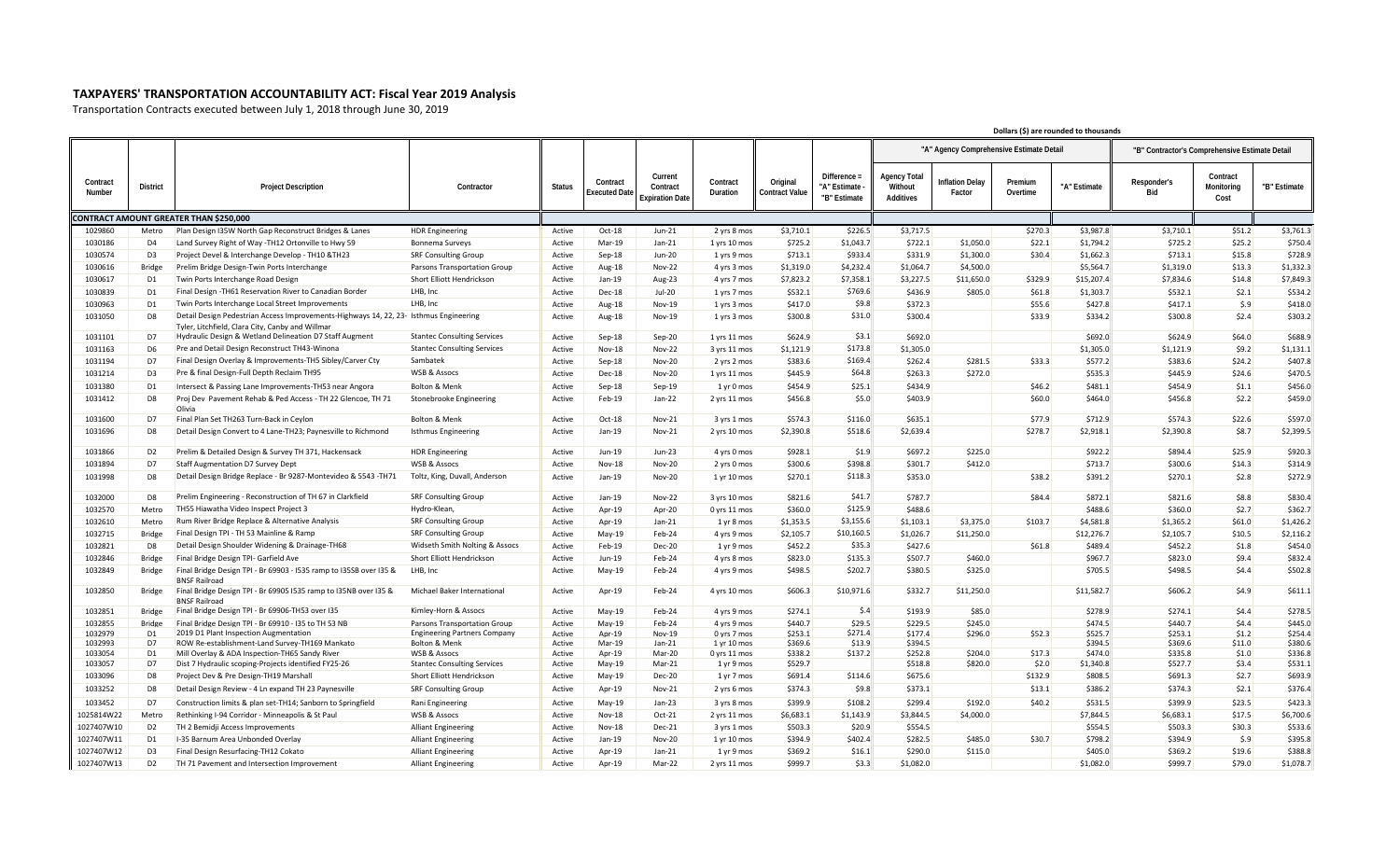#### **TAXPAYERS' TRANSPORTATION ACCOUNTABILITY ACT: Fiscal Year 2019 Analysis**

Transportation Contracts executed between July 1, 2018 through June 30, 2019

|                    |                 |                                                                                    |                                  |               |                                  |                                               |                      |                                   |                                              |                                                    |                                          |                     | Dollars (\$) are rounded to thousands |                                                |                                |              |
|--------------------|-----------------|------------------------------------------------------------------------------------|----------------------------------|---------------|----------------------------------|-----------------------------------------------|----------------------|-----------------------------------|----------------------------------------------|----------------------------------------------------|------------------------------------------|---------------------|---------------------------------------|------------------------------------------------|--------------------------------|--------------|
|                    |                 |                                                                                    |                                  |               |                                  |                                               |                      |                                   |                                              |                                                    | "A" Agency Comprehensive Estimate Detail |                     |                                       | "B" Contractor's Comprehensive Estimate Detail |                                |              |
| Contract<br>Number | <b>District</b> | <b>Project Description</b>                                                         | Contractor                       | <b>Status</b> | Contract<br><b>Executed Date</b> | Current<br>Contract<br><b>Expiration Date</b> | Contract<br>Duration | Original<br><b>Contract Value</b> | Difference =<br>"A" Estimate<br>"B" Estimate | <b>Agency Total</b><br>Without<br><b>Additives</b> | nflation Delay<br>Factor                 | Premium<br>Overtime | "A" Estimate                          | Responder's<br>Bid                             | Contract<br>Monitoring<br>Cost | "B" Estimate |
| 1027408W09         | D4              | TH 29 & TH 55 Grade Separation Design                                              | <b>HDR Engineering</b>           | Active        | Oct-18                           | Nov-21                                        | 3 yrs 1 mos          | \$856.9                           | \$268.7                                      | \$559.1                                            | \$520.0                                  | \$81.1              | \$1,160.2                             | \$856.9                                        | \$34.6                         | \$891.5      |
| 1027408W11         | D6              | Design Approach Roads & Ramps 190 Bridges Austin                                   | <b>HDR</b> Engineering           | Active        | Apr-19                           | Apr-21                                        | $1$ yr $11$ mos      | \$474.0                           | \$83.5                                       | \$570.6                                            |                                          |                     | \$570.6                               | \$474.0                                        | \$13.1                         | \$487.1      |
| 1027410W03         | D <sub>2</sub>  | Urban Reconstruct, Mill & Overlay, ADA-Warroad                                     | Kimley-Horn & Assocs             | Active        | Oct-18                           | <b>Nov-20</b>                                 | 2 yrs 1 mos          | \$505.2                           | \$78.1                                       | \$591.5                                            |                                          | \$12.9              | \$604.4                               | \$505.2                                        | \$21.2                         | \$526.4      |
| 1027411W09         | D6              | Bituminous Mill & Overlay Design-TH251 (I-35 to TH218)                             | WSP USA fka Parsons Brinckerhoff | Active        | Aug-18                           | Jul-20                                        | 1 yr 11 mos          | \$557.8                           | \$57.4                                       | \$622.0                                            |                                          |                     | \$622.0                               | \$557.8                                        | \$6.8                          | \$564.6      |
| 1027413W02         | D6              | Pre & DD Mill and Overlay and Culverts-TH 43                                       | Sambatek                         | Active        | Aug-18                           | Jul-20                                        | 1 yr 11 mos          | \$828.4                           | \$4.5                                        | \$839.9                                            |                                          |                     | \$839.9                               | \$828.4                                        | \$6.9                          | \$835.3      |
| 1027413W04         | D7              | Design Mill & Overlay-TH30 & bridges, TH30 Murray Cty to TH71                      | Sambatek                         | Active        | $Sep-18$                         | Jun-19                                        | 0 yrs 9 mos          | \$274.9                           | \$19.7                                       | \$281.6                                            |                                          | \$23.9              | \$305.5                               | \$274.9                                        | \$11.0                         | \$285.8      |
| 1027418W09         | D6              | Pre & Final Design Replace Br 85814 & 85816; I-90, Nodine                          | Toltz, King, Duvall, Anderson    | Active        | $Sep-18$                         | Aug-20                                        | 1 yr 11 mos          | \$621.8                           | \$67.2                                       | \$606.6                                            | \$95.0                                   |                     | \$701.6                               | \$621.8                                        | \$12.6                         | \$634.4      |
| 1027418W10         | D <sub>6</sub>  | TH 52&190 Interchange Scoping                                                      | Toltz, King, Duvall, Anderson    | Active        | Jul-18                           | Jun-21                                        | 2 yrs 11 mos         | \$995.1                           | \$57.0                                       | \$1,117.9                                          |                                          |                     | \$1,117.9                             | \$995.1                                        | \$65.7                         | \$1,060.9    |
|                    |                 | CONTRACT AMOUNT GREATER THAN \$100,000 AND UP TO \$250,000                         |                                  |               |                                  |                                               |                      |                                   |                                              |                                                    |                                          |                     |                                       |                                                |                                |              |
| 1030840            | D1              | Geo Layout Final Design TH53 Intersections-12th&13th St Virginia                   | <b>Alliant Engineering</b>       | Active        | Aug-18                           | Mar-20                                        | 1 yr 7 mos           | \$214.7                           | 5.9                                          | \$190.9                                            |                                          | \$26.6              | \$217.5                               | \$214.7                                        | \$1.8                          | \$216.5      |
| 1030844            | D1              | Unbonded Overlay Design-TH53 Pike Lake to Independence                             | Rani Engineering                 | Active        | Jul-18                           | May-20                                        | 1 yr 10 mos          | \$240.5                           | (54.2)                                       | \$204.5                                            |                                          | \$32.5              | \$237.0                               | \$240.5                                        | \$.7                           | \$241.2      |
| 1031212            | Metro           | TH36 East Side Video Inspection Project                                            | Hydro-Klean,                     | In Audit      | Sep-18                           | Jun-19                                        | 0 yrs 9 mos          | \$144.6                           | \$113.0                                      | \$259.5                                            |                                          |                     | \$259.5                               | \$144.6                                        | \$1.9                          | \$146.5      |
| 1031276            | D1              | Districtwide Traffic Engineering - D1                                              | <b>Alliant Engineering</b>       | Active        | Sep-18                           | May-20                                        | 1 yr 8 mos           | \$149.9                           | \$29.2                                       | \$158.9                                            |                                          | \$23.8              | \$182.7                               | \$149.9                                        | \$3.7                          | \$153.6      |
| 1031569            | D8              | Detail Design Bridge&Culvert-TH40 Chippewa/Kandiyohi                               | Kadrmas Lee & Jackson            | Active        | <b>Nov-18</b>                    | Sep-20                                        | 1 yr 9 mos           | \$218.2                           | (58.7)                                       | \$195.4                                            |                                          | \$16.6              | \$212.0                               | \$218.2                                        | \$2.5                          | \$220.7      |
| 1031900            | Meto            | TH 55 Storm Water Tunnel Rehab Inspection                                          | Bolton & Menk                    | Active        | Oct-18                           | Oct-19                                        | 1 yr 0 mos           | \$101.9                           | \$11.3                                       | \$125.5                                            |                                          |                     | \$125.5                               | \$101.9                                        | \$12.4                         | \$114.2      |
| 1032569            | Metro           | TH36 East Side Video Inspection-Project 2                                          | Hydro-Klean,                     | Active        | <b>Nov-18</b>                    | Jun-19                                        | 0 yrs 6 mos          | \$207.7                           | \$101.5                                      | \$312.2                                            |                                          |                     | \$312.2                               | \$207.7                                        | \$3.0                          | \$210.7      |
| 1032571            | Metro           | TH36 East Side Video Inspection Project 4                                          | Hydro-Klean,                     | Active        | May-19                           | Nov-19                                        | 0 yrs 6 mos          | \$137.4                           | \$75.0                                       | \$215.1                                            |                                          |                     | \$215.1                               | \$137.4                                        | \$2.7                          | \$140.1      |
| 1032853            | <b>Bridge</b>   | Final Bridge Design TPI -27th Ave Br 69909                                         | <b>HNTB Corporation</b>          | Active        | Apr-19                           | Feb-24                                        | 4 yrs 10 mos         | \$249.8                           | \$26.1                                       | \$180.3                                            | \$100.0                                  |                     | \$280.3                               | \$249.8                                        | \$4.4                          | \$254.2      |
| 1032854            | <b>Bridge</b>   | Final Bridge Design TPI - Mill Creek Br 69X19                                      | Toltz, King, Duvall, Anderson    | Active        | Apr-19                           | Feb-24                                        | 4 yrs 10 mos         | \$189.8                           | (562.7)                                      | \$132.0                                            |                                          |                     | \$132.0                               | \$189.8                                        | \$4.9                          | \$194.7      |
| 1032937            | D8              | DD Un-Bonded Concrete Overlay-TH23                                                 | Toltz, King, Duvall, Anderson    | Active        | Apr-19                           | Mar-21                                        | $1$ yr $11$ mos      | \$139.7                           | (519.1)                                      | \$106.2                                            |                                          | \$15.8              | \$122.1                               | \$139.7                                        | \$1.5                          | \$141.2      |
| 1032980            | D1              | North Shore Sign Replacement Inspector                                             | <b>Alliant Engineering</b>       | Active        | May-19                           | Apr-21                                        | 1 yr 11 mos          | \$126.2                           | (53.1)                                       | \$114.3                                            |                                          | \$9.3               | \$123.5                               | \$126.2                                        | \$.4                           | \$126.6      |
| 1032981            | D1              | Gooseberry Falls Rest Area Inspector                                               | Short Elliott Hendrickson        | Active        | Apr-19                           | Mar-20                                        | 0 yrs 11 mos         | \$211.5                           | (5100.8)                                     | \$104.1                                            |                                          | \$7.1               | \$111.2                               | \$211.5                                        | \$.5                           | \$212.0      |
| 1032982            | D1              | Twin Ports Interchg Local Street Inspector                                         | WSB & Assocs                     | Active        | Apr-19                           | Nov-19                                        | 0 yrs 7 mos          | \$105.1                           | (523.1)                                      | \$82.6                                             |                                          |                     | \$82.6                                | \$105.1                                        | \$.5                           | \$105.7      |
| 1033032            | D8              | Detail Design Ped Improvements TH 23, 59, 68; Marshall                             | <b>HR</b> Green                  | Active        | Apr-19                           | Mar-21                                        | 1 yr 10 mos          | \$231.0                           | $($ \$80.3)                                  | \$131.8                                            |                                          | \$20.7              | \$152.5                               | \$231.0                                        | \$1.7                          | \$232.7      |
| 1033167            | D1              | Final Design & Plans West Swan River Bridge Approaches                             | <b>SRF Consulting Group</b>      | Active        | May-19                           | May-20                                        | 1 yr 0 mos           | \$146.5                           | \$114.9                                      | \$226.5                                            |                                          | \$35.6              | \$262.2                               | \$146.5                                        | \$.7                           | \$147.2      |
| 1033173            | Metro           | I35W & TH65 Pavement Rehab Contract Admin & Inspt; Mpls                            | <b>WSB &amp; Assocs</b>          | Active        | Jun-19                           | Jun-20                                        | 0 yrs 11 mos         | \$244.0                           | (513.7)                                      | \$212.6                                            |                                          | \$19.2              | \$231.8                               | \$244.0                                        | \$1.4                          | \$245.4      |
| 1033223            | Metro           | TH 610 Sign Replacement between TH 169 & TH 10                                     | <b>HDR Engineering</b>           | Active        | $May-19$                         | Mar-20                                        | 0 yrs 10 mos         | \$121.3                           | (533.8)                                      | \$92.2                                             |                                          |                     | \$92.2                                | \$121.3                                        | \$4.7                          | \$126.0      |
| 1033274            | Metro           | SW Metro Design CMAQ Project                                                       | <b>Alliant Engineering</b>       | Active        | Jun-19                           | Feb-20                                        | 0 yrs 8 mos          | \$130.6                           | (529.2)                                      | \$85.5                                             |                                          | \$19.6              | \$105.1                               | \$130.6                                        | \$3.8                          | \$134.3      |
| 1033326            | Metro           | TH252 Corridor of Commerce Video Inspect from I94/694                              | Visu-Sewer                       | Active        | $May-19$                         | Dec-19                                        | 0 yrs 7 mos          | \$229.6                           | \$110.1                                      | \$342.4                                            |                                          |                     | \$342.4                               | \$229.6                                        | \$2.7                          | \$232.3      |
| 1033365            | Metro           | US52 Rosemount Video Inspection Proj #1                                            | Hydro-Klean,                     | Active        | Jun-19                           | <b>Nov-19</b>                                 | 0 yrs 5 mos          | \$148.8                           | \$71.6                                       | \$223.6                                            |                                          |                     | \$223.6                               | \$148.8                                        | \$3.2                          | \$152.0      |
| 1033862            | D8              | Detail Design Review Shoulder Widening-TH68; Minneota to                           | Toltz, King, Duvall, Anderson    | Active        | $May-19$                         | <b>Dec-20</b>                                 | $1$ yr 6 mos         | \$132.8                           | \$10.9                                       | \$127.6                                            |                                          | \$17.3              | \$144.9                               | \$132.8                                        | \$1.3                          | \$134.1      |
| 1033976            | D8              | Bridge/Box Grading Detail Design Review-Multiple D8 Projs                          | Mead & Hunt                      | Active        | Jun-19                           | <b>Nov-20</b>                                 | 1 yr 4 mos           | \$186.3                           | ( \$36.8)                                    | \$135.9                                            |                                          | \$14.6              | \$150.5                               | \$186.3                                        | \$1.0                          | \$187.3      |
| 1027407W08         |                 | Environ Ofc Statewide Scenic Byway Signing Phase 2                                 | <b>Alliant Engineering</b>       | In Audit      | Aug-18                           | Jun-19                                        | 0 yrs 10 mos         | \$162.5                           | (542.0)                                      | \$145.6                                            |                                          |                     | \$145.6                               | \$169.6                                        | \$18.0                         | \$187.6      |
| 1027407W09         |                 | Freight Ofc Weigh Station near Carlton and Weigh-in-Motion System near<br>Moorhead | <b>Alliant Engineering</b>       | Active        | Dec-18                           | Jan-20                                        | 1 yr 1 mos           | \$186.2                           | \$84.3                                       | \$274.4                                            |                                          |                     | \$274.4                               | \$186.2                                        | \$4.0                          | \$190.2      |
| 1027408W10         | D1              | Design Replace Bridge #5553 Nemadji River                                          | <b>HDR Engineering</b>           | Active        | <b>Nov-18</b>                    | Oct-20                                        | $1$ yr $11$ mos      | \$150.1                           | \$102.8                                      | \$219.0                                            |                                          | \$34.8              | \$253.8                               | \$150.1                                        | \$.9                           | \$151.0      |
| 1027408W12         | D <sub>8</sub>  | Project Dev Slope Stability Reconstruct TH67                                       | <b>HDR Engineering</b>           | Active        | May-19                           | Sep-19                                        | 0 yrs 4 mos          | \$249.3                           | \$138.2                                      | \$343.1                                            |                                          | \$45.9              | \$389.0                               | \$249.3                                        | \$1.6                          | \$250.8      |
| 1027409W05         | Metro           | Metro Design Support Augmentation                                                  | <b>HNTB Corporation</b>          | Active        | Nov-18                           | <b>Jun-20</b>                                 | 1 yr 7 mos           | \$237.1                           | (550.8)                                      | \$190.0                                            |                                          |                     | \$190.0                               | \$237.1                                        | \$3.7                          | \$240.7      |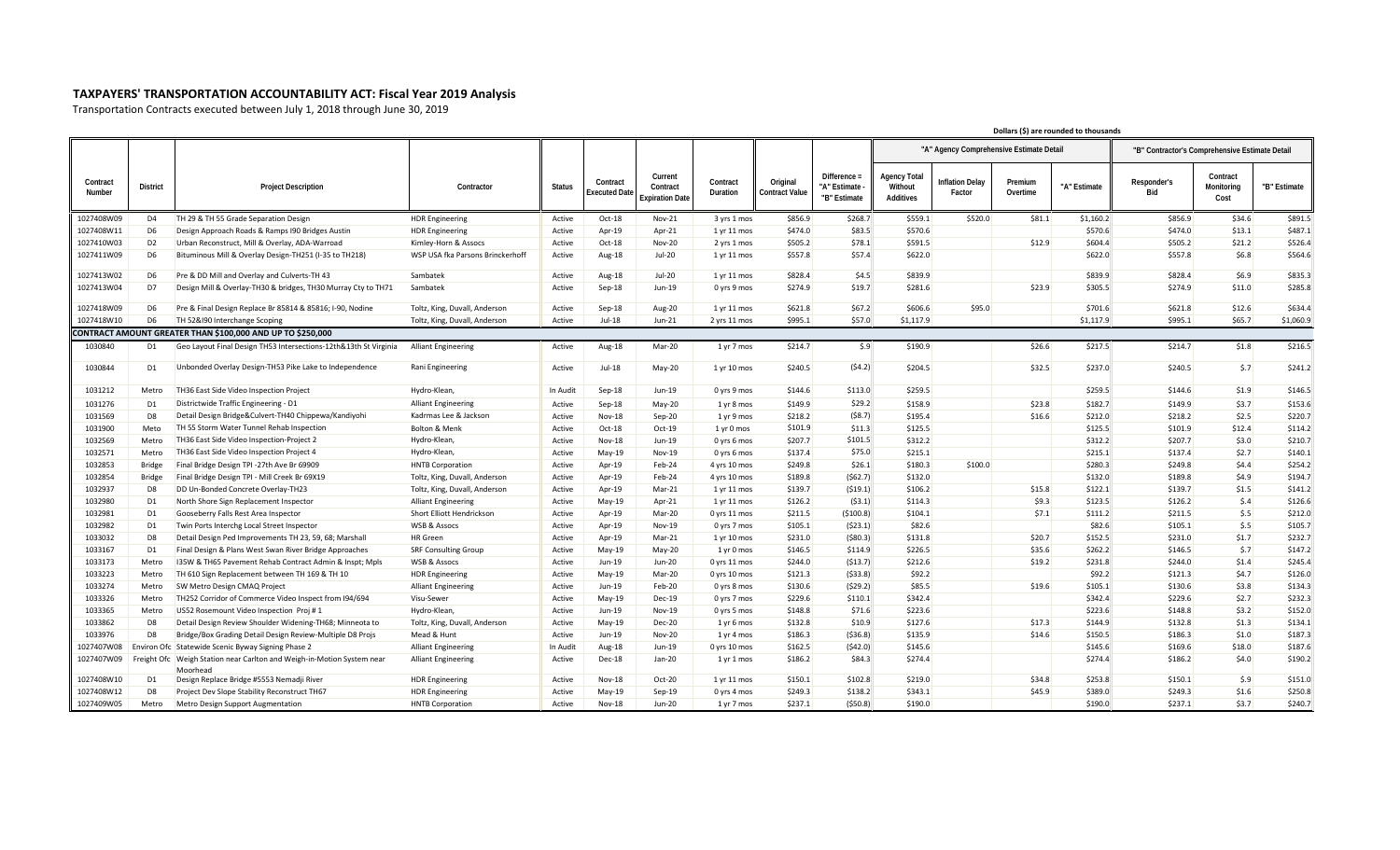#### **TAXPAYERS' TRANSPORTATION ACCOUNTABILITY ACT: Fiscal Year 2018 Analysis**

Transportation Contracts executed between July 1, 2017 through June 30, 2018

|                      |                                  |                                                                                                                        |                                                                |                    |                                                  |                             |                               |                                              |                                             |                                          |                     | Dollars (\$) are rounded to thousands |                           |                                                |                      |                               |                         |                                                                                                                                  |          |
|----------------------|----------------------------------|------------------------------------------------------------------------------------------------------------------------|----------------------------------------------------------------|--------------------|--------------------------------------------------|-----------------------------|-------------------------------|----------------------------------------------|---------------------------------------------|------------------------------------------|---------------------|---------------------------------------|---------------------------|------------------------------------------------|----------------------|-------------------------------|-------------------------|----------------------------------------------------------------------------------------------------------------------------------|----------|
|                      |                                  |                                                                                                                        |                                                                |                    |                                                  |                             |                               |                                              |                                             | "A" Agency Comprehensive Estimate Detail |                     |                                       |                           | "B" Contractor's Comprehensive Estimate Detail |                      |                               | <b>Actuals</b>          | <b>Differences</b>                                                                                                               |          |
| Contract<br>Number   | District                         | <b>Project Description</b>                                                                                             | Contractor                                                     | <b>Status</b>      | Current<br>Contract<br><b>Expiration</b><br>Date | Contract<br>Duration        | Original<br>Contract<br>Value | Difference =<br>"A" Estimate<br>"B" Estimate | Agency Total<br>Without<br><b>Additives</b> | <b>Inflation</b><br><b>Delay Factor</b>  | Premiun<br>Overtime | "A" Estimate                          | Responder's<br><b>Bid</b> | Contract<br>Monitoring<br>Cost                 | "B" Estimate         | <b>Total of</b><br>Amendment: | Final<br>Amount<br>Paid | Vote 2 Actual to Note 2 Actual to<br>Estimate A (Final Estimate B (Final \$<br>plus monitoring minus Responder's<br>minus Est A) | Bid)     |
|                      |                                  | CONTRACT AMOUNT GREATER THAN \$250,000                                                                                 |                                                                |                    |                                                  |                             |                               |                                              |                                             |                                          |                     |                                       |                           |                                                |                      |                               |                         | ) indicates final amount paid < estimated                                                                                        |          |
| 1025959              | D1                               | Detail Design, Proj Mgmt Hwy 53 International Falls                                                                    | Kadrmas Lee & Jackson                                          | Active             | Jul-20                                           | 3 yrs 0 mos                 | \$766.9                       | \$80.3                                       | \$458.3                                     | \$312.0                                  | \$58.2              | \$828.5                               | \$743.6                   | \$4.6                                          | \$748.1              | \$490.4                       |                         |                                                                                                                                  |          |
| 1027727              | D8                               | Project Development & Detailed Design Downtown Litchfield -TH 12                                                       | <b>Bolton and Menk</b>                                         | In Audit           | Mar-19                                           | 1 yr 8 mos                  | \$371.4                       | \$46.6                                       | \$358.3                                     |                                          | \$66.0              | \$424.3                               | \$371.4                   | \$6.3                                          | \$377.7              | \$170.7                       |                         |                                                                                                                                  |          |
| 1027957              | D8                               | Prelim Engineering TH23 Cottonwood to Granite Falls                                                                    | <b>SRF Consulting Group</b>                                    | Closed             | Jun-18                                           | 0 yrs 10 mos                | \$344.7                       | \$4.7                                        | \$303.0                                     |                                          | \$48.8              | \$351.8                               | \$344.7                   | \$2.4                                          | \$347.1              | \$39.8                        | \$360.3                 | \$10.9                                                                                                                           | \$15.6   |
| 1028187              | Metro                            | Metro-wide Storm Sewer Culvert Video Inspection Project                                                                | HydroKlean                                                     | In Audit           | May-19                                           | 1 yr 9 mos                  | \$1,542.5                     | \$35.6<br>\$30.3                             | \$1,568.7                                   |                                          |                     | \$1,568.7                             | \$1,529.7                 | \$3.3                                          | \$1,533.0            | \$.0                          |                         |                                                                                                                                  |          |
| 1028644<br>1028677   | D <sub>3</sub><br>D <sub>3</sub> | Retime District 3 Traffic Signals<br>Construction Inspect & Materials Testing, Mill & Overlay Rockford                 | <b>SRF Consulting Group</b><br><b>Bolton and Menk</b>          | Active<br>In Audit | Nov-19                                           | 1 yr 5 mos                  | \$487.3<br>\$287.9            | \$215.7                                      | \$360.8<br>\$214.2                          | \$160.0<br>\$280.0                       | \$18.8              | \$520.8<br>\$513.0                    | \$487.3<br>\$287.7        | \$3.2<br>\$9.6                                 | \$490.5<br>\$297.4   | \$10.6                        |                         |                                                                                                                                  |          |
|                      |                                  |                                                                                                                        |                                                                |                    | Feb-19                                           | 0 yrs 10 mos                |                               |                                              |                                             |                                          |                     |                                       |                           |                                                |                      | \$.0                          |                         |                                                                                                                                  |          |
| 1029379              | D <sub>6</sub>                   | Prelimin & Detail Design - US63 & I-90 Interchange Ramps & Approach Short Elliott Hendrickson<br>Roadways              |                                                                | Active             | Jun-20                                           | 2 yrs 4 mos                 | \$904.5                       | \$104.8                                      | \$1,019.5                                   |                                          |                     | \$1,019.5                             | \$904.5                   | \$10.1                                         | \$914.7              | \$81.0                        |                         |                                                                                                                                  |          |
| 1029393              | D8                               | Project Development & Prelim Design - Downtown Sacred Heart, TH<br>212                                                 | <b>Bolton and Menk</b>                                         | Active             | Feb-21                                           | 2 yrs 11 mos                | \$711.6                       | \$625.9                                      | \$571.5                                     | \$692.0                                  | \$78.1              | \$1,341.6                             | \$711.9                   | \$3.8                                          | \$715.7              | \$23.0                        |                         |                                                                                                                                  |          |
| 1029542              | Metro                            | Preliminary Design Services, I-494 Project - Bloomington TH77-TH100                                                    | Short Elliott Hendrickson                                      | Active             | Sep-19                                           | 1 yr 6 mos                  | \$4,105.3                     | \$1,029.8                                    | \$4,822.2                                   |                                          | \$374.9             | \$5,197.1                             | \$4,105.2                 | \$62.1                                         | \$4,167.3            | \$.0                          |                         |                                                                                                                                  |          |
| 1029605              | D <sub>4</sub>                   | TH 87 2 Plans Design - near Frazee                                                                                     | Short Elliott Hendrickson                                      | Active             | Nov-22                                           | 4 yrs 9 mos                 | \$1,476.5                     | \$562.0                                      | \$1,136.8                                   | \$828.0                                  | \$163.5             | \$2,128.4                             | \$1,476.5                 | \$89.9                                         | \$1,566.4            | \$223.7                       |                         |                                                                                                                                  |          |
| 1029757              | D7                               | Final Design Plan Set TH60 Overlay                                                                                     | <b>Bolton and Menk</b>                                         | Active             | Dec-20                                           | 2 yrs 8 mos                 | \$1,049.8                     | \$200.7                                      | \$1,138.4                                   |                                          | \$162.5             | \$1,300.9                             | \$1,049.8                 | \$50.5                                         | \$1,100.2            | \$27.0                        |                         |                                                                                                                                  |          |
| 1030139              | D7                               | Construction Surveying-Concrete Overlay TH60                                                                           | <b>Bolton and Menk</b>                                         | Active             | Dec-19                                           | 1 yr 8 mos                  | \$386.6                       | \$1,687.5                                    | \$334.2                                     | \$1,710.0                                | \$61.2              | \$2,105.4                             | \$389.6                   | \$28.3                                         | \$418.0              | \$.0                          |                         |                                                                                                                                  |          |
| 1030428              | D8                               | Pre Design & Design Intersection-New London                                                                            | <b>SRF Consulting Group</b>                                    | Active             | Mar-21                                           | 2 yrs 10 mos                | \$266.3                       | \$77.3                                       | \$309.6                                     |                                          | \$37.8              | \$347.4                               | \$266.3                   | \$3.8                                          | \$270.1              | \$.0                          |                         |                                                                                                                                  |          |
| 1030567              | D <sub>3</sub><br>Metro          | Design Pavement Resurfacing-TH210 Crow Wing County                                                                     | Isthmus Engineering                                            | Active             | Nov-19                                           | 1 yr 5 mos                  | \$256.5<br>\$2,017.6          | \$240.1<br>\$1,444.3                         | \$231.5<br>\$1,741.2                        | \$272.0<br>\$1,600.0                     | \$14.2<br>\$152.6   | \$517.8<br>\$3,493.8                  | \$256.5<br>\$2,017.6      | \$21.2<br>\$32.0                               | \$277.6<br>\$2,049.6 | \$50.4<br>\$576.9             |                         |                                                                                                                                  |          |
| 1030650<br>05910W06  | Multi                            | I-35W Stormwater Storage Facility Design<br>Statewide Construction Administration and Inspection of IDIQ               | <b>Barr Engineering</b><br><b>SRF Consulting Group</b>         | Active<br>Active   | May-21<br>Mar-21                                 | 2 yrs 11 mos<br>3 yrs 6 mos | \$532.1                       | \$57.8                                       | \$374.1                                     | \$175.0                                  | \$59.9              | \$609.1                               | \$532.1                   | \$19.2                                         | \$551.3              | \$.0                          |                         |                                                                                                                                  |          |
|                      |                                  | Delineators                                                                                                            |                                                                |                    |                                                  |                             |                               |                                              | \$447.7                                     |                                          |                     |                                       |                           |                                                |                      |                               |                         |                                                                                                                                  |          |
| 05910W07<br>05911W01 | Metro<br>Metro                   | High Bridge Construction Engineering & Mendota Staff Augmentation                                                      | <b>SRF Consulting Group</b><br><b>HDR Construction Control</b> | Active<br>Closed   | Jun-19<br>May-17                                 | 1 yr 9 mos<br>1 yr 11 mos   | \$924.8<br>\$299.6            | \$2,174.3<br>\$3.1                           | \$306.6                                     | \$2,660.0                                | \$9.2<br>\$2.5      | \$3,117.0<br>\$309.1                  | \$924.8<br>\$299.6        | \$17.8<br>\$6.3                                | \$942.7<br>\$305.9   | \$.0<br>\$.0                  | \$257.7                 | (\$45.1)                                                                                                                         | (\$42.0) |
| 1027407W03           | D7                               | Staff Augmentation Metro Soil/Pavement Sampling<br>Restricted Crossing Project Modifying 3 Intersections - TH60, Heron | <b>Alliant Engineering</b>                                     | Active             | <b>Nov-19</b>                                    | 2 yrs 3 mos                 | \$356.2                       | \$100.8                                      | \$223.6                                     | \$210.0                                  | \$35.2              | \$468.7                               | \$356.2                   | \$11.7                                         | \$368.0              | \$117.6                       |                         |                                                                                                                                  |          |
| 1027407W04           | D7                               | Lake<br>Unbonded Concrete Overlay Planset - TH60, St. James                                                            | <b>Alliant Engineering</b>                                     | Active             | Oct-19                                           | 2 yrs 1 mos                 | \$644.4                       | \$2,160.0                                    | \$475.7                                     | \$2,380.0                                |                     | \$2,855.7                             | \$644.4                   | \$51.3                                         | \$695.7              | \$.0                          |                         |                                                                                                                                  |          |
| 1027407W05           | D <sub>2</sub>                   | Pre Design Plans - TH75, Hallock                                                                                       | <b>Alliant Engineering</b>                                     | Active             | Jan-20                                           | 1 yr 8 mos                  | \$365.0                       | \$105.5                                      | \$292.1                                     | \$208.0                                  |                     | \$500.1                               | \$365.0                   | \$29.5                                         | \$394.5              | \$.0                          |                         |                                                                                                                                  |          |
| 1027407W07           | D <sub>6</sub>                   | Roundabout Preliminary and Detail Design - TH57 and TH60<br>Wanamingo                                                  | <b>Alliant Engineering</b>                                     | Active             | $May-20$                                         | $1$ yr $11$ mos             | \$510.0                       | \$32.6                                       | \$549.6                                     |                                          |                     | \$549.6                               | \$510.0                   | \$6.9                                          | \$516.9              | \$.0                          |                         |                                                                                                                                  |          |
| 1027408W03           | D <sub>3</sub>                   | Mill and Overlay Detail Design -TH55, Buffalo                                                                          | <b>HDR Engineering</b>                                         | Active             | Dec-19                                           | 2 yrs 0 mos                 | \$367.5                       | \$152.0                                      | \$199.3                                     | \$336.0                                  |                     | \$535.3                               | \$367.5                   | \$15.9                                         | \$383.3              | \$59.3                        |                         |                                                                                                                                  |          |
| 1027408W04           | Metro                            | Alternative Corridor Design Study - TH316, Hastings                                                                    | <b>HDR Engineering</b>                                         | In Audit           | <b>Nov-19</b>                                    | 1 yr 11 mos                 | \$270.9                       | \$13.1                                       | \$281.7                                     |                                          | \$25.7              | \$307.4                               | \$270.9                   | \$23.4                                         | \$294.3              | \$39.9                        |                         |                                                                                                                                  |          |
| 1027409W02           | D7                               | Detail Design Hwy 30 Bridge Replacement                                                                                | <b>HNTB Corporation</b>                                        | Active             | Dec-19                                           | 2 yrs 3 mos                 | \$349.8                       | \$159.7                                      | \$490.6                                     |                                          | \$50.9              | \$541.5                               | \$349.8                   | \$32.1                                         | \$381.9              | \$.0                          |                         |                                                                                                                                  |          |
| 1027409W03           | D <sub>4</sub>                   | Geometric Layout & Design Road Improvements-TH12, Ortonville                                                           | <b>HNTB Corporation</b>                                        | Active             | Dec-21                                           | 3 yrs 8 mos                 | \$888.5                       | \$357.8                                      | \$569.1                                     | \$840.0                                  |                     | \$1,409.1                             | \$888.5                   | \$162.8                                        | \$1,051.3            | \$.0                          |                         |                                                                                                                                  |          |
| 1027410W01           | D <sub>3</sub>                   | Unbonded Concrete Overlay Preliminary and Final Design - 194,<br>Monticello                                            | Kimley Horn                                                    | Active             | Jun-19                                           | 1 yr 9 mos                  | \$776.1                       | \$4,410.6                                    | \$372.5                                     | \$4,800.0                                | \$54.1              | \$5,226.6                             | \$776.1                   | \$40.0                                         | \$816.1              | \$115.4                       |                         |                                                                                                                                  |          |
| 1027410W02           | D <sub>2</sub>                   | Intersection and Regrade Detail Design - MN Hwy 1 and US Hwy 59,<br><b>Thief River Falls</b>                           | Kimley Horn                                                    | Active             | Dec-20                                           | 3 yrs 3 mos                 | \$874.4                       | \$136.0                                      | \$830.7                                     | \$180.0                                  | \$14.2              | \$1,024.9                             | \$874.4                   | \$14.5                                         | \$889.0              | \$.0                          |                         |                                                                                                                                  |          |
| 1027411W01           | D1                               | Mill and Overlay Detailed Design - Big Sandy to TH 200                                                                 | WSP USA                                                        | In Audit           | Mar-19                                           | 1 yr 7 mos                  | \$297.6                       | \$377.9                                      | \$173.9                                     | \$476.0                                  | \$27.2              | \$677.2                               | \$297.6                   | \$1.6                                          | \$299.3              | \$.0                          |                         |                                                                                                                                  |          |
| 1027411W04           | D7                               | Final Design Plans - TH99 Overlay/Improvemts Mn River Br to CSAH 38 WSP USA                                            |                                                                | Active             | Nov-19                                           | 2 yrs 0 mos                 | \$590.9                       | \$339.1                                      | \$394.7                                     | \$516.0                                  | \$42.8              | \$953.5                               | \$590.9                   | \$23.5                                         | \$614.4              | \$48.6                        |                         |                                                                                                                                  |          |
| 1027411W06           | Bridge                           | Prelim & Final Design - TH 694 Bridges over TH 94 Oakdale                                                              | WSP USA                                                        | Active             | Jun-19                                           | 1 yr 4 mos                  | \$922.4                       | \$108.4                                      | \$519.5                                     | \$510.0                                  |                     | \$1,029.5                             | \$900.1                   | \$21.0                                         | \$921.1              | \$.0                          |                         |                                                                                                                                  |          |
| 1027413W01           | Metro                            | Detail Design I-35W Pavement Rehab Roseville                                                                           | Sambatek                                                       | In Audit           | Jun-18                                           | 0 yrs 11 mos                | \$887.0                       | \$994.2                                      | \$781.7                                     | \$1,183.0                                |                     | \$1,964.7                             | \$887.0                   | \$83.4                                         | \$970.4              | \$87.9                        |                         |                                                                                                                                  |          |
| 1027413W03           | D7                               | Plans Engineer - 2 Mill & Overlay Proj New Richmond & Gaylord                                                          | Sambatek                                                       | Active             | Mar-20                                           | 1 yr 10 mos                 | \$348.8                       | \$843.0                                      | \$317.0                                     | \$904.0                                  |                     | \$1,221.0                             | \$348.8                   | \$29.2                                         | \$378.0              | \$168.3                       |                         |                                                                                                                                  |          |
| 1027414W02           | D <sub>2</sub>                   | Prelim & Detail Design Reconstruct MN 75 in Hendrum and Halstad                                                        | Short Elliott Hendrickson                                      | Active             | Nov-19                                           | 1 yr 5 mos                  | \$525.0                       | \$106.9                                      | \$644.8                                     |                                          | \$13.0              | \$657.8                               | \$525.0                   | \$25.9                                         | \$550.9              | \$.0                          |                         |                                                                                                                                  |          |
| 1027414W03           | D7                               | Environmental Work - Hwy 14 New Ulm to Nicollet                                                                        | Short Elliott Hendrickson                                      | Active             | Jun-20                                           | 2 yrs 9 mos                 | \$262.0                       | \$28.5                                       | \$262.2                                     |                                          | \$43.7              | \$305.8                               | \$262.0                   | \$15.4                                         | \$277.3              | \$187.9                       |                         |                                                                                                                                  |          |
| 1027414W04           | D <sub>6</sub>                   | Detail Design, Proj Mgmt 4 Rest Area Parking Facilities - SE MN                                                        | Short Elliott Hendrickson                                      | Active             | Feb-20                                           | 1 yr 11 mos                 | \$763.7                       | \$198.0                                      | \$587.9                                     | \$383.6                                  |                     | \$971.5                               | \$763.7                   | \$9.8                                          | \$773.5              | \$.0                          |                         |                                                                                                                                  |          |
| 1027414W06           | D <sub>1</sub>                   | Prelim Design and Geometric Layouts - Twin Ports Interchg I-535                                                        | Short Elliott Hendrickson                                      | Active             | Nov-19                                           | 1 yr 9 mos                  | \$372.8                       | \$4,939.8                                    | \$262.8                                     | \$5,026.0                                | \$27.7              | \$5,316.6                             | \$372.8                   | \$4.0                                          | \$376.8              | \$285.8                       |                         |                                                                                                                                  |          |
| 1027414W07           | D <sub>6</sub>                   | Concept Development I90 & US52 Interchange                                                                             | Short Elliot Hendrickson                                       | Active             | Jun-20                                           | 2 yrs 0 mos                 | \$259.3                       | \$84.8                                       | \$346.7                                     |                                          |                     | \$346.7                               | \$259.3                   | \$2.6                                          | \$261.8              | \$.0                          |                         |                                                                                                                                  |          |
| 1027416W01           | D7                               | Hydraulics, Stormwater, Traffic Data Collection - various projects                                                     | <b>Stantec Consulting Services</b>                             | Active             | Jun-19                                           | 1 yr 10 mos                 | \$664.8                       | \$47.6                                       | \$689.1                                     |                                          | \$30.6              | \$719.8                               | \$664.8                   | \$7.4                                          | \$672.2              | \$24.5                        |                         |                                                                                                                                  |          |
| 1027417W03           | D <sub>2</sub>                   | Design Services - ADA Improve & Resurfacing TH 1 & 75 Warren                                                           | Stonebrooke Engineering                                        | Active             | Dec-20                                           | 3 yrs 2 mos                 | \$341.1                       | \$13.9                                       | \$360.4                                     |                                          | \$1.0               | \$361.4                               | \$341.1                   | \$6.5                                          | \$347.6              | \$150.5                       |                         |                                                                                                                                  |          |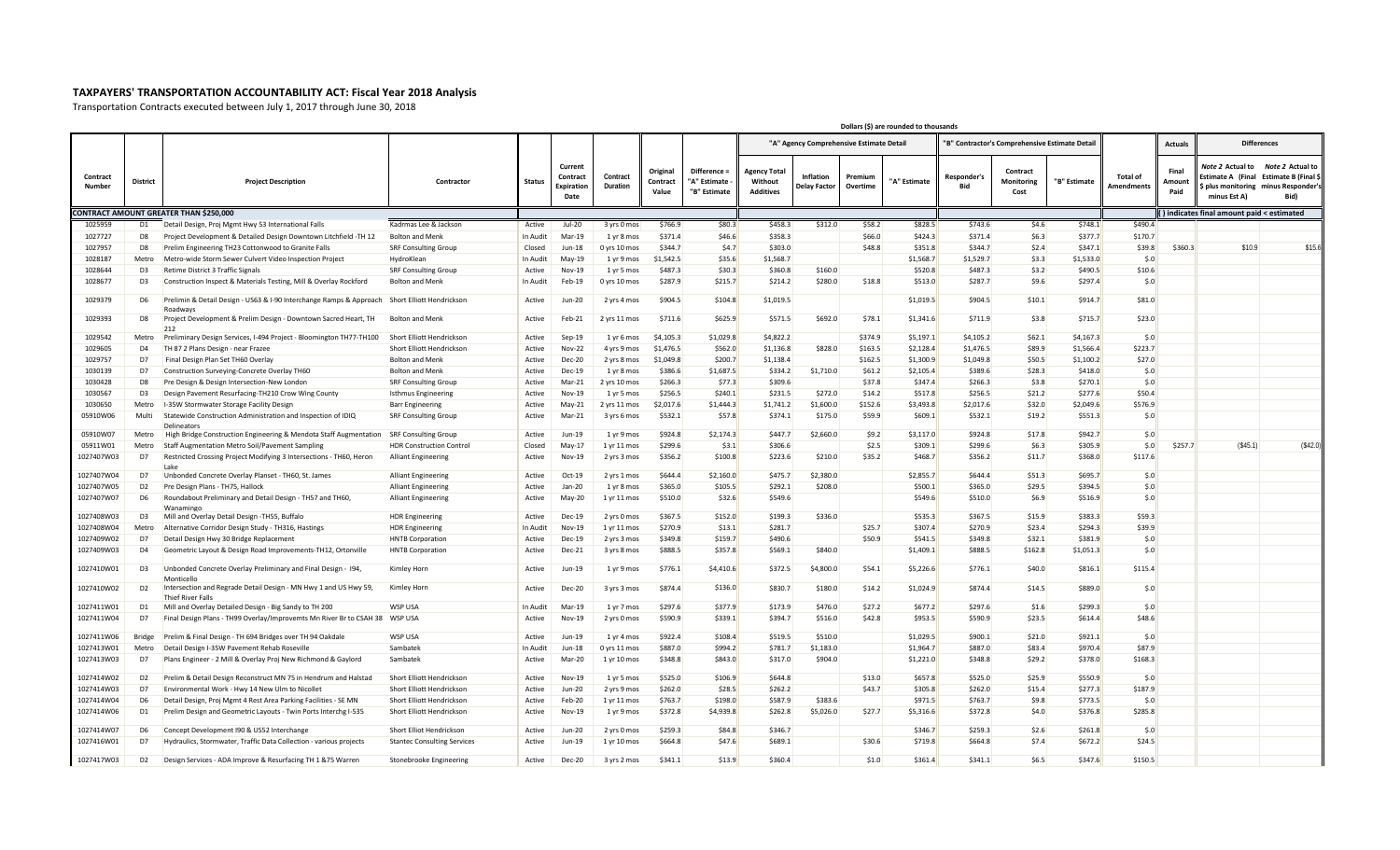#### **TAXPAYERS' TRANSPORTATION ACCOUNTABILITY ACT: Fiscal Year 2018 Analysis**

Transportation Contracts executed between July 1, 2017 through June 30, 2018

|                    |                |                                                                                                                     |                                      |               |                                                  |                                  |                               |                                             |                                                    |                                          |                     | Dollars (\$) are rounded to thousands |                    |                                                |              |                                      |                         |                                            |                                                                                                                       |
|--------------------|----------------|---------------------------------------------------------------------------------------------------------------------|--------------------------------------|---------------|--------------------------------------------------|----------------------------------|-------------------------------|---------------------------------------------|----------------------------------------------------|------------------------------------------|---------------------|---------------------------------------|--------------------|------------------------------------------------|--------------|--------------------------------------|-------------------------|--------------------------------------------|-----------------------------------------------------------------------------------------------------------------------|
|                    |                |                                                                                                                     |                                      |               |                                                  |                                  |                               |                                             |                                                    | "A" Agency Comprehensive Estimate Detail |                     |                                       |                    | "B" Contractor's Comprehensive Estimate Detail |              |                                      | <b>Actuals</b>          |                                            | <b>Differences</b>                                                                                                    |
| Contract<br>Number | District       | <b>Project Description</b>                                                                                          | Contractor                           | <b>Status</b> | Current<br>Contract<br><b>Expiratior</b><br>Date | Contract<br>Duration             | Original<br>Contract<br>Value | Difference:<br>"A" Estimate<br>"B" Estimate | <b>Agency Total</b><br>Without<br><b>Additives</b> | <b>Inflation</b><br><b>Delay Factor</b>  | Premium<br>Overtime | "A" Estimate                          | Responder's<br>Bid | Contract<br>Monitoring<br>Cost                 | "B" Estimate | <b>Total of</b><br><b>Amendments</b> | Final<br>Amount<br>Paid | minus Est A)                               | Note 2 Actual to Note 2 Actual to<br>Stimate A (Final Estimate B (Final)<br>plus monitoring minus Responder's<br>Bid) |
| 1027417W04         | Metro          | Final Design Plans - TH13 to TH19 Scott County Reclamation                                                          | Stonebrooke Engineering              | Active        | Jun-19                                           | 1 yr 6 mos                       | \$713.6                       | \$276.5                                     | \$597.5                                            | \$389.4                                  |                     | \$986.9                               | \$701.4            | \$9.1                                          | \$710.5      | \$.0                                 |                         |                                            |                                                                                                                       |
| 1027417W05         | D7             | Final Design Plans Mankato Levee TH169                                                                              | Stonebrooke Engineering              | In Audit      | Jun-19                                           | 1 yr 4 mos                       | \$507.0                       | \$107.5                                     | \$427.2                                            | \$120.0                                  | \$86.7              | \$633.9                               | \$507.0            | \$19.4                                         | \$526.5      | \$.0                                 |                         |                                            |                                                                                                                       |
| 1027418W02         | D7             | Design Plans-190 Concrete Overlay - Fairmont/Blue Earth                                                             | Toltz, King, Duvall, Anderson        | Active        | Nov-20                                           | 3 yrs 1 mos                      | \$946.3                       | \$56.4                                      | \$1,034.5                                          |                                          |                     | \$1,034.5                             | \$946.3            | \$31.8                                         | \$978.1      | \$51.2                               |                         |                                            |                                                                                                                       |
| 1027418W05         | D <sub>1</sub> | Sandstone Area Design-TH 123, Mill & Overlay                                                                        | Toltz, King, Duvall, Anderson        | Active        | <b>Nov-20</b>                                    | 2 yrs 7 mos                      | \$340.1                       | \$121.1                                     | \$408.8                                            |                                          | \$55.0              | \$463.7                               | \$338.7            | \$3.9                                          | \$342.7      | 5.0                                  |                         |                                            |                                                                                                                       |
|                    |                | CONTRACT AMOUNT GREATER THAN \$100,000 AND UP TO \$250,000                                                          |                                      |               |                                                  |                                  |                               |                                             |                                                    |                                          |                     |                                       |                    |                                                |              |                                      |                         | () indicates final amount paid < estimated |                                                                                                                       |
| 1027568            | D1             | Traffic Study and Geo Layout - London Road -T.H. 61                                                                 | Short Elliott Hendrickson            | Active        | Jan-20                                           | 2 yrs 5 mos                      | \$205.0                       | (593.8)                                     | \$106.8                                            |                                          | \$5.4               | \$112.1                               | \$205.0            | 5.9                                            | \$206.0      | \$45.9                               |                         |                                            |                                                                                                                       |
| 1028240            | D <sub>8</sub> | Detail Design & Geo Layout - Two Bridges Pipestone                                                                  | Toltz, King, Duvall, Anderson        | Active        | Dec-19                                           | 2 yrs 3 mos                      | \$249.6                       | (511.7)                                     | \$206.7                                            |                                          | \$34.1              | \$240.8                               | \$249.6            | \$2.8                                          | \$252.5      | \$.0                                 |                         |                                            |                                                                                                                       |
| 1028241            | D8             | Project Development & Detailed Design Intersection Improvements -<br>CR90/37th Ave & 41st Ave                       | Short Elliott Hendrickson            | Active        | Dec-19                                           | 2 yrs 4 mos                      | \$210.6                       | (553.4)                                     | \$142.1                                            |                                          | \$16.5              | \$158.6                               | \$210.2            | \$1.9                                          | \$212.0      | \$15.1                               |                         |                                            |                                                                                                                       |
| 1028716            | D <sub>8</sub> | Design Review Team-Hutchinson Downtown Reconstruct & Denver Ave SRF Consulting Group<br><b>Pavement Reconstruct</b> |                                      | Active        | Aug-19                                           | 1 yr 9 mos                       | \$139.3                       | (526.4)                                     | \$98.0                                             |                                          | \$17.7              | \$115.7                               | \$139.3            | \$2.8                                          | \$142.2      | \$.0                                 |                         |                                            |                                                                                                                       |
| 1028842            | D7             | Plan Review and Quality Mgmt Services on various 2018 projects.                                                     | WSB & Associates                     | Active        | Nov-19                                           | 2 vrs 0 mos                      | \$230.9                       | \$1.4                                       | \$239.6                                            |                                          |                     | \$239.6                               | \$230.9            | \$7.3                                          | \$238.2      | \$.0                                 |                         |                                            |                                                                                                                       |
| 1028885            | D7             | Plan Review and Quality Mgmt Services on various 2018 projects.                                                     | <b>Bolton and Menk</b>               | Active        | <b>Nov-19</b>                                    | 2 yrs 0 mos                      | \$229.9                       | (510.4)                                     | \$226.8                                            |                                          |                     | \$226.8                               | \$229.9            | \$7.3                                          | \$237.2      | \$.0                                 |                         |                                            |                                                                                                                       |
| 1029266            | D <sub>3</sub> | Detail Design TH6 Emily Mill and Overlay                                                                            | Rani Engineering                     | Active        | Oct-19                                           | 1 yr 8 mos                       | \$234.4                       | (5117.2)                                    | \$132.3                                            |                                          | \$5.2               | \$137.5                               | \$234.3            | \$20.4                                         | \$254.7      | 5.0                                  |                         |                                            |                                                                                                                       |
| 1029286            | D8             | Detail Design - Replacing Bridges - 2 on Hwy 67 near Echo, 1 on Hwy 40 Kadrmas Lee & Jackson                        |                                      | Active        | Sep-19                                           | 1 yr 10 mos                      | \$250.0                       | \$1.2                                       | \$229.5                                            |                                          | \$24.0              | \$253.5                               | \$250.0            | \$2.4                                          | \$252.3      | \$.0                                 |                         |                                            |                                                                                                                       |
| 1029433            | D4             | Final Design Plans TH 55-Barrett                                                                                    | Widseth Smith Nolting                | Active        | Feb-20                                           | 1 <sub>yr</sub> 9 <sub>mos</sub> | \$149.7                       | (556.7)                                     | \$103.2                                            |                                          | \$20.1              | \$123.3                               | \$149.7            | \$30.3                                         | \$180.0      | \$56.1                               |                         |                                            |                                                                                                                       |
| 1029472            | Metro          | Storm Water Tunnel Inspection & Detail Rehab Design-TH55/28th St                                                    | <b>CNA Consulting Engineers</b>      | Active        | <b>Jun-20</b>                                    | 2 yrs 4 mos                      | \$106.0                       | \$113.9                                     | \$224.3                                            |                                          |                     | \$224.3                               | \$106.0            | \$4.4                                          | \$110.4      | \$.0                                 |                         |                                            |                                                                                                                       |
| 1029541            | Metro          | TH 55 Signal Optimization - 44 Intersections                                                                        | <b>Alliant Engineering</b>           | In Audit      | Jul-18                                           | 0 yrs 8 mos                      | \$117.6                       | \$31.1                                      | \$143.5                                            |                                          | \$9.1               | \$152.5                               | \$117.6            | \$3.8                                          | \$121.4      | \$.0                                 |                         |                                            |                                                                                                                       |
| 1029577            | D <sub>8</sub> | Detail Design - Pavement Rehab TH 14 - Tracy to Revere                                                              | <b>HR</b> Green                      | In Audit      | Feb-19                                           | $1$ yr $1$ mos                   | \$204.1                       | \$63.3                                      | \$242.4                                            |                                          | \$27.4              | \$269.8                               | \$204.1            | \$2.4                                          | \$206.5      | \$10.2                               |                         |                                            |                                                                                                                       |
| 1029597            | D <sub>1</sub> | D1 Districtwide Grading And Base Inspectors                                                                         | Sambatek,                            | Closed        | Nov-18                                           | 0 yrs 7 mos                      | \$158.5                       | (550.3)                                     | \$101.4                                            |                                          | \$7.3               | \$108.8                               | \$158.5            | \$.5                                           | \$159.1      | \$.0                                 | \$86.7                  | (S21.6)                                    | (S71.9)                                                                                                               |
| 1029607            | D8             | Detail Design - Mill & Overlay TH 75/68 Ivanhoe-Canby                                                               | Widseth Smith Nolting                | In Audit      | Nov-18                                           | 0 yrs 10 mos                     | \$248.7                       | \$19.5                                      | \$242.6                                            |                                          | \$27.4              | \$270.0                               | \$248.7            | \$1.9                                          | \$250.6      | \$26.0                               |                         |                                            |                                                                                                                       |
| 1029759            | D <sub>3</sub> | Construct Inspect & Materials Test -Mill & Overlay TH 23 Mora                                                       | <b>SRF Consulting Group</b>          | In Audit      | Feb-19                                           | 0 yrs 9 mos                      | \$236.8                       | (547.7)                                     | \$182.5                                            |                                          | \$17.3              | \$199.9                               | \$236.8            | \$10.7                                         | \$247.6      | \$.0                                 |                         |                                            |                                                                                                                       |
| 1029772            | D <sub>1</sub> | Bridge Inspectors for D1A -South Area                                                                               | WSB & Associates                     | Active        | Sep-19                                           | 1 vr 5 mos                       | \$244.4                       | (570.5)                                     | \$162.3                                            |                                          | \$12.4              | \$174.8                               | \$244.4            | 5.9                                            | \$245.3      | \$.0                                 |                         |                                            |                                                                                                                       |
| 1029773            | D <sub>1</sub> | District-wide Plant Inspections 2018-D1                                                                             | <b>Engineering Parners Company</b>   | Closed        | Nov-18                                           | 0 yrs 7 mos                      | \$246.2                       | \$29.8                                      | \$233.4                                            |                                          | \$43.8              | \$277.2                               | \$246.2            | \$1.1                                          | \$247.3      | 5.0                                  | \$192.3                 | (S83.8)                                    | (\$54.0)                                                                                                              |
| 1030539            | D <sub>1</sub> | Contract Administration Reduced Conflict Intersection-New London                                                    | WSB & Associates                     | In Audit      | Apr-19                                           | 0 yrs 11 mos                     | \$221.8                       | (54.3)                                      | \$186.7                                            |                                          | \$31.8              | \$218.5                               | \$221.8            | \$1.1                                          | \$222.9      | \$.0                                 |                         |                                            |                                                                                                                       |
| 1030679            | D <sub>1</sub> | Grading and Base Inspector-TH 1 Project                                                                             | LHB, Inc.                            | In Audit      | Nov-18                                           | 0 vrs 7 mos                      | \$168.9                       | (575.4)                                     | \$87.6                                             |                                          | \$6.5               | \$94.1                                | \$168.9            | \$.5                                           | \$169.5      | \$.0                                 |                         |                                            |                                                                                                                       |
| 1030680            | D <sub>1</sub> | District-wide Bridge Painting Inspector                                                                             | Short Elliott Hendrickson            | In Audit      | Nov-18                                           | 0 yrs 7 mos                      | \$189.4                       | ( \$116.7)                                  | \$68.2                                             |                                          | \$5.0               | \$73.2                                | \$189.4            | \$.5                                           | \$189.9      | \$.0                                 |                         |                                            |                                                                                                                       |
| 1030681            | D <sub>1</sub> | Two Harbors Lighting, Signals and ADA Inspector                                                                     | <b>SRF Consulting Group</b>          | Active        | May-19                                           | 1 yr 0 mos                       | \$195.3                       | (545.2)                                     | \$68.4                                             |                                          | \$4.9               | \$73.4                                | \$118.2            | \$.4                                           | \$118.6      | \$.0                                 |                         |                                            |                                                                                                                       |
| 1030748            | D7             | Final Plans Four Signal Projects with ADA Work - D7                                                                 | <b>SRF Consulting Group</b>          | Active        | Aug-21                                           | 3 vrs 2 mos                      | \$208.7                       | \$17.1                                      | \$220.1                                            |                                          | \$22.4              | \$242.6                               | \$208.7            | \$16.8                                         | \$225.5      | \$.0                                 |                         |                                            |                                                                                                                       |
| 1030794            | D1             | Detail Design, Proj Mgmt TH 53 Overlay & Anchor Lk Rest Area                                                        | LHB, Inc                             | Active        | Oct-19                                           | 1 yr 4 mos                       | \$180.3                       | \$56.3                                      | \$202.3                                            |                                          | \$32.2              | \$234.5                               | \$177.2            | \$1.1                                          | \$178.3      | \$58.9                               |                         |                                            |                                                                                                                       |
| 05911W05           | Metro          | Staff Augmentation Metro Soil/Pavement Sampling                                                                     | <b>HDR Construction Control Corp</b> | Closed        | Jun-19                                           | 2 yrs 1 mos                      | \$246.6                       | \$4.7                                       | \$255.1                                            |                                          | \$2.5               | \$257.7                               | \$246.6            | \$6.3                                          | \$252.9      | \$.0                                 | \$122.1                 | (\$129.2)                                  | (\$124.5)                                                                                                             |
| 1027407W06         | D <sub>1</sub> | Geometric and Interchange Layouts - Twin Ports Interchange                                                          | <b>Alliant Engineering</b>           | Active        | Jun-19                                           | 1 vr 0 mos                       | \$149.1                       | (549.8)                                     | \$100.7                                            |                                          | \$6.2               | \$106.9                               | \$155.5            | \$1.1                                          | \$156.6      | \$.0                                 |                         |                                            |                                                                                                                       |
| 1027409W01         | Metro          | Intersection Concept Development Pre Design -TH12, Independence                                                     | <b>HNTB Corporation</b>              | In Audit      | Jun-19                                           | 1 yr 11 mos                      | \$125.0                       | (546.5)                                     | \$81.6                                             |                                          | \$4.1               | \$85.7                                | \$125.0            | \$7.3                                          | \$132.3      | \$13.9                               |                         |                                            |                                                                                                                       |
| 1027417W01         | D <sub>4</sub> | Pre Design TH 59 & 29 Passing Lanes-D4                                                                              | Stonebrooke Engineering              | In Audit      | Sep-18                                           | 1 yr 0 mos                       | \$248.4                       | \$701.1                                     | \$202.8                                            | \$720.0                                  | \$40.4              | \$963.2                               | \$248.4            | \$13.7                                         | \$262.1      | \$12.1                               |                         |                                            |                                                                                                                       |
| 1027418W03         | $_{\rm CO}$    | Pre Design Fuller Lake Rest Area Truck Parking                                                                      | Toltz, King, Duvall, Anderson        | Active        | Nov-19                                           | 1 yr 11 mos                      | \$201.8                       | (548.9)                                     | \$155.1                                            |                                          |                     | \$155.1                               | \$201.8            | \$2.3                                          | \$204.1      | \$4.8                                |                         |                                            |                                                                                                                       |
| 1027418W04         | D <sub>1</sub> | Twin Ports Interchange, Conceptual RR Bridge Plans                                                                  | Toltz, King, Duvall, Anderson        | Active        | <b>Jun-20</b>                                    | 2 yrs 7 mos                      | \$192.2                       | (556.4)                                     | \$138.9                                            |                                          |                     | \$138.9                               | \$192.2            | \$3.1                                          | \$195.3      | \$284.4                              |                         |                                            |                                                                                                                       |
| 1027418W06         | D <sub>1</sub> | Twin Ports Interchange Drainage Structure Design                                                                    | Toltz, King, Duvall, Andersor        | Active        | <b>Nov-19</b>                                    | 1 yr 6 mos                       | \$215.7                       | (5124.8)                                    | \$82.5                                             |                                          | \$9.0               | \$91.5                                | \$215.7            | \$.5                                           | \$216.3      | \$173.9                              |                         |                                            |                                                                                                                       |
| 1027418W07         | Traffic        | Sign, Signal, Lighting Staff Augment - Traffic Office                                                               | Toltz, King, Duvall, Anderson        | Active        | Oct-19                                           | 1 yr 5 mos                       | \$230.0                       | \$15.1                                      | \$275.0                                            |                                          |                     | \$275.0                               | \$230.0            | \$29.9                                         | \$259.9      | \$.0                                 |                         |                                            |                                                                                                                       |
| 1027418W08         | Metro          | Final Plans Mill Overlay & Water Resources I-494 S St Paul-Eagan                                                    | Toltz, King, Duvall, Anderson        | Active        | Aug-20                                           | 2 yrs 2 mos                      | \$188.1                       | (589.8)                                     | \$109.2                                            |                                          |                     | \$109.2                               | \$188.1            | \$10.9                                         | \$199.0      | \$4.5                                |                         |                                            |                                                                                                                       |
|                    |                | Note 1: Contracts under \$100,000 are exempt from this law and are therefore not included                           |                                      |               |                                                  |                                  |                               |                                             |                                                    |                                          |                     |                                       |                    |                                                |              |                                      |                         |                                            |                                                                                                                       |
|                    |                |                                                                                                                     |                                      |               |                                                  |                                  |                               |                                             |                                                    |                                          |                     |                                       |                    |                                                |              |                                      |                         |                                            |                                                                                                                       |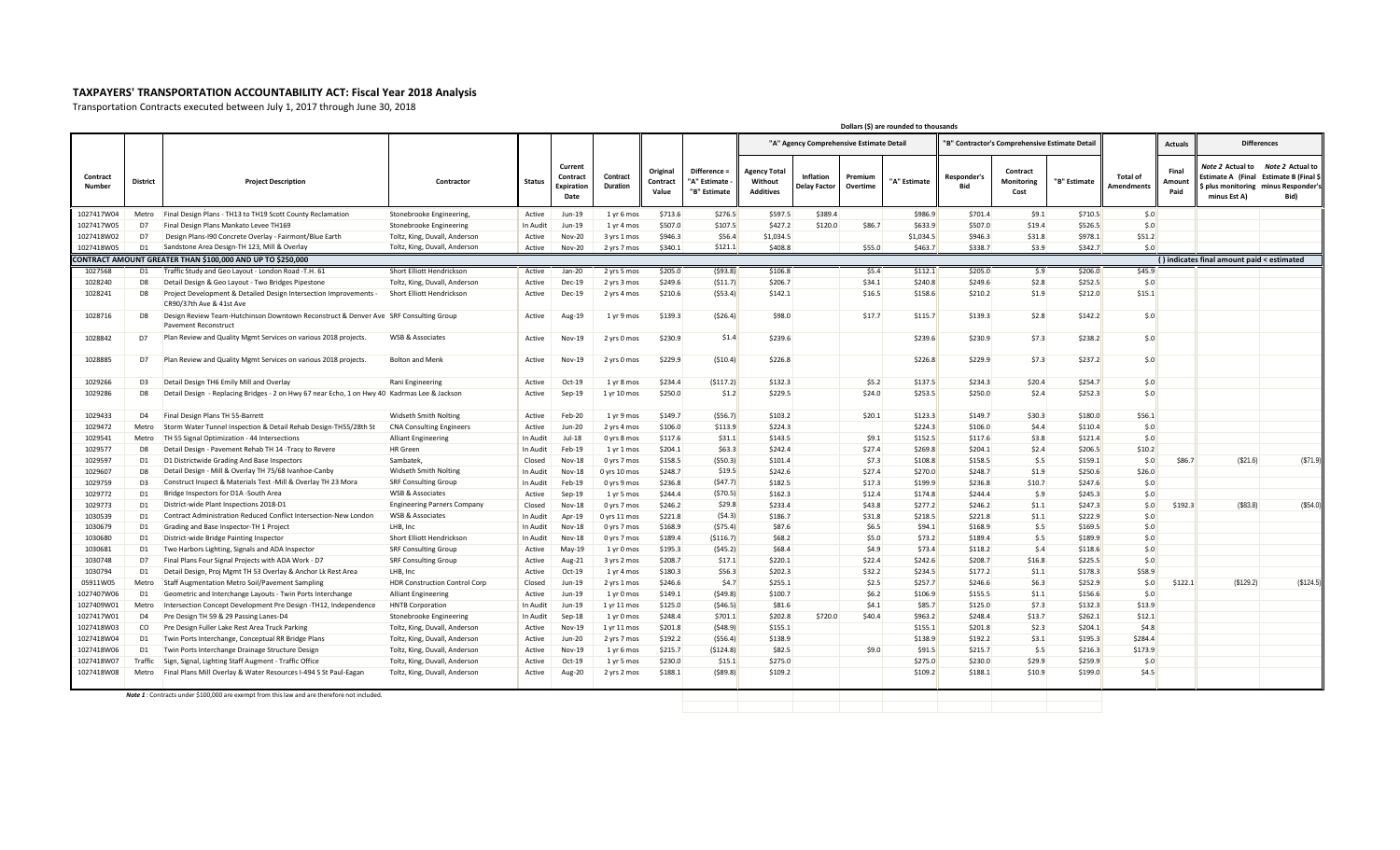#### **TAXPAYERS' TRANSPORTATION ACCOUNTABILITY ACT: Fiscal Year 2017 Analysis**

Transportation Contracts executed between July 1, 2016 through June 30, 2017

|                                               |                 |                                                                                                                       |                                                        |                    |                                                  |                           |                               |                                            |                                                    |                                          |                     | Dollars (\$) are rounded to thousands |                    |                                                |                    |                               |                         |                                                                         |                                                                          |
|-----------------------------------------------|-----------------|-----------------------------------------------------------------------------------------------------------------------|--------------------------------------------------------|--------------------|--------------------------------------------------|---------------------------|-------------------------------|--------------------------------------------|----------------------------------------------------|------------------------------------------|---------------------|---------------------------------------|--------------------|------------------------------------------------|--------------------|-------------------------------|-------------------------|-------------------------------------------------------------------------|--------------------------------------------------------------------------|
|                                               |                 |                                                                                                                       |                                                        |                    |                                                  |                           |                               |                                            |                                                    | "A" Agency Comprehensive Estimate Detail |                     |                                       |                    | "B" Contractor's Comprehensive Estimate Detail |                    |                               | <b>Actuals</b>          |                                                                         | <b>Differences</b>                                                       |
| <b>Contract Number</b>                        | <b>District</b> | <b>Project Description</b>                                                                                            | Contractor                                             | <b>Status</b>      | Current<br>Contract<br><b>Expiration</b><br>Date | Contract<br>Duration      | Original<br>Contract<br>Value | Difference :<br>A" Estimate<br>"B" Estimat | <b>Agency Total</b><br>Without<br><b>Additives</b> | Inflation<br>Delay Factor                | Premium<br>Overtime | "A" Estimate                          | Responder'<br>Bid  | Contract<br>Monitoring<br>Cost                 | "B" Estimate       | <b>Total of</b><br>Amendments | Final<br>Amount<br>Paid | Note 2 Actual to<br>stimate A (Final<br>plus monitoring<br>minus Est A) | Note 2 Actual to<br><b>Estimate B (Final</b><br>minus Responder'<br>Bid) |
| <b>CONTRACT AMOUNT GREATER THAN \$250,000</b> |                 |                                                                                                                       |                                                        |                    |                                                  |                           |                               |                                            |                                                    |                                          |                     |                                       |                    |                                                |                    |                               |                         | () indicates final amount paid < estimated                              |                                                                          |
| 1002293                                       | D1              | Unbonded Overlay Design, 135 - Snake River to Chisago Cty Line                                                        | Toltz, King, Duvall, Anderson                          | Active             | Nov-19                                           | 3 yrs 0 mos               | \$603.7                       | \$1,700.7                                  | \$341.1                                            | \$1,925.0                                | \$43.8              | \$2,309.9                             | \$603.7            | \$5.5                                          | \$609.2            | \$208.5                       |                         |                                                                         |                                                                          |
| 1002599                                       | D <sub>3</sub>  | Detail Design TH 65 Highway Resurfacing and Rehabilitation                                                            | <b>Isthmus Engineering</b>                             | Closed             | Dec-17                                           | 1 yr 5 mos                | \$548.4                       | \$158.8                                    | \$262.0                                            | \$466.0                                  | \$19.9              | \$747.9                               | \$548.4            | \$40.7                                         | \$589.1            | \$.0                          | \$527.7                 | (\$179.5)                                                               | (\$20.8)                                                                 |
| 1002623                                       | Metro           | Bridge and Transit Station Design at I35W & Lake Street                                                               | Short Elliot Hendrickson                               | Active             | Aug-21                                           | 4 yrs 11 mos              | \$2,762.7                     | \$75.1                                     | \$2,322.7                                          | \$540.0                                  |                     | \$2,862.7                             | \$2,783.7          | \$3.9                                          | \$2,787.6          | 5.0                           |                         |                                                                         |                                                                          |
| 1002866                                       | D <sub>1</sub>  | Detailed Design Reconstruction TH 61 in Grand Marais                                                                  | LHB, Inc.                                              | Active             | $Sep-19$                                         | 2 yrs 8 mos               | \$647.6                       | \$128.8                                    | \$678.2                                            |                                          | \$106.4             | \$784.5                               | \$647.6            | \$8.2                                          | \$655.7            | \$695.8                       |                         |                                                                         |                                                                          |
| 1002942                                       | D7              | Hydraulics and Design Support, Districtwide                                                                           | <b>Stantec Consulting</b>                              | Active             | Jun-19                                           | vrs 11 mos                | \$574.9                       | \$16.7                                     | \$608.5                                            |                                          | \$21.0              | \$629.5                               | \$574.9            | \$37.9                                         | \$612.8            | \$199.3                       |                         |                                                                         |                                                                          |
| 1003118                                       | $\rm CO$        | ADA Consultant Staff Augmentation - Design                                                                            | Widseth Smith Nolting                                  | Active             | May-20                                           | 3 yrs 7 mos               | \$300.0                       | \$64.2                                     | \$360.7                                            |                                          | \$25.1              | \$385.8                               | \$300.0            | \$21.5                                         | \$321.5            | \$.0                          |                         |                                                                         |                                                                          |
| 1003210                                       | D7              | Final Design TH 14/15 New Ulm Gateway Project                                                                         | Bolton and Menk                                        | In Audit           | Dec-17                                           | 1 yr 4 mos                | \$1,938.4                     | \$1,029.8                                  | \$1,336.8                                          | \$1,548.0                                | \$129.3             | \$3,014.0                             | \$1,935.7          | \$48.5                                         | \$1,984.2          | \$49.3                        |                         |                                                                         |                                                                          |
| 1003337                                       | D1              | Detailed Design TH 169 - Mt. Iron to Hoover Road Virginia                                                             | <b>Bolton and Menk</b>                                 | In Audit           | Sep-18                                           | 2 yrs 1 mos               | \$285.9                       | \$20.3                                     | \$270.1                                            |                                          | \$38.5              | \$308.6                               | \$285.9            | \$2.4                                          | \$288.3            | \$19.3                        |                         |                                                                         |                                                                          |
| 1025809                                       | D <sub>6</sub>  | Red Wing Bridge Construction Oversight                                                                                | Short Elliott Hendrickson                              | Active             | <b>Jul-20</b>                                    | 3 yrs 2 mos               | \$5,250.2                     | \$4,809.8                                  | \$4,085.6                                          | \$5,880.0                                | \$114.5             | \$10,080.1                            | \$5,250.2          | \$20.1                                         | \$5,270.2          | \$235.9                       |                         |                                                                         |                                                                          |
| 1025928<br>1026016                            | D8<br>D1        | Geometric Layout and Detail Design Plans for TH 91 Projects<br>Design Plans for Biwabik ADA & Urban Portion of TH 135 | Toltz, King, Duvall, Anderson<br>Widseth Smith Nolting | In Audit           | Feb-19                                           | 2 yrs 4 mos               | \$369.1                       | \$10.5<br>\$41.2                           | \$334.0                                            |                                          | \$57.5              | \$391.5                               | \$369.1            | \$11.9                                         | \$381.0            | \$119.9                       |                         |                                                                         |                                                                          |
| 1026028                                       | Metro           |                                                                                                                       |                                                        | Active             | Oct-20                                           | 3 yrs 8 mos<br>1 yr 1 mos | \$488.0<br>\$329.3            | \$23.8                                     | \$473.2<br>\$355.0                                 |                                          | \$60.6              | \$533.8<br>\$355.0                    | \$488.0<br>\$329.3 | \$4.6<br>\$1.9                                 | \$492.6<br>\$331.2 | \$525.0<br>\$61.5             |                         |                                                                         |                                                                          |
| 1026080                                       | D <sub>3</sub>  | TV Inspect & Clean Sewer Pipes - 194 St. Paul to Minneapolis<br>Pavement Resurfacing Final Design TH 12 and 25        | Hydro Klean<br>Widseth Smith Nolting                   | In Audit<br>Closed | Nov-17<br>Dec-18                                 | 1 yr 9 mos                | \$375.9                       | \$232.9                                    | \$314.4                                            | \$320.5                                  | \$20.9              | \$655.8                               | \$375.9            | \$46.9                                         | \$422.8            | \$.0                          | \$304.9                 | (\$303.9)                                                               | (S71.0)                                                                  |
| 1026249                                       | D8              | Intersection Control Eval & Hydraulic Engineering - Reconstruction of<br>TH 12 in Litchfield                          | <b>Bolton and Menk</b>                                 | In Audit           | Sep-18                                           | 1 yr 8 mos                | \$327.6                       | \$2.3                                      | \$308.2                                            |                                          | \$34.9              | \$343.1                               | \$327.6            | \$13.2                                         | \$340.8            | \$184.2                       |                         |                                                                         |                                                                          |
| 1026318                                       | CO              | Statewide ADA Design Staff Augmentation                                                                               | Stonebrooke                                            | Active             | $May-20$                                         | 3 yrs 6 mos               | \$300.0                       | \$82.6                                     | \$396.5                                            |                                          | \$16.5              | \$413.0                               | \$300.0            | \$30.4                                         | \$330.4            | 5.0                           |                         |                                                                         |                                                                          |
| 1026425                                       | CO              | Statewide ADA Construction Support Staff Augmentation                                                                 | WHKS & Co                                              | Active             | May-20                                           | 3 yrs 5 mos               | \$300.0                       | \$99.0                                     | \$410.2                                            |                                          | \$16.8              | \$426.9                               | \$300.0            | \$27.9                                         | \$327.9            | \$.0                          |                         |                                                                         |                                                                          |
| 1026429                                       | co              | Statewide ADA Design Staff Augmentation                                                                               | <b>WSB &amp; Associates</b>                            | Active             | May-20                                           | 3 yrs 8 mos               | \$500.0                       | \$48.8                                     | \$592.7                                            |                                          |                     | \$592.7                               | \$500.0            | \$43.9                                         | \$543.9            | \$900.0                       |                         |                                                                         |                                                                          |
| 1026462                                       | Bridge          | Pier Caps Analysis & Recommendation, Final Plans-Four Bridges                                                         | <b>HNTB Corporation</b>                                | In Audit           | Jun-18                                           | 1 vr 0 mos                | \$599.8                       | \$135.6                                    | \$341.8                                            | \$378.0                                  | \$19.2              | \$739.0                               | \$599.8            | \$3.6                                          | \$603.4            | \$15.8                        |                         |                                                                         |                                                                          |
| 1026671                                       | D7              | Districtwide Construction Materials Inspect Augmentation                                                              | <b>American Engineering Testing</b>                    | Active             | Dec-19                                           | 2 yrs 10 mos              | \$1,663.1                     | \$1,707.4                                  | \$1,301.9                                          | \$1,855.0                                | \$273.9             | \$3,430.8                             | \$1,663.1          | \$60.3\$                                       | \$1,723.4          | \$.0                          |                         |                                                                         |                                                                          |
| 1026683                                       | D7              | Mankato Area Bridge Inspectors Augmentation                                                                           | WSB & Associates                                       | In Audit           | Dec-19                                           | 2 yrs 8 mos               | \$799.2                       | \$1,223.4                                  | \$489.9                                            | \$1,484.0                                | \$93.6              | \$2,067.5                             | \$799.2            | \$44.8                                         | \$844.0            | \$1.1                         |                         |                                                                         |                                                                          |
| 1026949                                       | D7              | Districtwide Inspection Staff Augmentation -Various Construct Proj                                                    | <b>Bolton and Menk</b>                                 | Active             | Dec-19                                           | 2 yrs 8 mos               | \$1,622.9                     | \$1,488.1                                  | \$1,065.2                                          | \$1,855.0                                | \$230.4             | \$3,150.5                             | \$1,622.9          | \$39.5                                         | \$1,662.4          | (5.0)                         |                         |                                                                         |                                                                          |
| 1026987                                       | D8              | Detail Design, Geo Layout & Env Coord -Intersection Improvements -<br>TH23 Marshall                                   | <b>Isthmus Engineering</b>                             | In Audit           | Mar-19                                           | yr 11 mos                 | \$353.6                       | \$2.8                                      | \$319.1                                            |                                          | \$39.9              | \$359.0                               | \$353.6            | \$2.5                                          | \$356.1            | \$273.8                       |                         |                                                                         |                                                                          |
| 1027071                                       | Bridge          | Final Design - Baudette Bridge & Roadway                                                                              | Parsons Transporation Group                            | Active             | Dec-21                                           | 4 yrs 9 mos               | \$1,166.7                     | \$1,782.0                                  | \$303.0                                            | \$2,653.0                                |                     | \$2,956.0                             | \$1,166.7          | \$7.3                                          | \$1,174.0          | \$387.2                       |                         |                                                                         |                                                                          |
| 1027248                                       | D <sub>8</sub>  | Project Devel & Design TH 15 Reconstruction Hutchinson                                                                | Short Elliott Hendrickson                              | Active             | Nov-19                                           | 2 yrs 5 mos               | \$798.9                       | \$24.7                                     | \$756.5                                            |                                          | \$81.5              | \$838.0                               | \$797.4            | \$15.8                                         | \$813.2            | \$17.4                        |                         |                                                                         |                                                                          |
| 03729W11                                      | D7              | Reconstruction of TH 22 and CR 90 Intersection- South of Mankato                                                      | <b>SRF Consulting</b>                                  | Closed             | Dec-18                                           | 1 yr 9 mos                | \$289.6                       | \$314.0                                    | \$264.5                                            | \$329.0                                  | \$35.3              | \$628.9                               | \$289.6            | \$25.3                                         | \$314.9            | \$39.1                        | \$328.7                 | (\$274.9)                                                               | \$39.                                                                    |
| 04484W08                                      | D <sub>2</sub>  | Prelim & Detailed Design - Urban Reconstruct MN 92 Bagley                                                             | Kimley Horn and Assoc.                                 | In Audit           | Sep-18                                           | 1 yr 7 mos                | \$675.5                       | \$30.9                                     | \$461.5                                            | \$245.0                                  | \$3.3               | \$709.7                               | \$675.5            | \$3.3                                          | \$678.8            | 5.0                           |                         |                                                                         |                                                                          |
| 04484W09                                      | D7              | Final Plans-Bridges Rehabbed, Lighting, etc-190 from SD to CSAH 4                                                     | Kimley Horn and Assoc.                                 | Closed             | Dec-17                                           | 1 yr 4 mos                | \$370.7                       | \$128.5                                    | \$313.1                                            | \$184.0                                  | \$17.4              | \$514.5                               | \$370.7            | \$15.3                                         | \$386.0            | \$28.4                        | \$399.1                 | (\$100.1)                                                               | \$28.4                                                                   |
| 04484W12                                      | Metro           | Predesign - Pedestrian Bridge at 5th Street and I35W                                                                  | Kimley Horn and Assoc.                                 | Active             | Dec-19                                           | yrs 10 mos                | \$362.2                       | \$61.9                                     | \$290.7                                            | \$134.4                                  | \$34.5              | \$459.5                               | \$362.2            | \$35.4                                         | \$397.6            | \$104.8                       |                         |                                                                         |                                                                          |
| 04485W16                                      | Bridge          | Final Design - Bridges 25020 and 25031 in Goodhue Cty                                                                 | <b>HDR Engineering</b>                                 | Closed             | $Jun-17$                                         | ) yrs 11 mos              | \$280.0                       | \$5.7<br>\$6.5                             | \$204.8                                            | \$56.5                                   | \$32.7              | \$294.0                               | \$280.0            | \$8.3                                          | \$288.3            | \$.0                          | \$239.5                 | (\$46.2)                                                                | (\$40.5                                                                  |
| 04485W17<br>04485W18                          | D7<br>Metro     | Detail Design TH 4 & CR 29 Intersection Reconstruc. Sleepy Eye<br>BNSF Grade Separation Prelim Design, TH 47 Anoka    | <b>HDR Engineering</b><br><b>HDR Engineering</b>       | Closed             | Jun-18<br>$Jun-18$                               | 1 yr 7 mos<br>1 yr 6 mos  | \$378.4                       | \$699.1                                    | \$280.6                                            | \$85.0                                   | \$43.3              | \$408.8<br>\$1,117.7                  | \$378.4            | \$24.0                                         | \$402.4<br>\$418.6 | \$19.5                        | \$387.1                 | \$6.0                                                                   | \$12.                                                                    |
| 04486W11                                      | D7              | District-wide Drainage, Traffic Design and Roadside Features Scoping                                                  | <b>Stantec Consulting</b>                              | In Audit<br>Closed | Jun-18                                           | 1 yr 11 mos               | \$415.1<br>\$304.1            | \$5.9                                      | \$186.7<br>\$281.4                                 | \$931.0                                  | \$31.4              | \$312.8                               | \$415.1<br>\$304.1 | \$3.5<br>\$2.8                                 | \$306.9            | \$219.0<br>\$166.2            | \$395.2                 | \$85.2                                                                  | \$91.                                                                    |
| 04486W12                                      | Metro           | Detailed Design 86th St Bridge Replace & I35W                                                                         | <b>Stantec Consulting</b>                              | Closed             | Feb-18                                           | 1 yr 6 mos                | \$359.2                       | \$85.8                                     | \$284.9                                            |                                          | \$163.6             | \$448.5                               | \$359.2            | \$3.5                                          | \$362.7            | \$31.4                        | \$368.5                 | (S76.5)                                                                 | \$9.3                                                                    |
| 04486W13                                      | D <sub>2</sub>  | Baudette Bridge Roadway Design                                                                                        | <b>Stantec Consulting</b>                              | Active             | Dec-19                                           | 2 yrs 9 mos               | \$858.9                       | \$1,998.3                                  | \$734.9                                            |                                          | \$2,170.0           | \$2,904.9                             | \$858.9            | \$47.6                                         | \$906.5            | \$.0                          |                         |                                                                         |                                                                          |
| 04487W12                                      | Metro           | Plan Preparation for Multiple Metro District Projects                                                                 | Toltz, King, Duvall, Anderson                          | Active             | Mar-19                                           | 2 yrs 7 mos               | \$517.0                       | \$3,108.9                                  | \$381.6                                            | \$3,248.0                                |                     | \$3,629.6                             | \$517.0            | \$3.7                                          | \$520.7            | (5.1)                         |                         |                                                                         |                                                                          |
| 04487W13                                      | <b>Bridge</b>   | Repair Analysis/Design/Plan on Bridges on I-94 from I-35W to Shingle<br>Creek                                         | Toltz, King, Duvall, Anderson                          | Closed             | <b>Dec-19</b>                                    | 3 yrs 3 mos               | \$269.9                       | \$673.4                                    | \$196.0                                            | \$720.0                                  | \$29.1              | \$945.1                               | \$269.9            | \$1.8                                          | \$271.7            | \$.0                          | \$268.4                 | (\$674.9)                                                               | (\$1.5                                                                   |
| 1000121W02                                    | Bridge          | Bridge Repair Design, Bridge 27727B and 27728 I94 Minneapolis                                                         | AECOMM                                                 | Active             | Oct-19                                           | 3 yrs 3 mos               | \$364.7                       | \$1,597.2                                  | \$244.9                                            | \$1,720.0                                |                     | \$1,964.9                             | \$364.7            | \$3.0                                          | \$367.7            | \$7.6                         |                         |                                                                         |                                                                          |
| 1000122W02                                    | D <sub>1</sub>  | Twin Ports Interchange Layouts/Modeling                                                                               | <b>Alliant Engineering</b>                             | In Audit           | <b>Nov-18</b>                                    | 2 yrs 1 mos               | \$635.9                       | \$7,884.7                                  | \$524.3                                            | \$8,000.0                                |                     | \$8.524.3                             | \$635.9            | \$3.7                                          | \$639.6            | \$272.4                       |                         |                                                                         |                                                                          |
| 1000122W04                                    | D <sub>6</sub>  | Weigh Stations Improve. Design, I-35 Clark's Grove & I-90 Nodine                                                      | <b>Alliant Engineering</b>                             | Active             | Jun-19                                           | 2 yrs 2 mos               | \$284.4                       | \$107.0                                    | \$400.2                                            |                                          |                     | \$400.2                               | \$283.7            | \$9.5                                          | \$293.2            | \$28.6                        |                         |                                                                         |                                                                          |
| 1000124W01                                    | D7              | District-wide Pipe Repair Hydinfra & Planset                                                                          | Parsons Brinckerhoft                                   | In Audit           | Dec-18                                           | 2 vrs 4 mos               | \$327.5                       | \$13.5                                     | \$283.3                                            | \$48.0                                   | \$21.0              | \$352.2                               | \$329.5            | \$9.2                                          | \$338.7            | \$98.6                        |                         |                                                                         |                                                                          |
| 1000128W02                                    | D7              | Pavement Rehab, Culverts and ADA Final Planset-TH 91                                                                  | Sambatek                                               | Active             | Jun-19                                           | 2 yrs 10 mos              | \$457.2                       | \$198.5                                    | \$278.5                                            | \$350.0                                  | \$45.8              | \$674.4                               | \$457.2            | \$18.7                                         | \$475.9            | \$185.9                       |                         |                                                                         |                                                                          |
| 1027407W01                                    | D1              | Ranier Bridge Approach Grading Design                                                                                 | <b>Alliant Engineering</b>                             | Active             | Oct-19                                           | 2 yrs 4 mos               | \$253.8                       | \$204.9                                    | \$176.2                                            | \$259.0                                  | \$27.1              | \$462.4                               | \$253.8            | \$3.6                                          | \$257.4            | \$53.0                        |                         |                                                                         |                                                                          |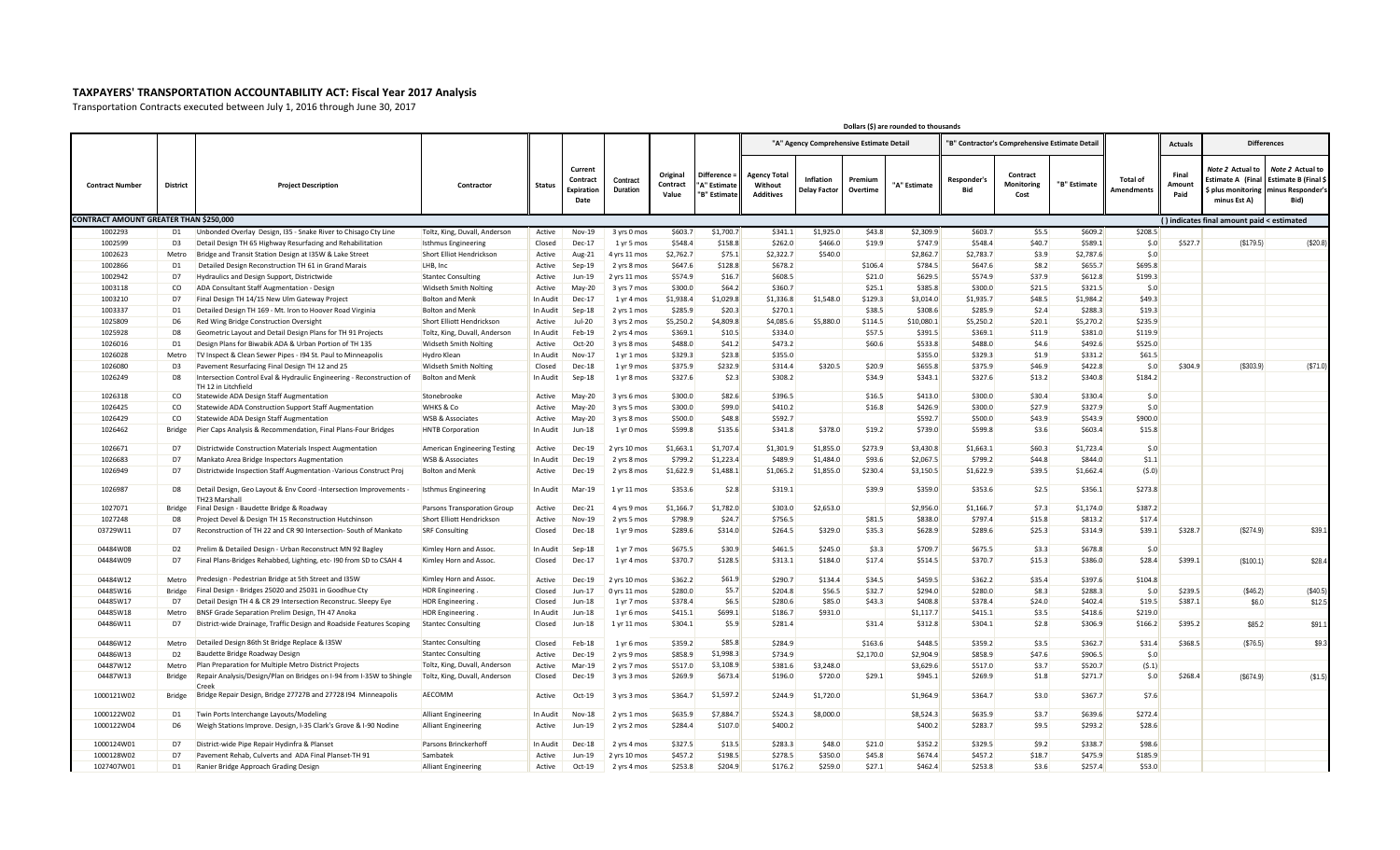#### **TAXPAYERS' TRANSPORTATION ACCOUNTABILITY ACT: Fiscal Year 2017 Analysis**

Transportation Contracts executed between July 1, 2016 through June 30, 2017

|                        |                |                                                                                        |                                      |               |                                                  |                      |                               |                                           |                                                    |                                          |                     | Dollars (\$) are rounded to thousands |                          |                                                |              |                                      |                         |                                                              |                                                                                             |
|------------------------|----------------|----------------------------------------------------------------------------------------|--------------------------------------|---------------|--------------------------------------------------|----------------------|-------------------------------|-------------------------------------------|----------------------------------------------------|------------------------------------------|---------------------|---------------------------------------|--------------------------|------------------------------------------------|--------------|--------------------------------------|-------------------------|--------------------------------------------------------------|---------------------------------------------------------------------------------------------|
|                        |                |                                                                                        |                                      |               |                                                  |                      |                               |                                           |                                                    | "A" Agency Comprehensive Estimate Detail |                     |                                       |                          | "B" Contractor's Comprehensive Estimate Detail |              |                                      | <b>Actuals</b>          |                                                              | <b>Differences</b>                                                                          |
| <b>Contract Number</b> | District       | <b>Project Description</b>                                                             | Contractor                           | <b>Status</b> | Current<br>Contract<br><b>Expiration</b><br>Date | Contract<br>Duration | Original<br>Contract<br>Value | Difference<br>A" Estimate<br>'B" Estimate | <b>Agency Total</b><br>Without<br><b>Additives</b> | Inflation<br><b>Delay Factor</b>         | Premium<br>Overtime | "A" Estimate                          | Responder'<br><b>Bid</b> | Contract<br>Monitoring<br>Cost                 | "B" Estimate | <b>Total of</b><br><b>Amendments</b> | Final<br>Amount<br>Paid | Note 2 Actual to<br><b>Estimate A</b> (Final<br>minus Est A) | Note 2 Actual to<br><b>Estimate B (Final )</b><br>plus monitoring minus Responder's<br>Bid) |
| 1027408W01             |                | Metro Pre-Design TH 36 MnPASS Project                                                  | <b>HDR</b> Engineering               | Active        | Mar-19                                           | 1 vr 10 mos          | \$831.6                       | \$1.347.1                                 | \$805.5                                            | \$1,440.0                                | \$19.0              | \$2,264.5                             | \$831.6                  | \$85.8                                         | \$917.5      | \$.0                                 |                         |                                                              |                                                                                             |
| 1027408W02             | D <sub>3</sub> | Prelim Design Urban Reconstruct TH 6, Emily                                            | <b>HDR Engineering</b>               | In Audit      | Jun-20                                           | 3 yrs 1 mos          | \$268.4                       | \$126.2                                   | \$400.1                                            |                                          | \$59.3              | \$459.4                               | \$273.7                  | \$59.5                                         | \$333.2      | \$.0                                 |                         |                                                              |                                                                                             |
| 1027415W01             | Metro          | Materials Design Recomm. & Staff Augmentation                                          | <b>SRF Consulting</b>                | In Audit      | Feb-19                                           | 1 yr 8 mos           | \$569.4                       | \$121.4                                   | \$710.0                                            |                                          | \$3.6               | \$713.6                               | \$569.4                  | \$22.8                                         | \$592.2      | \$332.1                              |                         |                                                              |                                                                                             |
|                        |                | CONTRACT AMOUNT GREATER THAN \$100.000 AND UP TO \$250.000                             |                                      |               |                                                  |                      |                               |                                           |                                                    |                                          |                     |                                       |                          |                                                |              |                                      |                         | () indicates final amount paid < estimated                   |                                                                                             |
| 1003116                | CO             | Statewide ADA Design Staff Augmentation                                                | Karvakko                             | Active        | $May-20$                                         | 3 yrs 7 mos          | \$150.0                       | \$17.4                                    | \$222.5                                            |                                          |                     | \$222.5                               | \$150.0                  | \$55.1                                         | \$205.1      | \$.0                                 |                         |                                                              |                                                                                             |
| 1003223                | D <sub>4</sub> | Detail Design Mill & Overlay, Hydraulics TH 27 near Wheaton                            | Rani Engineering                     | In Audit      | Oct-18                                           | 1 yr 7 mos           | \$220.8                       | $($ \$65.4) $ $                           | \$148.2                                            |                                          | \$35.5              | \$183.7                               | \$220.8                  | \$28.3                                         | \$249.1      | \$117.8                              |                         |                                                              |                                                                                             |
| 1025958                | D <sub>1</sub> | Layout/Environ Assessment Study - TH 61 Stewart River Bridge                           | LHB, Inc.                            | Active        | Jul-19                                           | 2 yrs 1 mos          | \$331.1                       | \$164.9                                   | \$183.5                                            | \$312.0                                  | \$3.8               | \$499.3                               | \$331.1                  | \$3.3                                          | \$334.4      | \$.0                                 |                         |                                                              |                                                                                             |
| 1026027                | Metro          | Video Inspection/Cleaning Storm SewersTH156,US52,I-494                                 | Visu-Sewer                           | Closed        | <b>Nov-17</b>                                    | 0 yrs 11 mos         | \$227.6                       | \$99.0                                    | \$328.5                                            |                                          |                     | \$328.5                               | \$227.6                  | \$1.9                                          | \$229.5      | \$.0                                 | \$224.9                 | (\$101.6)                                                    | (\$2.6)                                                                                     |
| 1026210                | D <sub>6</sub> | Public Relations Support - Red Wing Bridge                                             | <b>HDR</b> Engineering               | Active        | <b>Jul-20</b>                                    | 3 yrs 3 mos          | \$220.8                       | \$69.5                                    | \$302.7                                            |                                          |                     | \$302.7                               | \$220.8                  | \$12.3                                         | \$233.2      | \$.0                                 |                         |                                                              |                                                                                             |
| 1026319                | CO             | Statewide ADA Design Staff Augmentation                                                | Toltz, King, Duvall, Anderson        | Active        | $May-20$                                         | 3 yrs 7 mos          | \$200.0                       | \$29.8                                    | \$249.9                                            |                                          |                     | \$249.9                               | \$200.0                  | \$20.1                                         | \$220.1      | \$.0                                 |                         |                                                              |                                                                                             |
| 1026426                | CO             | Statewide ADA Construction Support Staff Augmentation                                  | <b>WSB &amp; Associates</b>          | Active        | $May-20$                                         | 3 yrs 5 mos          | \$200.0                       | \$25.7                                    | \$231.8                                            |                                          | \$10.5              | \$242.3                               | \$200.0                  | \$16.6                                         | \$216.6      | \$.0                                 |                         |                                                              |                                                                                             |
| 1026427                | CO             | Statewide ADA Design Staff Augmentation                                                | Stonebrooke                          | Active        | May-20                                           | 3 yrs 6 mos          | \$250.0                       | \$10.5                                    | \$284.3                                            |                                          |                     | \$284.3                               | \$250.0                  | \$23.8                                         | \$273.8      | \$300.0                              |                         |                                                              |                                                                                             |
| 1026428                | CO             | Statewide ADA Design Staff Augmentation                                                | <b>WSB &amp; Associates</b>          | Active        | $May-20$                                         | 3 yrs 7 mos          | \$200.0                       | \$23.4                                    | \$278.5                                            |                                          |                     | \$278.5                               | \$200.0                  | \$55.1                                         | \$255.1      | \$.0                                 |                         |                                                              |                                                                                             |
| 1026430                | CO             | Statewide ADA Design Staff Augmentation                                                | WHKS & Co                            | Active        | $May-20$                                         | 3 yrs 6 mos          | \$250.0                       | \$22.7                                    | \$295.9                                            |                                          |                     | \$295.9                               | \$250.0                  | \$23.2                                         | \$273.2      | \$.0                                 |                         |                                                              |                                                                                             |
| 1026491                | Bridge         | Whitewater State Park Culvert Rehab Studies (Historic) and Design<br><b>Services</b>   | LHB, Inc.                            | Active        | Oct-21                                           | 4 yrs 8 mos          | \$148.3                       | (534.7)                                   | \$116.2                                            |                                          |                     | \$116.2                               | \$148.3                  | \$2.6                                          | \$150.9      | \$584.4                              |                         |                                                              |                                                                                             |
| 1026529                | D <sub>8</sub> | Geometric Layout and Environmental Documentation - Lac Qui Parle<br>Bridge Replacement | Short Elliot Hendrickson             | In Audit      | Jun-19                                           | 2 yrs 5 mos          | \$248.4                       | (545.7)                                   | \$188.3                                            |                                          | \$18.5              | \$206.8                               | \$248.4                  | \$4.1                                          | \$252.5      | \$392.5                              |                         |                                                              |                                                                                             |
| 1026553                | Metro          | Signal Optimization on TH 13 - Prior Lake through Mendota Heights                      | <b>Alliant Engineering</b>           | Closed        | Jun-17                                           | 0 yrs 6 mos          | \$107.4                       | \$24.5                                    | \$137.1                                            |                                          |                     | \$137.1                               | \$106.9                  | \$5.7                                          | \$112.6      | \$.0                                 | \$111.3                 | (S20.1)                                                      | \$4.4                                                                                       |
| 1027329                | D <sub>1</sub> | Concrete and ADA Inspector - District 1 South Area                                     | <b>SRF Consulting</b>                | Closed        | Jan-18                                           | 0 yrs 8 mos          | \$151.3                       | (518.8)                                   | \$112.8                                            |                                          | \$20.6              | \$133.3                               | \$151.3                  | \$.9                                           | \$152.2      | \$9.7                                | \$161.0                 | \$28.6                                                       | \$9.7                                                                                       |
| 1027330                | D1             | Multi-Project Plant Inspector in District 1 A                                          | <b>Engineering Partners Copmpany</b> | Closed        | Jan-18                                           | 0 yrs 9 mos          | \$144.1                       | (56.7)                                    | \$116.5                                            |                                          | \$21.6              | \$138.1                               | \$144.1                  | \$.7                                           | \$144.8      | \$20.0                               | \$163.7                 | \$26.3                                                       | \$19.6                                                                                      |
| 1027336                | D <sub>1</sub> | Hibbing Signal Lighting and ADA Inspector                                              | <b>SRF Consulting</b>                | In Audit      | Nov-18                                           | 1 yr 6 mos           | \$121.7                       | (539.0)                                   | \$70.7                                             |                                          | \$12.8              | \$83.5                                | \$121.7                  | \$.7                                           | \$122.5      | \$114.1                              |                         |                                                              |                                                                                             |
| 1027337                | D <sub>1</sub> | Hibbing and Virginia Bituminous Plant Inspector                                        | <b>Engineering Partners Co</b>       | Closed        | Nov-17                                           | 0 yrs 7 mos          | \$164.3                       | (548.6)                                   | \$35.5                                             |                                          | \$80.7              | \$116.2                               | \$164.3                  | \$.5                                           | \$164.8      | \$.0                                 | \$107.8                 | (\$7.8)                                                      | (S56.5)                                                                                     |
| 1027342                | D1             | Roundabout Detail Design - I35 TH 33 Intersection                                      | <b>SRF Consulting</b>                | In Audit      | Nov-18                                           | 1 yr 7 mos           | \$230.2                       | (536.1)                                   | \$174.9                                            |                                          | \$21.2              | \$196.0                               | \$230.2                  | \$2.0                                          | \$232.2      | \$95.6                               |                         |                                                              |                                                                                             |
| 1027371                | D <sub>1</sub> | Surveying for Bituminous Reclamation on I-35 Pine County                               | <b>WSB &amp; Associates</b>          | Closed        | Nov-17                                           | 0 yrs 7 mos          | \$141.6                       | \$61.6                                    | \$168.8                                            |                                          | \$35.3              | \$204.1                               | \$141.6                  | \$.9                                           | \$142.5      | \$.0                                 | \$84.8                  | (\$118.4)                                                    | (\$56.8)                                                                                    |
| 1027435                | D1             | Grading & Base Inspector - Eagles Nest Lake US169 Reconstruction                       | Stonebrooke Engineering              | Closed        | Nov-18                                           | 1 yr 7 mos           | \$240.5                       | (541.7)                                   | \$169.5                                            |                                          | \$30.7              | \$200.2                               | \$240.5                  | \$1.3                                          | \$241.8      | \$.0                                 | \$209.9                 | \$11.0                                                       | (\$30.7)                                                                                    |
| 1027453                | Metro          | District-Wide Lighting & Traffic Signal Pole Systems Inspection                        | Fish & Associaties                   | Closed        | Oct-17                                           | 0 yrs 5 mos          | \$134.3                       | \$51.7                                    | \$188.0                                            |                                          |                     | \$188.0                               | \$134.3                  | \$2.0                                          | \$136.3      | \$.0                                 | \$115.3                 | (S70.7)                                                      | (\$19.0)                                                                                    |
| 1027455                | D <sub>8</sub> | Detail Design Pavement Rehab & ADA Hwy 75 Pipestone                                    | <b>HR</b> Green                      | Closed        | Apr-18                                           | rs 11 mos            | \$129.5                       | (535.7)                                   | \$86.9                                             |                                          | \$13.3              | \$100.1                               | \$129.5                  | \$6.3                                          | \$135.8      | \$.0                                 | \$92.4                  | (\$1.4)                                                      | (S37.1)                                                                                     |
| 04487W14               | CO             | Prelim Design - St Croix Info Center Truck Parking Expansion                           | Toltz, King, Duvall, Anderson        | Closed        | Aug-18                                           | 1 yr 9 mos           | \$165.0                       | (551.2)                                   | \$115.5                                            |                                          |                     | \$115.5                               | \$165.0                  | \$1.7                                          | \$166.7      | \$17.6                               | \$160.7                 | \$46.9                                                       | (\$4.3)                                                                                     |
| 05915W05               | Metro          | <b>Construction Survey Crew Augmentation</b>                                           | Short Elliott Hendrickson            | Closed        | Jun-19                                           | 2 yrs 1 mos          | \$215.9                       | \$44.9                                    | \$233.7                                            |                                          | \$53.2              | \$286.9                               | \$215.9                  | \$26.0                                         | \$241.9      | \$62.8                               | \$275.9                 | \$15.1                                                       | \$60.0                                                                                      |
| 1000122W05             | D1             | Moose Lake Roundabout Preliminary Design                                               | <b>Alliant Engineering</b>           | Closed        | Nov-17                                           | yrs 11 mos           | \$122.0                       | \$32.1                                    | \$133.2                                            |                                          | \$21.5              | \$154.7                               | \$122.0                  | \$.6                                           | \$122.6      | \$132.2                              | \$275.7                 | \$121.6                                                      | \$153.7                                                                                     |
| 1000123W04             | Bridge         | Re-Deck Bridge Design for Bridge 27805, 194 & TH 252                                   | <b>HNTB Corporation</b>              | Closed        | Mar-18                                           | 1 yr 6 mos           | \$233.2                       | (5107.7)                                  | \$124.5                                            |                                          | \$2.7               | \$127.1                               | \$233.2                  | \$1.7                                          | \$234.8      | \$26.8                               | \$258.3                 | \$134.0                                                      | \$26.3                                                                                      |
| 1000126W02             | D <sub>2</sub> | Design for TH 71 and CSAH 15 Roundabout, Park Rapids                                   | Stonebrooke Engineering              | Active        | Dec-19                                           | 2 yrs 8 mos          | \$237.4                       | \$9.0                                     | \$256.9                                            |                                          | \$5.1               | \$262.0                               | \$237.4                  | \$15.6                                         | \$253.0      | \$162.2                              |                         |                                                              |                                                                                             |
| 1027407W02             | <b>ITS</b>     | <b>Traffic Signs Engineering Support</b>                                               | <b>Alliant Engineering</b>           | Closed        | Jun-18                                           | 1 yr 0 mos           | \$185.4                       | (554.3)                                   | \$136.8                                            |                                          |                     | \$136.8                               | \$185.4                  | \$5.7                                          | \$191.1      | \$25.0                               | \$210.1                 | \$79.0                                                       | \$24.7                                                                                      |
| 1027418W01             | Metro          | Water Resources Design, TH 494 Auxillary Lane-S St Paul/Inver Grove<br>Hts             | Toltz, King, Duvall, Anderson        | Active        | Dec-18                                           | 1 yr 6 mos           | \$199.0                       | (574.9)                                   | \$133.3                                            |                                          |                     | \$133.3                               | \$199.0                  | \$9.1                                          | \$208.2      | \$43.0                               |                         |                                                              |                                                                                             |

*Note 1* : Contracts under \$100,000 are exempt from this law and are therefore not included.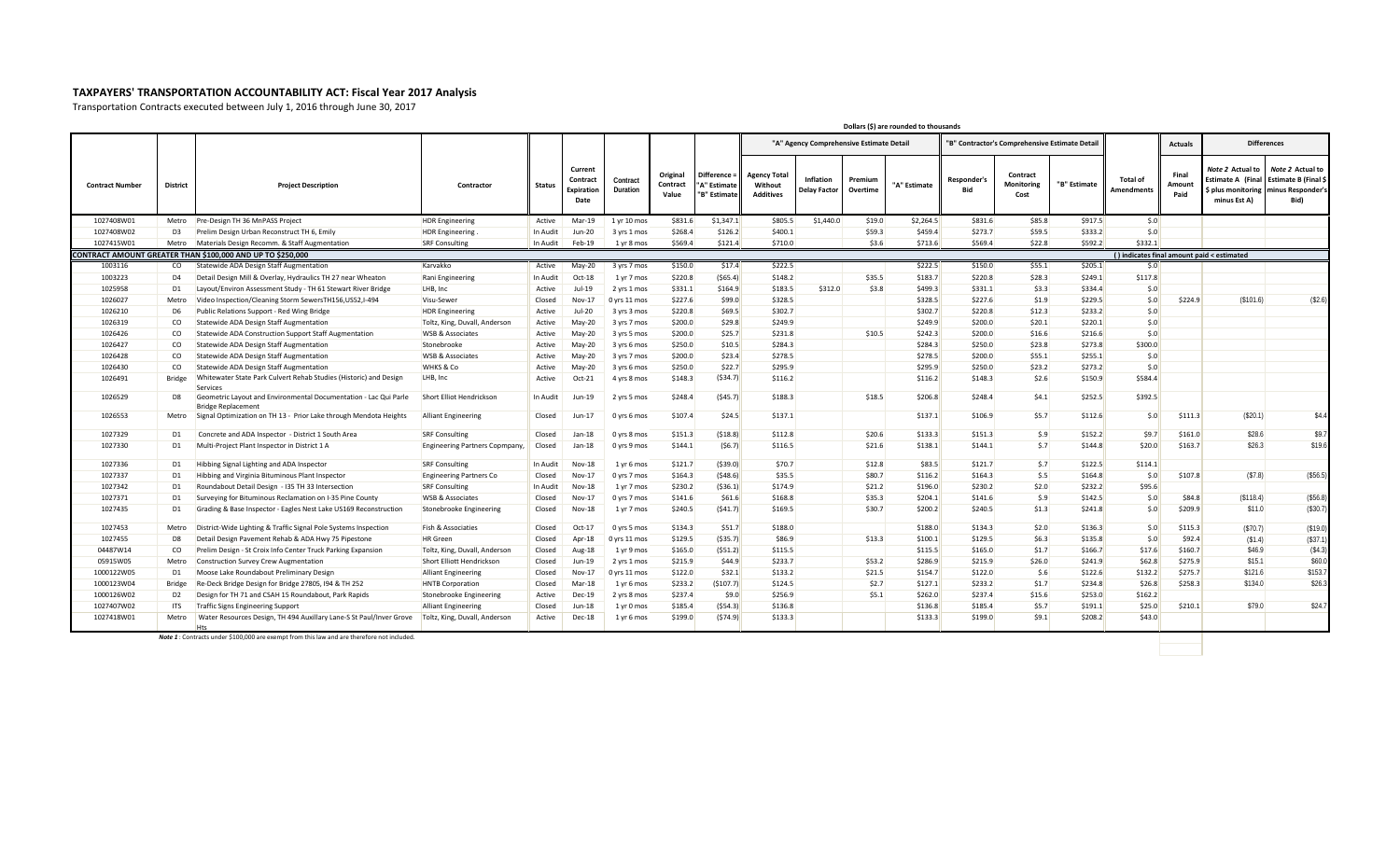#### **TAXPAYERS' TRANSPORTATION ACCOUNTABILITY ACT: Fiscal Year 2016 Analysis**

Transportation Contracts executed between July 1, 2015 through June 30, 2016

|                        |                  |                                                                                                                                          |                                                 |                  |                                          |                             |                               |                                              |                                                    |                                          |                     | Dollars (\$) are rounded to thousands |                    |                                                |                    |                                      |                             |                                                                                |                                                                      |
|------------------------|------------------|------------------------------------------------------------------------------------------------------------------------------------------|-------------------------------------------------|------------------|------------------------------------------|-----------------------------|-------------------------------|----------------------------------------------|----------------------------------------------------|------------------------------------------|---------------------|---------------------------------------|--------------------|------------------------------------------------|--------------------|--------------------------------------|-----------------------------|--------------------------------------------------------------------------------|----------------------------------------------------------------------|
|                        |                  |                                                                                                                                          |                                                 |                  |                                          |                             |                               |                                              |                                                    | "A" Agency Comprehensive Estimate Detail |                     |                                       |                    | "B" Contractor's Comprehensive Estimate Detail |                    |                                      | <b>Actuals</b>              |                                                                                | <b>Differences</b>                                                   |
| <b>Contract Number</b> | <b>District</b>  | <b>Project Description</b>                                                                                                               | Contractor                                      | <b>Status</b>    | Current<br>Contract<br>xpiratior<br>Date | Contract<br>Duration        | Original<br>Contract<br>Value | Difference =<br>"A" Estimate<br>"B" Estimate | <b>Agency Total</b><br>Without<br><b>Additives</b> | Inflation<br>Delay Factor                | Premium<br>Overtime | "A" Estimate                          | Responder's<br>Bid | Contract<br>Monitoring<br>Cost                 | "B" Estimate       | <b>Total of</b><br><b>Amendments</b> | <b>Final Amount</b><br>Paid | Note 2 Actual<br>to Estimate /<br>(Final \$ plus<br>monitoring<br>minus Est A) | Note 2 Actual to<br>stimate B (Final \$<br>ninus Responder's<br>Bid) |
|                        |                  | <b>CONTRACT AMOUNT GREATER THAN \$250,000</b>                                                                                            |                                                 |                  |                                          |                             |                               |                                              |                                                    |                                          |                     |                                       |                    |                                                |                    |                                      |                             | () indicates final amount paid < estimated                                     |                                                                      |
| 07003                  | D1               | Hwy 53 Relocation - Project Mgmt & Construction Oversight                                                                                | <b>WSB</b> and Associates                       | Active           | Jul-19                                   | 4 yrs 0 mos                 | \$8,316.1                     | \$8,894.1                                    | \$5,177.3                                          | \$11,408.0                               | \$430.4             | \$17,015.8                            | \$8,011.4          | \$110.2                                        | \$8,121.7          | (52, 200.4)                          |                             |                                                                                |                                                                      |
| 07300                  | D1               | Moose Lake Area Design - Pavement Rehab                                                                                                  | <b>HR</b> Green                                 | Closed           | Oct-17                                   | 2 yrs 1 mos                 | \$498.8                       | \$201.7                                      | \$391.5                                            | \$255.0                                  | \$58.7              | \$705.3                               | \$498.8            | \$4.8                                          | \$503.6            | \$242.3                              | \$738.7                     | \$40.3                                                                         | \$242.0                                                              |
| 1000188                | D7               | Project Design Mill & Overlay - TH 15 Fairmont                                                                                           | <b>Alliant Engineering</b>                      | In Audit         | Jul-17                                   | 1 yr 11 mos                 | \$497.5                       | \$1.5                                        | \$531.0                                            |                                          | \$92.1              | \$623.0                               | \$585.6            | \$36.0                                         | \$621.6            | \$.0                                 |                             |                                                                                |                                                                      |
| 1000406                | D <sub>1</sub>   | Mesaba Avenue, Hwys 61, 535 & 35 Detail Design concrete pavement   Toltz, King, Duvall, Anderson<br>improvement, ADA, storm sewer repair |                                                 | Closed           | $Jan-19$                                 | 3 yrs 5 mos                 | \$746.2                       | \$24.1                                       | \$433.3                                            | \$273.0                                  | \$67.2              | \$773.6                               | \$746.2            | \$3.2                                          | \$749.4            | \$169.1                              | \$785.0                     | \$14.6                                                                         | \$38.8                                                               |
| 1000410                | D6               | Detail Design US 63 Mississippi River Bridge Approach and Bridge                                                                         | <b>SRF Consulting Group</b>                     | Active           | Nov-19                                   | 4 yrs 2 mos                 | \$2,893.3                     | \$459.0                                      | \$3,363.1                                          |                                          |                     | \$3,363.1                             | \$2,893.3          | \$10.8                                         | \$2,904.0          | \$25.0                               |                             |                                                                                |                                                                      |
| 1000725                | Metro            | Reconstruction Project ADA Ramps & Signal Systems TH 47&65                                                                               | <b>Alliant Engineering</b>                      | In Audit         | Aug-18                                   | 3 yrs 0 mos                 | \$600.0                       | \$100.7                                      | \$705.9                                            |                                          |                     | \$705.9                               | \$600.0            | \$5.2                                          | \$605.2            | \$192.3                              |                             |                                                                                |                                                                      |
| 1000843                | D7               | TH 60 Design Planset Windom Overlays and ADA                                                                                             | <b>Bolton &amp; Menk</b>                        | Active           | Dec-19                                   | 4 yrs 3 mos                 | \$478.5                       | \$133.8                                      | \$395.6                                            | \$175.0                                  | \$54.8              | \$625.4                               | \$478.5            | \$13.0                                         | \$491.6            | \$110.0                              |                             |                                                                                |                                                                      |
| 1000908                | D7               | Design, ADA-3 mill & overlay projects New Ulm, Worthington,<br>Wells/Alden-THs15,59,109                                                  | <b>Bolton &amp; Menk</b>                        | In Audit         | Jun-18                                   | 2 yrs 9 mos                 | \$829.1                       | \$37.9                                       | \$757.9                                            |                                          | \$126.2             | \$884.0                               | \$828.1            | \$18.0                                         | \$846.1            | \$138.5                              |                             |                                                                                |                                                                      |
| 1000929                |                  | Metro Design Plan Traffic Mgmt I-35W Mpls 46 St-I94                                                                                      | <b>HDR</b> Engineering                          | Closed           | Sep-17                                   | 1 yr 8 mos                  | \$2,090.0                     | \$164.6                                      | \$2,270.1                                          |                                          |                     | \$2,270.1                             | \$2,090.0          | \$15.5                                         | \$2,105.6          | \$71.8                               | \$1,942.2                   | (\$312.4)                                                                      | (\$147.8)                                                            |
| 1000930                | Metro            | Drainage Design - I-35W 43rd to I-94                                                                                                     | Toltz, King, Duvall, Anderson                   | Active           | <b>Jun-20</b>                            | 4 yrs 5 mos                 | \$1,966.9                     | \$86.1                                       | \$2,063.7                                          |                                          |                     | \$2,063.7                             | \$1,967.3          | \$10.4                                         | \$1,977.6          | \$937.2                              |                             |                                                                                |                                                                      |
| 1001119                | D1               | 4 Plansets - intersection revision/turn lane TH53 Duluth, turn<br>lane/mill & overlay TH33 Cloquet                                       | LHB, Inc.                                       | Closed           | $Jan-18$                                 | 2 yrs 3 mos                 | \$530.8                       | \$9.6                                        | \$470.4                                            |                                          | \$74.2              | \$544.6                               | \$530.8            | \$4.2                                          | \$535.0            | \$114.9                              | \$355.0                     | (\$185.4)                                                                      | (\$175.8)                                                            |
| 1001120                | D1               | Final Design Mission Creek Road Duluth-Bridge approach/mill &<br>overlay Cloquet                                                         | <b>Kimley Horn</b>                              | Closed           | Nov-17                                   | $1 yr 8 m$ os               | \$278.2                       | \$70.9                                       | \$218.2                                            | \$104.0                                  | \$29.6              | \$351.8                               | \$278.2            | \$2.6                                          | \$280.9            | \$2.6                                | \$278.5                     | (\$70.6)                                                                       | \$3                                                                  |
| 1001181                | Metro            | Final Design Mill & Overlay TH149 From H-494 toTH5                                                                                       | KLJ, Inc                                        | Closed           | Aug-18                                   | 2 yrs 5 mos                 | \$720.1                       | \$854.2                                      | \$710.6                                            | \$876.0                                  |                     | \$1,586.6                             | \$720.6            | \$11.9                                         | \$732.5            | \$630.4                              | \$1,350.2                   | (\$224.6)                                                                      | \$629.6                                                              |
| 1001201                | D <sub>6</sub>   | Concept Development for Bridges Improvement on I-90 Corridor<br>Austin                                                                   | Short Elliot Hendrickson                        | Closed           | Jun-17                                   | 1 yr 8 mos                  | \$348.8                       | \$47.6                                       | \$405.3                                            |                                          |                     | \$405.3                               | \$348.8            | \$9.0                                          | \$357.7            | \$.0                                 | \$339.9                     | (\$56.4)                                                                       | (\$8.8)                                                              |
| 1001244                | Metro            | I-94 Preservation & Enhancement Project - alternative concepts 194<br>between downtown Mpls/St Paul                                      | <b>Parsons Binckerhoff</b>                      | In Audit         | Feb-19                                   | 3 yrs 2 mos                 | \$2,241.1                     | \$4,407.4                                    | \$1,655.6                                          | \$5,000.0                                |                     | \$6,655.6                             | \$2,241.1          | \$7.2                                          | \$2,248.3          | \$744.5                              |                             |                                                                                |                                                                      |
| 1001307                | D7               | Final Design Overlay TH 169 - St. Peter to LeSueur                                                                                       | <b>Alliant Engineering</b>                      | Closed           | Dec-18                                   | 2 yrs 11 mos                | \$760.0                       | \$1,075.3                                    | \$662.4                                            | \$1,104.0                                | \$80.9              | \$1,847.3                             | \$760.0            | \$12.0                                         | \$772.0            | \$403.8                              | \$1,193.4                   | (\$641.9)                                                                      | \$433.4                                                              |
| 1001470                | Metro            | I-35W Storm Water North Tunnel Rehab Inspection                                                                                          | <b>Brierley Associates Corporation</b>          | In Audit         | Jun-17                                   | 1 yr 5 mos                  | \$265.8                       | \$186.7                                      | \$244.6                                            | \$216.0                                  |                     | \$460.6                               | \$266.0            | \$7.8                                          | \$273.8            | \$.0                                 |                             |                                                                                |                                                                      |
| 1001474                | D <sub>4</sub>   | Detailed Design Mill&Overlay & ADA Elbow Lake TH 55                                                                                      | Toltz, King, Duvall, Anderson                   | Active           | Oct-19                                   | 3 yrs 8 mos                 | \$295.3                       | \$41.7                                       | \$345.1                                            |                                          | \$52.8              | \$397.8                               | \$295.3            | \$60.9                                         | \$356.2            | \$124.5                              |                             |                                                                                |                                                                      |
| 1001507                | D7               | Design & Video-Clean Storm Sewer -TH22 Mapleton to Mankato                                                                               | <b>WSB</b> and Associates                       | Closed           | <b>Nov-18</b>                            | 2 yrs 10 mos                | \$851.4                       | \$1,347.1                                    | \$654.1                                            | \$1,398.0                                | \$87.2              | \$2,139.3                             | \$758.1            | \$34.1                                         | \$792.2            | \$176.1                              | \$1,041.2                   | (\$1,064.0)                                                                    | \$283.                                                               |
| 1001795                | D <sub>3</sub>   | Prelim Design & Environmental Doc. I-94 St. Michael To Albertville                                                                       | <b>SRF Consulting Group</b>                     | In Audit         | Feb-19                                   | 2 yrs 9 mos                 | \$731.5                       | \$976.4                                      | \$310.4                                            | \$1,400.0                                | \$11.5              | \$1,721.9                             | \$731.5            | \$14.1                                         | \$745.5            | \$314.3                              |                             |                                                                                |                                                                      |
| 1001800                | Bridge           | Final Design - Bridges 27777 & 27822 - 35W over 31st St. Mpls                                                                            | <b>Collins Engineers</b>                        | Closed           | Sep-17                                   | 1 yr 6 mos                  | \$309.2                       | \$2,504.0                                    | \$153.5                                            | \$2,666.7                                |                     | \$2,820.1                             | \$309.8            | \$6.3                                          | \$316.1            | \$46.6                               | \$355.8                     |                                                                                |                                                                      |
| 1001801                | Bridge           | Final Design - Bridges 27V47 & 27V48 -35W over the Greenway Mpls Toltz, King, Duvall, Anderson                                           |                                                 | Closed           | Sep-17                                   | 1 yr 6 mos                  | \$294.2                       | \$2,519.6                                    | \$153.5                                            | \$2,666.7                                |                     | \$2,820.1                             | \$294.2            | \$6.3                                          | \$300.5            | \$59.6                               | \$325.6                     | (\$2,488.3)                                                                    | \$31.3                                                               |
| 1001802                | Bridge           | Final Design - Bridges 27000/1 - TH 65 over TH 94 Mpls                                                                                   | <b>HNTB Corporation</b>                         | Closed           | Sep-17                                   | 1 yr 6 mos                  | \$316.8                       | \$2,522.7                                    | \$175.9                                            | \$2,666.7                                |                     | \$2,842.5                             | \$316.8            | \$3.0                                          | \$319.8            | \$35.2                               | \$346.4                     | (\$2,493.1)                                                                    | \$29.6                                                               |
| 1001803<br>1001804     | Bridge<br>Bridge | Final Design Bridge 27W05 TH65 over TH35W Mpls<br>Final Design - Bridge 27W07 - TH 65 flyover ramp to I94 WB                             | LHB, Inc<br><b>Parsons Transportation Group</b> | Closed<br>Closed | Sep-17<br>Sep-17                         | 1 yr 7 mos<br>$1 yr 7 m$ os | \$336.9<br>\$550.8            | \$97.6<br>\$20.7                             | \$348.1<br>\$445.1                                 | \$90.0<br>\$130.0                        |                     | \$438.1<br>\$575.1                    | \$336.9<br>\$550.8 | \$3.6<br>\$3.6                                 | \$340.5<br>\$554.4 | \$45.2<br>\$55.0                     | \$396.6<br>\$584.4          | (\$37.9)<br>\$12.9                                                             | \$59.8<br>\$33.6                                                     |
| 1001878                |                  | Minneapolis                                                                                                                              | I + S Group                                     |                  |                                          |                             | \$431.5                       | \$18.3                                       | \$402.0                                            |                                          | \$62.7              | \$464.7                               | \$431.5            | \$15.0                                         | \$446.4            | \$333.6                              |                             |                                                                                |                                                                      |
| 1001879                | D7<br>D7         | On Call Field inspection-District 7 Wide<br>Field Tester, Concrete Plant Monitor and Bituminous Plant Monitor                            | <b>Braun Intertec</b>                           | Active<br>Closed | Dec-19<br>Oct-17                         | 3 yrs 6 mos<br>1 yr 9 mos   | \$799.8                       | \$1.5                                        | \$671.3                                            |                                          | \$150.7             | \$822.0                               | \$799.5            | \$21.0                                         | \$820.5            | (5.0)                                | \$509.6                     | (\$291.4)                                                                      | (\$289.9)                                                            |
| 1002204                | D1               | D7 2016 Season<br>Design Plans I-35 at Willow River & Sturgeon Lk                                                                        | <b>SRF Consulting Group</b>                     | Closed           | Nov-17                                   | 1 yr 8 mos                  | \$581.0                       | \$293.5                                      | \$223.3                                            | \$616.0                                  | \$37.2              | \$876.6                               | \$581.0            | \$2.1                                          | \$583.1            | \$.0                                 | \$499.4                     | (\$375.0)                                                                      | (\$81.5)                                                             |
| 1002205                | D8               | Design Plans -Hwys 19 & 71 Redwood Falls                                                                                                 | Short Elliot Hendrickson                        | Closed           | Mar-17                                   | 0 yrs 11 mos                | \$399.6                       | \$27.2                                       | \$248.0                                            | \$140.0                                  | \$48.0              | \$436.0                               | \$399.6            | \$9.2                                          | \$408.9            | \$19.2                               | \$417.5                     | (S8.0)                                                                         | \$19.                                                                |
| 1002252                | D3               | PredesignTH25 Pavement Resurfacing & Rehab                                                                                               | Rani Engineering                                | Closed           | Dec-17                                   | 1 yr 7 mos                  | \$488.9                       | \$53.0                                       | \$286.9                                            | \$282.0                                  | \$19.6              | \$588.5                               | \$488.9            | \$46.5                                         | \$535.5            | \$.0                                 | \$374.9                     | (\$167.0)                                                                      | (\$114.0                                                             |
| 1002263                | Bridge           | Final Design - Bridge 27W02 EB 28th St. over TH 35W Mpls                                                                                 | Michael Baker International                     | Closed           | Dec-17                                   | 1 yr 7 mos                  | \$343.2                       | \$370.6                                      | \$191.9                                            | \$530.0                                  |                     | \$721.9                               | \$343.2            | \$8.0                                          | \$351.3            | \$149.7                              | \$462.5                     | (\$223.6)                                                                      | \$147.0                                                              |
| 1002347                | Metro            | TH13 TH282 Savage Prior Lake Video Inspection Project                                                                                    |                                                 | In Audit         | Mar-17                                   | 0 yrs 9 mos                 | \$244.3                       | \$52.9                                       | \$299.1                                            |                                          |                     | \$299.1                               | \$244.3            | \$1.8                                          | \$246.1            | \$.0                                 |                             |                                                                                |                                                                      |
| 1002362                | D8               | Detailed Design Plans Th 30, 22 & 55                                                                                                     | Rani Engineering                                | Closed           | Apr-17                                   | 0 yrs 10 mos                | \$243.6                       | \$16.1                                       | \$236.0                                            |                                          | \$36.7              | \$272.8                               | \$243.6            | \$13.1                                         | \$256.7            | \$.0                                 | \$238.8                     | (S20.8)                                                                        | (\$4.8)                                                              |
| 1002405                | CO               | Steele County Bridges Design Build Oversight - I35                                                                                       | <b>HNTB Corporation</b>                         | Active           | $Jan-21$                                 | 4 yrs 8 mos                 | \$2,488.2                     | \$1,093.9                                    | \$1,626.1                                          | \$1,776.0                                | \$236.2             | \$3,638.3                             | \$2,488.2          | \$56.2                                         | \$2,544.4          | (5.0)                                |                             |                                                                                |                                                                      |
| 04484W06               | D1               | Prelim Design Mill&Overlay - Jacobson to Pengilly                                                                                        | Kimley Horn                                     | In Audit         | May-19                                   | 3 yrs 3 mos                 | \$390.3                       | \$541.4                                      | \$227.5                                            | \$676.8                                  | \$29.6              | \$933.9                               | \$390.3            | \$2.2                                          | \$392.5            | \$13.1                               |                             |                                                                                |                                                                      |
| 04485W13               | D <sub>2</sub>   | Detail Design TH 1 & 59 Thief River Falls                                                                                                | <b>HDR Engineering</b>                          | In Audit         | Dec-18                                   | 2 yrs 9 mos                 | \$435.9                       | \$81.7                                       | \$526.8                                            |                                          |                     | \$526.8                               | \$435.9            | \$9.2                                          | \$445.1            | \$40.7                               |                             |                                                                                |                                                                      |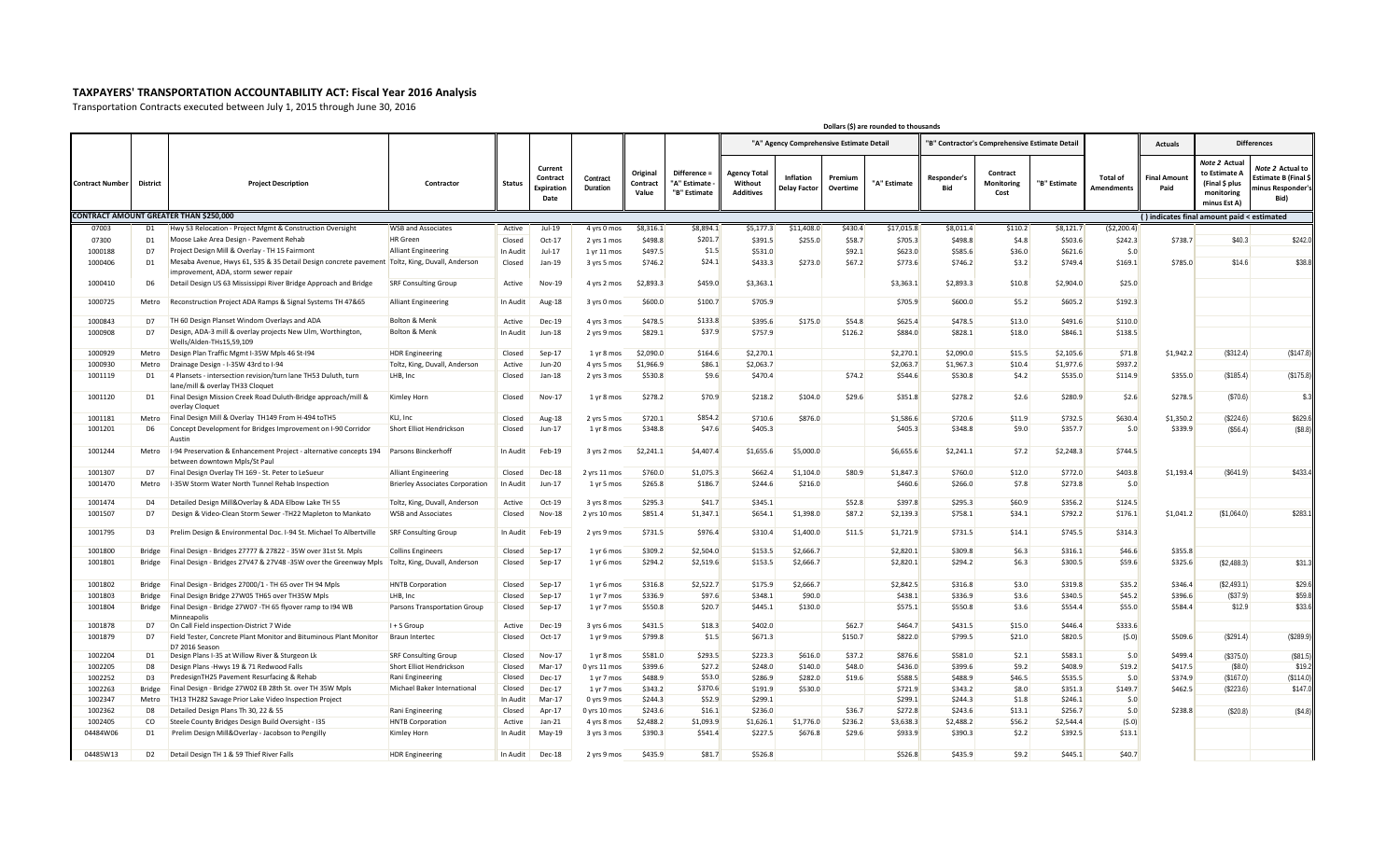#### **TAXPAYERS' TRANSPORTATION ACCOUNTABILITY ACT: Fiscal Year 2016 Analysis**

Transportation Contracts executed between July 1, 2015 through June 30, 2016

|                        |                 |                                                                                                                                        |                               |               |                                                  |                         |                               |                                             |                                                    |                                          |                     | Dollars (\$) are rounded to thousands |             |                                                |              |                                      |                            |                                                                              |                                                                             |
|------------------------|-----------------|----------------------------------------------------------------------------------------------------------------------------------------|-------------------------------|---------------|--------------------------------------------------|-------------------------|-------------------------------|---------------------------------------------|----------------------------------------------------|------------------------------------------|---------------------|---------------------------------------|-------------|------------------------------------------------|--------------|--------------------------------------|----------------------------|------------------------------------------------------------------------------|-----------------------------------------------------------------------------|
|                        |                 |                                                                                                                                        |                               |               |                                                  |                         |                               |                                             |                                                    | "A" Agency Comprehensive Estimate Detail |                     |                                       |             | "B" Contractor's Comprehensive Estimate Detail |              |                                      | <b>Actuals</b>             |                                                                              | <b>Differences</b>                                                          |
| <b>Contract Number</b> | <b>District</b> | <b>Project Description</b>                                                                                                             | Contractor                    | <b>Status</b> | Current<br>Contract<br><b>Expiration</b><br>Date | Contract<br>Duration    | Original<br>Contract<br>Value | Difference:<br>'A" Estimate<br>"B" Estimate | <b>Agency Total</b><br>Without<br><b>Additives</b> | Inflation<br><b>Delay Factor</b>         | Premium<br>Overtime | 'A" Estimate                          | Responder's | Contract<br>Monitoring<br>Cost                 | "B" Estimate | <b>Total of</b><br><b>Amendments</b> | <b>Final Amoun</b><br>Paid | Note 2 Actual<br>to Estimate<br>(Final \$ plus<br>monitoring<br>minus Est A) | Vote 2 Actual to<br><b>Estimate B (Final :</b><br>ninus Responder's<br>Bid) |
| 04485W14               |                 | Metro Preliminary Design & Public Outreach - TH 51 Pierce Butler to MN36                                                               | <b>HDR</b> Engineering        | Active        | Jun-19                                           | 3 yrs 4 mos             | \$579.6                       | \$154.6                                     | \$505.1                                            | \$202.4                                  | \$37.2              | \$744.7                               | \$579.6     | \$10.5                                         | \$590.1      | \$109.7                              |                            |                                                                              |                                                                             |
| 04487W10               | D4              | Detailed design I94 Overlay And Bridge Rehab near Alexandria                                                                           | Toltz, King, Duvall, Anderson | In Audit      | Jan-19                                           | 3 yrs 4 mos             | \$862.3                       | \$1,427.4                                   | \$553.5                                            | \$1,680.0                                | \$64.7              | \$2,298.1                             | \$862.3     | \$8.4                                          | \$870.7      | \$48.0                               |                            |                                                                              |                                                                             |
| 05911W04               | Metro           | Oakdale Construction Inspection 2016 Staff Augmentation                                                                                | <b>HDR</b> Engineering        | Closed        | $Jan-17$                                         | 0 yrs 9 mos             | \$914.2                       | \$2,543.4                                   | \$481.5                                            | \$2,942.6                                | \$37.4              | \$3,461.5                             | \$914.2     | \$3.9                                          | \$918.1      | \$.0                                 | \$655.0                    | (\$2,802.5)                                                                  | (\$259.2)                                                                   |
| 05914W03               | D <sub>4</sub>  | TH 10 & 75 Mill and Overlay, ADA, etc. Moorhead                                                                                        | <b>WSB</b> and Associates     | In Audit      | Jun-18                                           | 2 yrs 1 mos             | \$897.0                       | \$471.0                                     | \$681.6                                            | \$674.2                                  | \$36.1              | \$1,391.8                             | \$897.0     | \$23.8                                         | \$920.8      | \$192.0                              |                            |                                                                              |                                                                             |
| 1000122W01             | D7              | Final Design Th60 West Gap Windom-Mnt Lake                                                                                             | <b>Alliant Engineering</b>    | Closed        | $Mav-17$                                         | 1 yr 10 mos             | \$903.8                       | \$1,282.6                                   | \$642.1                                            | \$1,460.0                                | \$104.6             | \$2,206.7                             | \$903.8     | \$20.3                                         | \$924.1      | \$.0                                 | \$1,002.3                  | (\$1,184.1)                                                                  | \$98.                                                                       |
| 1000125W02             | D <sub>6</sub>  | Prelim &Det Design Reconstruct US52-TH58 Inter Brdg 9661<br>Zumbrota                                                                   | Short Elliot Hendrickson      | Closed        | Dec-17                                           | 2 yrs 4 mos             | \$749.0                       | \$53.3                                      | \$555.9                                            | \$204.0                                  |                     | \$759.9                               | \$698.3     | \$8.3                                          | \$706.7      | \$108.6                              | \$835.7                    | \$84.1                                                                       | \$137.                                                                      |
| 1000125W05             | D4              | Final Design Services TH 28,29,104 Reconstruct, ADA etc Glenwood                                                                       | Short Elliot Hendrickson      | In Audit      | Nov-18                                           | 3 yrs 1 mos             | \$904.2                       | \$293.6                                     | \$671.6                                            | \$475.0                                  | \$107.1             | \$1,253.8                             | \$904.2     | \$56.0                                         | \$960.2      | \$145.0                              |                            |                                                                              |                                                                             |
| 1000127W04             | D <sub>8</sub>  | Environmental Assess. Worksheet (EAW) & Geometric layout Hwy 12   WSB and Associates<br>& 40 Railroad Bypass - Willmar                 |                               | Closed        | Jan-18                                           | 2 yrs 0 mos             | \$925.5                       | \$2,275.6                                   | \$657.5                                            | \$2,500.0                                | \$56.8              | \$3,214.4                             | \$925.5     | \$13.2                                         | \$938.8      | \$124.4                              | \$1,059.1                  | (52, 142.0)                                                                  | \$133.                                                                      |
|                        |                 | CONTRACT AMOUNT GREATER THAN \$100.000 AND UP TO \$250.000                                                                             |                               |               |                                                  |                         |                               |                                             |                                                    |                                          |                     |                                       |             |                                                |              |                                      |                            | () indicates final amount paid < estimated                                   |                                                                             |
| 1000788                | Bridge          | Prelim and Final Design Bridge 27W04 24th St Hennepin Cty                                                                              | <b>HDR</b> Engineering        | Closed        | Dec-17                                           | 2 yrs 1 mos             | \$209.8                       | (542.5)                                     | \$171.8                                            |                                          |                     | \$171.8                               | \$209.8     | \$4.4                                          | \$214.2      | \$58.2                               | \$268.9                    | \$101.6                                                                      | \$59.                                                                       |
| 1000789                | Bridge          | Prelim and Final Design - Bridge 27W06, Franklin Ave over 35W in<br>Minneapolis                                                        | Short Elliot Hendrickson      | Closed        | Sep-17                                           | $1$ yr $11$ mos         | \$165.6                       | \$15.0                                      | \$187.2                                            |                                          |                     | \$187.2                               | \$165.6     | \$6.6                                          | \$172.2      | \$61.9                               | \$226.5                    | \$46.0                                                                       | \$60.                                                                       |
| 1001198                | Bridge          | Prelim-Final Design - Br 27700, ped bridge -40th Street-35W                                                                            | <b>SRF Consulting Group</b>   | Closed        | Sep-17                                           | 1 yr 10 mos             | \$190.0                       | (522.6)                                     | \$171.8                                            |                                          |                     | \$171.8                               | \$190.0     | \$4.4                                          | \$194.4      | \$.0                                 | \$192.8                    | \$25.5                                                                       | \$2.9                                                                       |
| 1001322                | D <sub>1</sub>  | Hinkley Urban Design And Bridge 58005 Kettle River Approaches                                                                          | <b>Widseth Smith Nolting</b>  | In Audit      | Nov-17                                           | 1 yr 7 mos              | \$231.4                       | (562.7)                                     | \$151.4                                            |                                          | \$20.5              | \$171.8                               | \$231.4     | \$3.2                                          | \$234.5      |                                      |                            |                                                                              |                                                                             |
| 1001471                | Metro           | Retaining Walls design for I-35W Reconstruction                                                                                        | <b>SRF Consulting Group</b>   | Closed        | Sep-17                                           | 1 yr 7 mos              | \$242.6                       | 5.7                                         | \$207.2                                            |                                          | \$35.8              | \$242.9                               | \$238.8     | \$3.4                                          | \$242.2      | \$105.8                              | \$342.7                    | \$103.2                                                                      | \$103.                                                                      |
| 1001632                | D8              | Dtl Design Plans Hwy 4 Mill & Overlay to Brown/Nicollet Cty line, and Toltz, King, Duvall, Anderson<br>from Nicollet/Renville Cty line |                               | Closed        | Mar-17                                           | $1 \,\mathrm{yr}$ 3 mos | \$206.5                       | (514.8)                                     | \$164.8                                            |                                          | \$30.7              | \$195.5                               | \$206.5     | \$3.8                                          | \$210.3      | 5.0                                  | \$199.9                    | \$8.2                                                                        | (S6.6)                                                                      |
| 1002164                | D7              | Corridor Planning Study & Layout - TH 59 Worthington                                                                                   | <b>SRF Consulting Group</b>   | Closed        | Dec-18                                           | 2 yrs 7 mos             | \$186.0                       | (534.7)                                     | \$165.6                                            |                                          | \$14.3              | \$179.9                               | \$191.5     | \$23.2                                         | \$214.7      | \$35.8                               | \$157.2                    | \$.4                                                                         | (\$34.3)                                                                    |
| 1002497                | D8              | Detail Design Hwy 4 & 277 repair and bridge replacement near<br>Renville/Meeker County line                                            | <b>Houston Engineering</b>    | Closed        | Feb-17                                           | 0 yrs 9 mos             | \$154.1                       | (543.2)                                     | \$98.2                                             |                                          | \$18.7              | \$117.0                               | \$154.1     | \$6.0                                          | \$160.1      | \$.0                                 | \$133.8                    | \$22.8                                                                       | (\$20.4)                                                                    |
| 1002552                | Metro           | Roadway Lighting Design on 194-Metro                                                                                                   | <b>Alliant Engineering</b>    | Closed        | Jun-17                                           | $1$ yr $1$ mos          | \$138.5                       | \$35.0                                      | \$175.1                                            |                                          |                     | \$175.1                               | \$138.5     | \$1.7                                          | \$140.2      | \$.0                                 | \$108.0                    | (\$65.4)                                                                     | (\$30.4)                                                                    |
| 04487W11               | Bridge          | Final Design Bridge #03011, US10 over CP Railroad                                                                                      | Toltz, King, Duvall, Anderson | Closed        | Dec-17                                           | 1 yr 7 mos              | \$119.1                       | (522.1)                                     | \$105.2                                            |                                          |                     | \$105.2                               | \$119.1     | \$8.3                                          | \$127.4      | \$.0                                 | \$103.2                    | \$6.2                                                                        | (\$15.9)                                                                    |
| 05914W07               | Ofc             | Material MnROAD 2016 Construction-Pooled Fund Cracking Experiment                                                                      | <b>WSB</b> and Associates     | Closed        | Dec-16                                           | 0 yrs 6 mos             | \$191.9                       | ( \$83.3)                                   | \$125.5                                            |                                          | \$2.5               | \$128.0                               | \$191.9     | \$19.4                                         | \$211.3      | \$.0                                 | \$137.9                    | \$29.3                                                                       | $($ \$53.9)                                                                 |
| 1000124W02             | D1              | Design - Gusset Plate Repairs - Blatnik Bridge                                                                                         | Parsons Binckerhoff           | Closed        | Jun-17                                           | 1 vr 4 mos              | \$192.8                       | (5127.7)                                    | \$64.1                                             |                                          | \$3.8               | \$67.9                                | \$194.5     | \$1.1                                          | \$195.6      | \$15.4                               | \$189.7                    | \$131.1                                                                      | \$3.4                                                                       |
| 1000125W04             |                 | Bridge Stillwater Lift Bridge Conversion - Plans, specs and est.                                                                       | Short Elliot Hendrickson      | Active        | Jun-20                                           | 4 yrs 7 mos             | \$220.9                       | (551.2)                                     | \$175.1                                            |                                          |                     | \$175.1                               | \$220.9     | \$5.4                                          | \$226.3      | \$255.4                              |                            |                                                                              |                                                                             |

*Note 1* : Contracts under \$100,000 are exempt from this law and are therefore not included.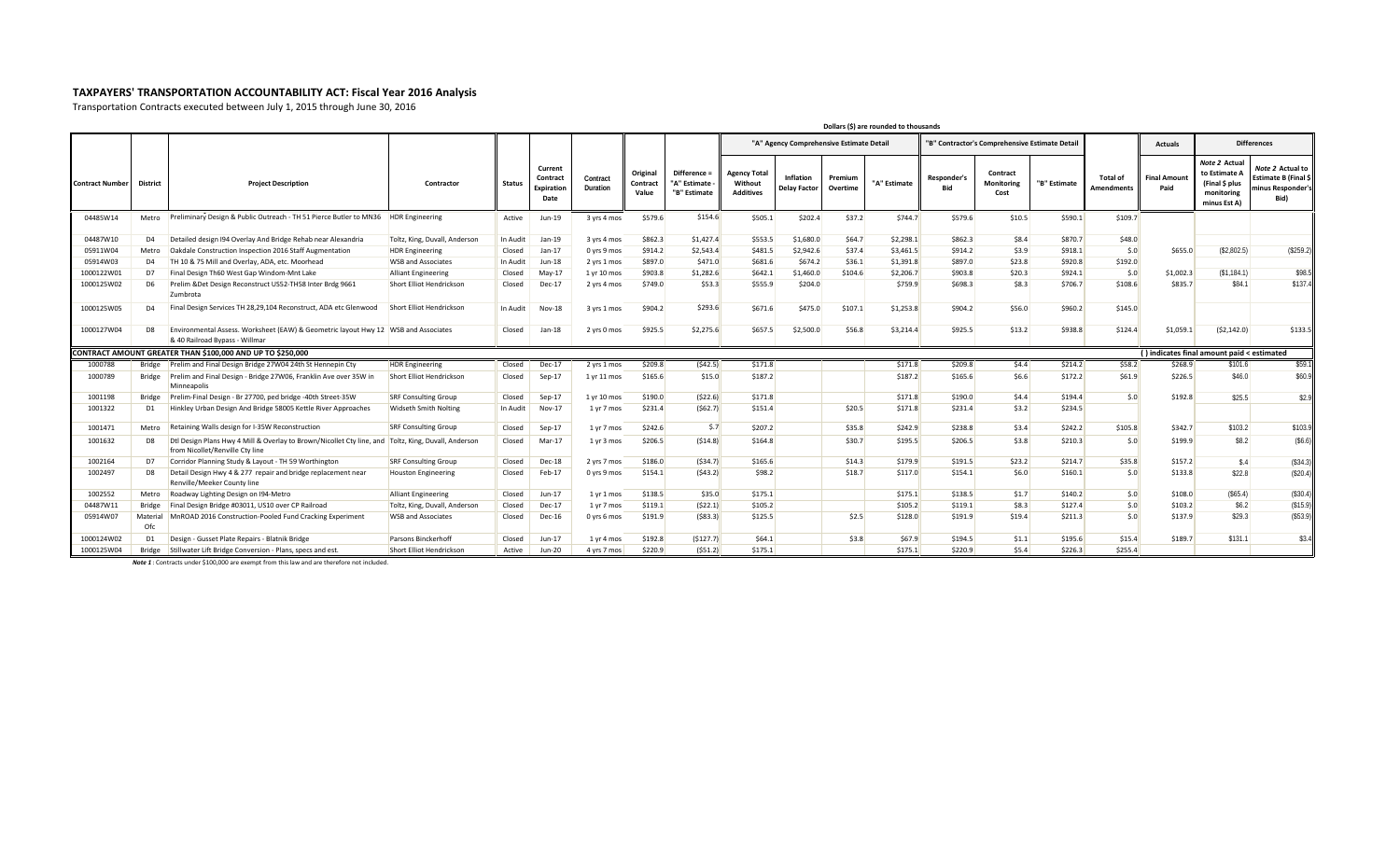#### **TAXPAYERS' TRANSPORTATION ACCOUNTABILITY ACT: Fiscal Year 2015 Analysis**

Transportation Contracts executed between July 1, 2014 through June 30, 2015

|                     |                      |                                                                                                                                                                                                        |                                                        |                    |                                           |                                                                         |                                                       |                                              |                                                    |                                          |                     | Dollars (\$) are rounded to thousands |                        |                                                |                        |                               |                             |                                            |                                                                                                      |
|---------------------|----------------------|--------------------------------------------------------------------------------------------------------------------------------------------------------------------------------------------------------|--------------------------------------------------------|--------------------|-------------------------------------------|-------------------------------------------------------------------------|-------------------------------------------------------|----------------------------------------------|----------------------------------------------------|------------------------------------------|---------------------|---------------------------------------|------------------------|------------------------------------------------|------------------------|-------------------------------|-----------------------------|--------------------------------------------|------------------------------------------------------------------------------------------------------|
|                     |                      |                                                                                                                                                                                                        |                                                        |                    |                                           |                                                                         |                                                       |                                              |                                                    | "A" Agency Comprehensive Estimate Detail |                     |                                       |                        | "B" Contractor's Comprehensive Estimate Detail |                        |                               | <b>Actuals</b>              |                                            | <b>Differences</b>                                                                                   |
|                     | <b>District</b>      | <b>Project Description</b>                                                                                                                                                                             | Contractor                                             | <b>Status</b>      | Current<br>Contract<br>Expiration<br>Date | Contract<br>Duration                                                    | Original<br>`ontract Valu                             | Difference =<br>"A" Estimate<br>"B" Estimate | <b>Agency Total</b><br>Without<br><b>Additives</b> | nflation Delay<br>Factor                 | Premium<br>Overtime | "A" Estimate                          | Responder's<br>Rid     | Contract<br><b>Monitoring</b><br>Cost          | "B" Estimate           | Total of<br><b>Amendments</b> | <b>Final Amount</b><br>Paid | Note 2 Actual to<br>minus Est A)           | Note 2 Actual to<br>Estimate A (Final Estimate B (Final:<br>Splus monitoring minus Responder<br>Bid) |
|                     |                      | <b>CONTRACT AMOUNT GREATER THAN \$250,000</b>                                                                                                                                                          |                                                        |                    |                                           |                                                                         |                                                       |                                              |                                                    |                                          |                     |                                       |                        |                                                |                        |                               |                             | () indicates final amount paid < estimated |                                                                                                      |
| 02047               | Bridge               | Baudette & Ontario Bridge Feasibility Study                                                                                                                                                            | <b>Stantec Consulting</b>                              | In Audit           | Dec-17                                    |                                                                         | 2 yrs 10 mos \$2,915,105                              | \$303.4                                      | \$724.5                                            | \$800.0                                  | \$.0                | \$1,524.5                             | \$1,221.0              | \$.0                                           | \$1,221.0              | \$752.4                       |                             |                                            |                                                                                                      |
| 05118<br>05279      | D <sub>6</sub>       | Metro   Design-Build Contract Administration & Design Verification-TH 610<br>Construction Oversight of Mississippi River Br in Winona                                                                  | Short Elliot Hendrickson                               | In Audit           | Dec-18<br><b>Jul-19</b>                   |                                                                         | 4 yrs 3 mos \$ 3,532,959<br>4 yrs 11 mos \$ 5,814,869 | \$3,541.3<br>\$389.2                         | \$3,050.4<br>\$6,077.5                             | \$4,035.0                                | \$.0<br>\$143.1     | \$7,085.4<br>\$6,220.6                | \$3,533.0<br>\$5,814.9 | \$11.1<br>\$16.5                               | \$3,544.0<br>\$5,831.4 | \$.0<br>\$155.9               |                             |                                            |                                                                                                      |
| 05323               | Bridge               | Prelim & Final Design Roadway and Bridge Relocation Rocheleau                                                                                                                                          | <b>HDR</b> Engineering<br>Parsons Transportation Group | Active<br>Active   | Feb-20                                    |                                                                         | 4 yrs 11 mos \$ 5,941,678                             | \$721.4                                      | \$3,685.3                                          | \$3,000.0                                |                     | \$6,685.3                             | \$5,941.7              | \$22.3                                         | \$5,964.0              | \$92.9                        |                             |                                            |                                                                                                      |
| 05884               | D8                   | Environ Assessment Wksht and Geometric Layout -Hwy 23 New London to<br>Paynesville.                                                                                                                    | Short Elliot Hendrickson                               | Closed             | Dec-16                                    |                                                                         | 2 yrs 5 mos \$ 544,248                                | \$.5                                         | \$518.1                                            |                                          | \$55.3              | \$573.4                               | \$544.2                | \$28.6                                         | \$572.8                | \$58.1                        | \$601.8                     | \$57.0                                     | \$57.5                                                                                               |
| 05985               |                      | Metro Environ Assessment and Prelim Design for I-35W North MNPASS Lanes                                                                                                                                | <b>SRF Consulting</b>                                  | Closed             | Aug-18                                    |                                                                         | 3 yrs 10 mos \$2,084,543                              | \$204.7                                      | \$2,300.4                                          |                                          |                     | \$2,300.4                             | \$2,085.2              | \$10.5                                         | \$2,095.7              | \$1,897.4                     | \$3,946.5                   | \$1,656.5                                  | \$1,861.                                                                                             |
| 05986               |                      | Metro Prelim Engineering for I-35W Minnesota River Bridge Replacement                                                                                                                                  | <b>SRF Consulting</b>                                  | Closed             | Jun-18                                    | $3 \, \text{yrs}$ 7 mos $\frac{2}{3}$                                   | 949,657                                               | \$.2                                         | \$985.6                                            |                                          |                     | \$985.6                               | \$949.7                | \$3.5                                          | \$953.1                | \$.0                          | \$933.6                     | (\$48.6)                                   | (\$16.1                                                                                              |
| 06282               | D <sub>4</sub>       | Design Service for Pavement Rehabilitation & ADA Improvements on TH<br>29,9,12 in Benson                                                                                                               | <b>Isthmus Engineering</b>                             | Closed             | Oct-17                                    | $2 \text{ yrs } 11 \text{ mos }$                                        | 294,154                                               | \$37.6                                       | \$209.3                                            | \$112.0                                  | \$25.2              | \$346.4                               | \$294.2                | \$14.7                                         | \$308.8                | \$.0                          | \$291.7                     | (\$40.0)                                   | (\$2.4)                                                                                              |
| 06429               | D7                   | Design, Build and Project Management and Oversight on Old Hwy 14 and I- HNTB Corporation<br>90                                                                                                         |                                                        | In Audit           | Dec-17                                    |                                                                         | 3 yrs 1 mos \$ 1,876,371                              | \$19.0                                       | \$1,746.0                                          |                                          | \$197.2             | \$1,943.3                             | \$1,889.9              | \$34.4                                         | \$1,924.2              | \$155.5                       |                             |                                            |                                                                                                      |
| 06674               |                      | Bridge Detail Design for Rehab of US Hwy 2 Bridge 9090                                                                                                                                                 | <b>SRF Consulting</b>                                  | In Audit           | Dec-18                                    |                                                                         | 3 yrs 8 mos \$ 1,347,823                              | \$80.7                                       | \$802.1                                            | \$640.0                                  |                     | \$1,442.1                             | \$1,347.8              | \$13.6                                         | \$1,361.4              | \$135.8                       |                             |                                            |                                                                                                      |
| 06832               | D7                   | Detail Design TH 169 St Peter Flood Mitigation Project                                                                                                                                                 | <b>AECOM Technical Services</b>                        | Closed             | Oct-17                                    | $2 \text{ yrs } 9 \text{ mos } 5$                                       | 875,384                                               | \$485.9                                      | \$569.7                                            | \$750.0                                  | \$73.2              | \$1,392.9                             | \$875.4                | \$31.6                                         | \$907.0                | \$.0                          | \$822.0                     | ( \$539.3)                                 | ( \$53.4)                                                                                            |
| 06833               | D7                   | Detail Design for Concrete Overlay on 4 Segments, Median and Drainage<br>Improvements on TH 169                                                                                                        | <b>AECOM Technical Services</b>                        | In Audit           | Oct-17                                    | $2 \text{ yrs } 9 \text{ mos}$ \$                                       | 298,836                                               | \$586.5                                      | \$353.4                                            | \$500.0                                  | \$46.2              | \$899.6                               | \$298.8                | \$14.2                                         | \$313.1                | \$678.4                       |                             |                                            |                                                                                                      |
| 07137               | D7                   | Detail Design Hwy 4 in St James                                                                                                                                                                        | <b>Bolton and Menck</b>                                | Active             | Jun-19                                    | 4 yrs 4 mos $\frac{1}{5}$                                               | 500,271                                               | \$28.1                                       | \$474.9                                            | \$.0                                     | \$72.2              | \$547.1                               | \$500.3                | \$18.7                                         | \$519.0                | \$211.6                       |                             |                                            |                                                                                                      |
| 07316               |                      | Metro Final Design TH 694 Third Lane Lexington to Rice                                                                                                                                                 | <b>HDR</b> Engineering                                 | In Audit           | Dec-17                                    |                                                                         | 2 yrs 8 mos \$2,596,825                               | \$1,315.7                                    | \$2,255.8                                          | \$1,588.0                                |                     | \$3,843.8                             | \$2,521.1              | \$7.0                                          | \$2,528.1              | \$101.3                       |                             | \$70.3                                     | \$81.0                                                                                               |
| 1000079             | Metro                | Prep Plans, Special Provisions, etc Storm Water Tunnel Rehab & Monitoring CNA Consulting Engineers<br>I-35W North                                                                                      |                                                        | Closed             | May-18                                    | $3 \text{ yrs} 0 \text{ mos}$ \$                                        | 261,775                                               | \$10.7                                       | \$284.4                                            |                                          |                     | \$284.4                               | \$261.8                | \$11.9                                         | \$273.7                | \$81.2                        | \$342.5                     |                                            |                                                                                                      |
| 1000094<br>03729W06 | D <sub>8</sub><br>D6 | Environmental Assessment and Geometric Layout - Hwy 23 from Paynesville Short Elliot Hendrickson<br>to Richmond<br>RW Acquisition for Replacement of Bridge & Approaches US 63 Red Wing SRF Consulting |                                                        | In Audit<br>Closed | $\n  lun-19\n$<br>Mar-18                  | $4 \text{ yrs } 0 \text{ mos } 5$<br>$2 \text{ yrs } 11 \text{ mos } 5$ | 670,721<br>258,690                                    | \$62.8<br>\$1.1                              | \$663.3<br>\$268.2                                 |                                          | \$97.6              | \$760.9<br>\$268.2                    | \$670.7<br>\$258.7     | \$27.4<br>\$8.4                                | \$698.1<br>\$267.0     | \$207.4<br>\$193.2            | \$421.5                     | \$161.7                                    | \$162.8                                                                                              |
|                     |                      |                                                                                                                                                                                                        |                                                        |                    |                                           |                                                                         |                                                       |                                              |                                                    |                                          |                     |                                       |                        |                                                |                        |                               |                             |                                            |                                                                                                      |
| 04486W06            | D6                   | Medium Bit. Mill & Overlay Design of TH 42 from TH 14 to TH 247                                                                                                                                        | <b>Stantec Consulting</b>                              | Closed             | Aug-16                                    | $1 \text{ yr} 11 \text{ mos}$ \$                                        | 371,823                                               | \$13.7                                       | \$382.0                                            |                                          | \$11.3              | \$393.3                               | \$371.8                | \$7.8                                          | \$379.6                | \$169.7                       | \$531.7                     | \$146.2                                    | \$159.8                                                                                              |
| 04487W07            |                      | Metro   Detail Design - Turn Lanes and Ped Improvements for SPs 6227-76, 8204-64, Toltz, King, Duvall, Anderson<br>1307-35                                                                             |                                                        | In Audit           | Sep-15                                    | 0 yrs 8 mos $\frac{1}{2}$                                               | 325,499                                               | \$40.7                                       | \$253.5                                            | \$56.0                                   | \$46.2              | \$355.7                               | \$311.5                | \$3.5                                          | \$315.0                | \$.0                          |                             |                                            |                                                                                                      |
| 04487W08            | D <sub>4</sub>       | Prelim & Detail Design and Reconstruction of TH 29 in Parkers Prairie                                                                                                                                  | Toltz, King, Duvall, Anderson                          | Closed             | Dec-16                                    | $1 \text{ yr} 11 \text{ mos}$ \$                                        | 296,505                                               | \$27.5                                       | \$217.3                                            | \$100.0                                  | \$23.1              | \$340.4                               | \$296.5                | \$16.4                                         | \$312.9                | \$94.2                        | \$363.0                     | \$39.0                                     | \$66.5                                                                                               |
| 05910W01            |                      | Metro Bridge & Construction Inspection - Various Metro Projects -any of 7 SPs                                                                                                                          | <b>SRF Consulting</b>                                  | Closed             | Feb-17                                    | 1 yr 9 m 0 s                                                            | 428,838                                               | \$7,095.5                                    | \$172.3                                            | \$7,348.0                                | \$7.1               | \$7,527.4                             | \$428.8                | \$3.0                                          | \$431.8                | \$.0                          | \$251.2                     | (\$7,273.2)                                | (\$177.6)                                                                                            |
| 05911W02            |                      | Metro Construction Inspector various Metro Projs - any of 4 SPs- seasons 2015-16 HDR Engineering                                                                                                       |                                                        | Closed             | Mar-17                                    | $1 \text{ yr} 10 \text{ mos}$ \$                                        | 416,148                                               | \$2,422.9                                    | \$190.3                                            | \$2,645.0                                | \$8.0               | \$2,843.2                             | \$416.1                | \$4.2                                          | \$420.4                | \$.0                          | \$345.6                     | (\$2,493.4)                                | (\$70.6)                                                                                             |
| 05912W02            |                      | Metro Mendota Heights Construction Inspectors Staff Augmentation; any of 15 SPs URS Corporation                                                                                                        |                                                        | Closed             | Mar-17                                    | $1 \text{ yr} 11 \text{ mos}$ \$                                        | 763,496                                               | \$813.8                                      | \$643.6                                            | \$919.2                                  | \$25.8              | \$1,588.6                             | \$763.5                | \$11.3                                         | \$774.8                | \$225.0                       | \$948.6                     | (\$628.7)                                  | \$185.                                                                                               |
| 05914W01            | D <sub>4</sub>       | Contract Admin and Inspection for TH 75 Expansion 2 to 4 lanes                                                                                                                                         | <b>WSB and Associates</b>                              | Closed             | Sep-16                                    | $1 \text{ yr}$ 3 mos $\frac{1}{2}$                                      | 408,275                                               | \$20.2                                       | \$416.0                                            |                                          | \$19.6              | \$435.6                               | \$408.3                | \$7.1                                          | \$415.4                | \$.0                          | \$332.2                     | (\$96.3)                                   | (\$76.1                                                                                              |
| 05914W02            |                      | Metro Construction Inspect & Contract Admin for SPs 8825-540, 6280-379, 1380-                                                                                                                          | <b>WSB</b> and Associates                              | Closed             | Jun-18                                    | $3 \, \text{yrs} \, 0 \, \text{mos}$ \$                                 | 409,278                                               | \$192.5                                      | \$292.9                                            | \$300.0                                  | \$15.9              | \$608.8                               | \$409.3                | \$7.1                                          | \$416.3                | \$.0                          | \$350.3                     | ( \$251.4)                                 | $($ \$59.0)                                                                                          |
| 05915W02            |                      | Metro   Inspection Of Construction Activities, Materials Testing and Documentation   Short Elliot Hendrickson<br>of I-494 Construction                                                                 |                                                        | Closed             | Apr-17                                    | 2 yrs 0 mos $\frac{1}{2}$                                               | 486,205                                               | \$4,106.2                                    | \$297.0                                            | \$4,300.0                                |                     | \$4,597.0                             | \$486.2                | \$4.5                                          | \$490.7                | \$382.0                       | \$712.5                     | ( \$3,879.7)                               | \$226.                                                                                               |
| 1000123W01          |                      | Metro Plan Prep Assistance & Detail Design Staff Augmentation - 7 SPs                                                                                                                                  | <b>HNTB Corporation</b>                                | Closed             | Jun-18                                    | $3 \, \text{yrs} \, 1 \, \text{mos}$ \$                                 | 436,320                                               | \$2,134.4                                    | \$367.1                                            | \$2,148.0                                | \$57.4              | \$2,572.5                             | \$436.3                | \$1.8                                          | \$438.1                | \$303.0                       | \$709.4                     | (\$1,861.3)                                | \$273.                                                                                               |
| 1000127W02          | D <sub>4</sub>       | Detail Design and Resurfacing of TH 59 S from Buffalo River to S of Winger WSB and Associates                                                                                                          |                                                        | Closed             | Dec-17                                    |                                                                         | 2 yrs 7 mos 5 793,010                                 | \$224.3                                      | \$406.2                                            | \$620.0                                  |                     | \$1.026.2                             | \$793.0                | \$8.8                                          | \$801.8                | S.0                           |                             | () indicates final amount paid < estimated |                                                                                                      |
| 07223               | D1                   | CONTRACT AMOUNT GREATER THAN \$100,000 AND UP TO \$250,000<br>Environmental Assessment for Rehab of TH 38 In Itasca City from Pughole                                                                  | <b>HDR</b> Engineering                                 | Closed             | Sep-18                                    | $3 \text{ yrs} 5 \text{ mos}$ \$                                        | 163,129                                               | ( \$26.2)                                    | \$139.2                                            |                                          | \$2.0               | \$141.2                               | \$163.1                | \$4.3                                          | \$167.4                | \$.0                          | \$136.8                     | \$2.0                                      | (\$24.3)                                                                                             |
| 1000015             | D7                   | <b>Lake to Marcel</b>                                                                                                                                                                                  | <b>Stantec Consulting</b>                              | Closed             | Dec-17                                    | $2 \text{ yrs } 8 \text{ mos } 5$                                       | 250,000                                               | (551.9)                                      | \$226.9                                            |                                          | \$15.6              | \$242.6                               | \$250.0                | \$44.4                                         | \$294.4                | \$.0                          | \$238.9                     | \$40.7                                     |                                                                                                      |
| 1000049             | D7                   | Hydraulics Support for various project/plan development-D7<br>Traffic Design Support various project/plan development-D7                                                                               | <b>Alliant Engineering</b>                             | Active             | Jul-19                                    | $4 \, \text{yrs } 3 \, \text{mos}$ \$                                   | 250,000                                               | (51.4)                                       | \$222.6                                            |                                          | \$37.5              | \$260.0                               | \$250.0                | \$11.4                                         | \$261.4                | \$301.0                       |                             |                                            | (\$11.1                                                                                              |
| 04485W09            | D <sub>2</sub>       | Detail Design Reconstruction of TH 2 at Deer River                                                                                                                                                     | <b>HDR</b> Engineering                                 | Closed             | Sep-17                                    | 2 yrs $2 \text{ mos}$ \$                                                | 227,644                                               | (576.1)                                      | \$167.7                                            |                                          |                     | \$167.7                               | \$228.1                | \$15.6                                         | \$243.7                | \$13.7                        | \$219.7                     | \$67.6                                     | (\$8.4)                                                                                              |
| 04486W08            | D <sub>2</sub>       | Reconstruction Design of TH 75 at Climax and Nielsville                                                                                                                                                | <b>Stantec Consulting</b>                              | Closed             | Dec-17                                    | $3 \text{ yrs } 4 \text{ mos } 5$                                       | 238,113                                               | ( \$104.4)                                   | \$163.7                                            |                                          |                     | \$163.7                               | \$238.1                | \$30.0                                         | \$268.1                | \$169.6                       | \$403.1                     | \$269.4                                    | \$165.0                                                                                              |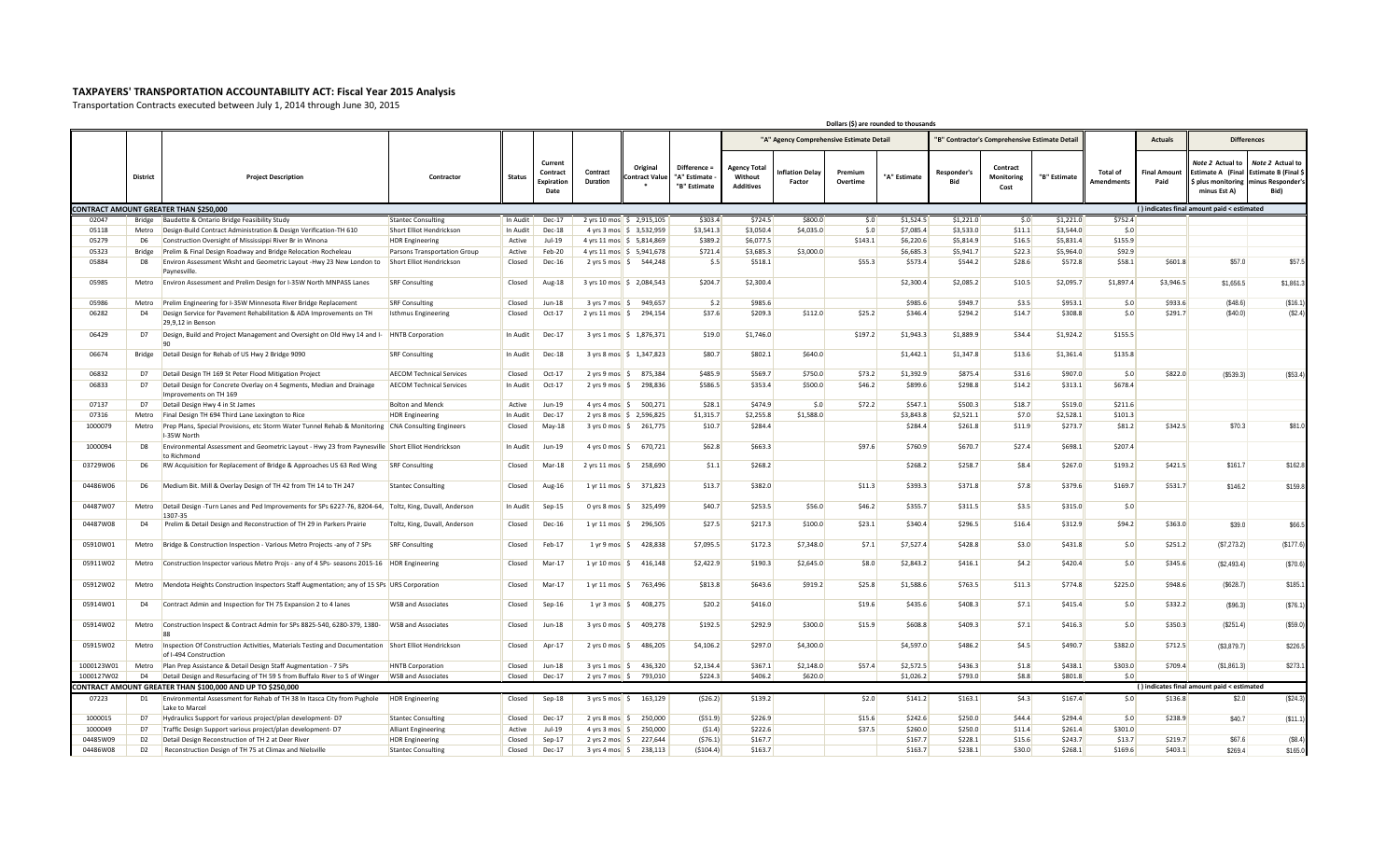#### **TAXPAYERS' TRANSPORTATION ACCOUNTABILITY ACT: Fiscal Year 2015 Analysis**

Transportation Contracts executed between July 1, 2014 through June 30, 2015

|            |                 |                                                                       |                             |          |                                           |                                     |                                   |                                              |                                                    |                                          |                     | Dollars (\$) are rounded to thousands |                    |                                                |              |                       |                |                                                                                                                                                |          |
|------------|-----------------|-----------------------------------------------------------------------|-----------------------------|----------|-------------------------------------------|-------------------------------------|-----------------------------------|----------------------------------------------|----------------------------------------------------|------------------------------------------|---------------------|---------------------------------------|--------------------|------------------------------------------------|--------------|-----------------------|----------------|------------------------------------------------------------------------------------------------------------------------------------------------|----------|
|            |                 |                                                                       |                             |          |                                           |                                     |                                   |                                              |                                                    | "A" Agency Comprehensive Estimate Detail |                     |                                       |                    | "B" Contractor's Comprehensive Estimate Detail |              |                       | <b>Actuals</b> | <b>Differences</b>                                                                                                                             |          |
|            | <b>District</b> | <b>Project Description</b>                                            | Contractor                  | Status   | Current<br>Contract<br>Expiration<br>Date | Contract<br>Duration                | Original<br><b>Contract Value</b> | Difference =<br>"A" Estimate<br>"B" Estimate | <b>Agency Total</b><br>Without<br><b>Additives</b> | <b>Inflation Delay</b><br>Factor         | Premium<br>Overtime | "A" Estimate                          | Responder's<br>Rid | Contract<br><b>Monitoring</b><br>Cost          | "B" Estimate | Total o<br>Amendments | Paid           | Note 2 Actual to Note 2 Actual to<br>Final Amount Estimate A (Final Estimate B (Final S<br>S plus monitoring minus Responder's<br>minus Est A) | Bid)     |
| 05910W02   | Metro           | SP 8825-500 Guardrail Replacement-Construction Inspection Metro Wide  | <b>SRF Consulting Group</b> | Closed   | Sep-16                                    | 1 yr 4 mos S                        | 151,563                           | $($ \$89.1)                                  | \$68.1                                             |                                          |                     | \$68.1                                | \$151.6            | \$5.7                                          | \$157.3      | \$66.2                | \$217.7        | \$155.3                                                                                                                                        | \$66.1   |
| 05911W03   | Metro           | Metro Lab Staff Augmentation- 1 Season                                | <b>HDR</b> Engineering      | In Audit | Nov-18                                    | 3 yrs 5 mos \$                      | 203,386                           | ( \$66.0)                                    | \$139.9                                            |                                          | 5.5                 | \$140.4                               | \$203.4            | \$3.0                                          | \$206.4      | \$244.6               |                |                                                                                                                                                |          |
| 05913W01   |                 | Metro Bridge Painting Inspection for Cedar Avenue                     | Braun Intertec              | Closed   | Oct-15                                    | $0$ yrs 6 mos $\frac{1}{2}$         | 160,850                           | ( \$36.9)                                    | \$102.6                                            |                                          | \$23.2              | \$125.8                               | \$160.9            | \$1.9                                          | \$162.7      | \$.0                  | \$138.6        | \$16.3                                                                                                                                         | (\$20.6) |
| 05913W02   | Metro           | Construction Admin-2 Traffic Management System & Fiber Construct proj | <b>Braun Intertec</b>       | Closed   | Apr-17                                    | 2 vrs 0 mos                         | 189,811                           | (S75.4)                                      | \$114.3                                            |                                          | \$2.7               | \$117.0                               | \$189.8            | \$2.5                                          | \$192.3      | \$.0                  | \$189.1        | \$74.7                                                                                                                                         | (5.7)    |
| 1000126W01 | D <sub>3</sub>  | Construct Roundabout on US Hwy 169 at Red Oak Drive in Aitkin         | Stonebrooke Engineering     | Closed   | Dec-17                                    | $2 \text{ yrs}$ 7 mos $\frac{2}{3}$ | 238,813                           | (578.2)                                      | \$184.3                                            |                                          |                     | \$184.3                               | \$238.8            | \$23.7                                         | \$262.5      | S.0                   | \$238.8        | \$78.2                                                                                                                                         | (5.0)    |

*Note 1* : Contracts under \$100,000 are exempt from this law and are therefore not included.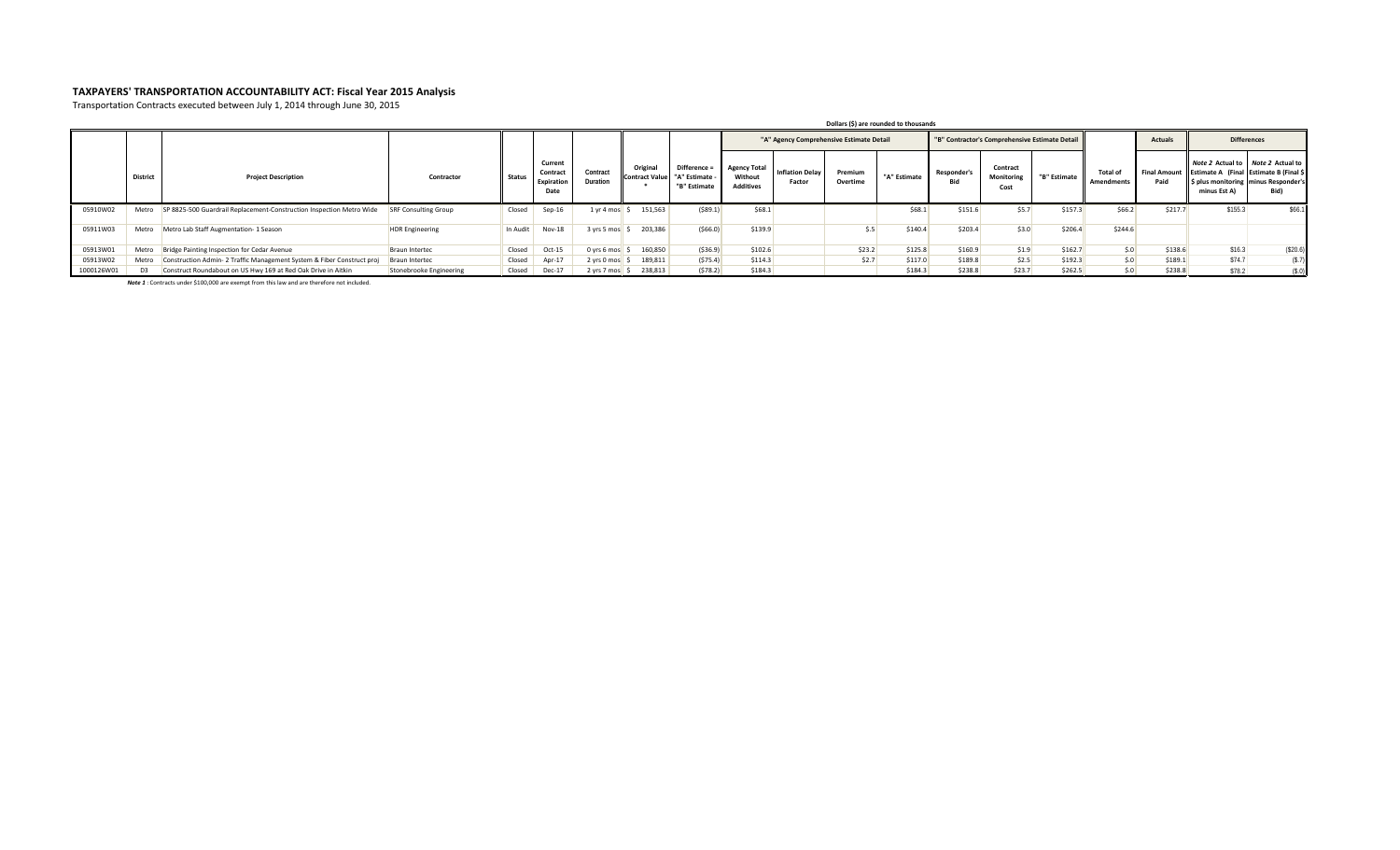#### **TAXPAYERS' TRANSPORTATION ACCOUNTABILITY ACT: Fiscal Years 2011-2014 Analysis**

Transportation Contracts executed between July 1, 2010 through June 30, 2014

|                    |                 |                                                                                                  |                              |               |                                           |                                         |                                  |                                                   |                                             |                                          |                     | Dollars (\$) are rounded to thousands |                                  |                                                          |              |                                      |                                            |                                                                                |                                                                                              |
|--------------------|-----------------|--------------------------------------------------------------------------------------------------|------------------------------|---------------|-------------------------------------------|-----------------------------------------|----------------------------------|---------------------------------------------------|---------------------------------------------|------------------------------------------|---------------------|---------------------------------------|----------------------------------|----------------------------------------------------------|--------------|--------------------------------------|--------------------------------------------|--------------------------------------------------------------------------------|----------------------------------------------------------------------------------------------|
|                    |                 |                                                                                                  |                              |               |                                           |                                         |                                  |                                                   |                                             | "A" Agency Comprehensive Estimate Detail |                     |                                       |                                  | "B" Contractor's Comprehensive Estimate<br><b>Detail</b> |              |                                      | <b>Actuals</b>                             |                                                                                | <b>Differences</b>                                                                           |
| Contract<br>Number | <b>District</b> | <b>Project Description</b>                                                                       | Contractor                   | <b>Status</b> | Current<br>Contract<br>Expiration<br>Date | Contract Duration                       | <b>Original Contrac</b><br>Value | <b>Difference</b><br>"A" Estimate<br>"B" Estimate | Agency Total<br>Without<br><b>Additives</b> | <b>Inflation Dela</b><br>Factor          | Premium<br>Overtime | "A" Estimate                          | <b>Responder's</b><br><b>Bid</b> | Contract<br><b>Monitoring</b><br>Cost                    | "B" Estimate | <b>Total of</b><br><b>Amendments</b> | <b>Final Amoun</b><br>Paid                 | Actual to<br><b>Estimate A</b><br>(Final \$ plus<br>monitoring<br>minus Est A) | <b>Actual to</b><br><b>Estimate B</b><br><b>Final \$ minus</b><br><b>Responder's</b><br>Bid) |
| FY 2011            |                 |                                                                                                  |                              |               |                                           |                                         |                                  |                                                   |                                             |                                          |                     |                                       |                                  |                                                          |              |                                      |                                            |                                                                                |                                                                                              |
|                    |                 | <b>CONTRACT AMOUNT GREATER THAN \$250,000</b>                                                    |                              |               |                                           |                                         |                                  |                                                   |                                             |                                          |                     |                                       |                                  |                                                          |              |                                      | () indicates final amount paid < estimated |                                                                                |                                                                                              |
| 97368              |                 | Bridge Final design Bridges 85801 and 85802 (Dresbach)                                           | Figg Bridge Engineers        | Closed        | Jan-16                                    | $5 \, \text{yrs} \, 0 \, \text{mos}$ \$ | 2,745,914                        | \$3,894.4                                         | \$3,081.2                                   | \$3,518.4                                | \$145.4             | \$6,745.1                             | \$2,745.9                        | \$104.8                                                  | \$2,850.6    | \$2,113.5                            | \$4,698.0                                  | (\$1,942.3)                                                                    | \$1,952.                                                                                     |
| FY 2012            |                 |                                                                                                  |                              |               |                                           |                                         |                                  |                                                   |                                             |                                          |                     |                                       |                                  |                                                          |              |                                      |                                            |                                                                                |                                                                                              |
|                    |                 | CONTRACT AMOUNT GREATER THAN \$250,000                                                           |                              |               |                                           |                                         |                                  |                                                   |                                             |                                          |                     |                                       |                                  |                                                          |              |                                      |                                            |                                                                                |                                                                                              |
| 99830              | D <sub>4</sub>  | TH 29 4 Ln Expansion & Interchg with I 94 Design                                                 | Short Elliot Hendrickson     | In Audit      | Dec-16                                    | 4 yrs 8 mos                             | 909,138                          | \$873.6                                           | \$1,158.4                                   | \$737.7                                  |                     | \$1,896.1                             | \$909.1                          | \$113.4                                                  | \$1,022.5    | 5.0                                  |                                            |                                                                                |                                                                                              |
| 00610              |                 | Bridge Final Design St Croix River Crossing                                                      | <b>HDR</b> Engineering       | Closed        | Jun-17                                    | $4$ yrs 11 mos $\frac{1}{2}$            | 14,215,962                       | \$20,729.2                                        | \$8,392.1                                   | \$26,800.0                               |                     | \$35,192.1                            | \$14,181.5                       | \$281.4                                                  | \$14,463.0   | \$2,997.3                            | \$17,213.3                                 | (\$17,697.4)                                                                   | \$3,031                                                                                      |
| FY 2013            |                 |                                                                                                  |                              |               |                                           |                                         |                                  |                                                   |                                             |                                          |                     |                                       |                                  |                                                          |              |                                      |                                            |                                                                                |                                                                                              |
|                    |                 | <b>CONTRACT AMOUNT GREATER THAN \$250.000</b>                                                    |                              |               |                                           |                                         |                                  |                                                   |                                             |                                          |                     |                                       |                                  |                                                          |              |                                      |                                            |                                                                                |                                                                                              |
| 01366              | D <sub>6</sub>  | Dresbach Bridge Construction Oversight                                                           | <b>WSB &amp; Assocs</b>      | In Audit      | Mar-18                                    | $4 \text{ vrs } 11 \text{ mos } 5$      | 9,995,750                        | 5749.9                                            | \$10,490.5                                  |                                          | \$273.2             | \$10,763.7                            | \$9,995.8                        | \$18.0                                                   | \$10,013.8   | \$2.903.1                            |                                            |                                                                                |                                                                                              |
| 02340              |                 | Bridge Const. Engineering & Inspection St Croix Crossing                                         | Parsons Transportation Group | In Audit      | $May-18$                                  |                                         | 5 yrs 0 mos \$ 10,960,749        | \$12,303.3                                        | \$12,582.7                                  | \$12,000.0                               |                     | \$24,582.7                            | \$10,964.8                       | \$1,314.6                                                | \$12,279.4   | \$7,989.3                            |                                            |                                                                                |                                                                                              |
|                    |                 | <b>CONTRACT AMOUNT GREATER THAN \$250,000</b>                                                    |                              |               |                                           |                                         |                                  |                                                   |                                             |                                          |                     |                                       |                                  |                                                          |              |                                      |                                            |                                                                                |                                                                                              |
| 00879              | D <sub>1</sub>  | TH 53 Relocation Geometric Layouts                                                               | Short Elliot Hendrickson     | Closed        | Jul-16                                    | $3$ yrs 11 mos $\frac{2}{3}$            | 243,931                          | (545.1)                                           | \$185.0                                     |                                          | \$20.4              | \$205.4                               | \$243.9                          | \$6.6                                                    | \$250.6      | \$960.3                              | \$1,036.2                                  | \$837.4                                                                        | \$792.3                                                                                      |
| FY 2014            |                 |                                                                                                  |                              |               |                                           |                                         |                                  |                                                   |                                             |                                          |                     |                                       |                                  |                                                          |              |                                      |                                            |                                                                                |                                                                                              |
|                    |                 | <b>CONTRACT AMOUNT GREATER THAN \$250,000</b>                                                    |                              |               |                                           |                                         |                                  |                                                   |                                             |                                          |                     |                                       |                                  |                                                          |              |                                      |                                            |                                                                                |                                                                                              |
| 03729W01           | D6              | Detail design-US 14 expansion, Owatonna to Dodge Center,<br>segment one                          | <b>SRF Consulting</b>        | Closed        | Oct-16                                    | 3 yrs 0 mos \$                          | 807,540                          | \$282.1                                           | \$1,057.1                                   |                                          | \$41.2              | \$1,098.2                             | \$807.5                          | \$8.6                                                    | \$816.2      | \$14.2                               | \$809.6                                    | (S268.9)                                                                       | \$13.2                                                                                       |
| 04040              | <b>Bridge</b>   | Detail design-Construct Bridge 85851 over Mississippi River,<br>Winona                           | <b>Figg Bridge Engineers</b> | In Audit      | <b>Nov-18</b>                             | $4$ yrs 11 mos $\frac{2}{3}$            | 3,914,998                        | \$190.9                                           | \$2,947.6                                   | \$1,200.0                                |                     | \$4,147.6                             | \$3,913.1                        | \$43.5                                                   | \$3,956.6    | \$2,494.6                            |                                            |                                                                                |                                                                                              |
| 04486W07           | D <sub>4</sub>  | Detail design-Glyndon Reconstruction and Access Mgmt                                             | <b>Stantec Consulting</b>    | Closed        | Oct-17                                    | $3 yrs 4 m 0s$ \$                       | 392,690                          | 5.2                                               | \$418.3                                     |                                          |                     | \$418.3                               | \$392.7                          | \$25.3                                                   | \$418.0      | \$39.1                               | \$425.9                                    | \$32.9                                                                         | \$33.2                                                                                       |
| 04727              | <b>Bridge</b>   | Detail design-Winona Truss Rehabilitation (Bridge 5900)                                          | Michael Baker Jr.            | Active        | Feb-19                                    | $5 \, \text{yrs} \, 0 \, \text{mos}$ \$ | 4,631,773                        | \$1,055.3                                         | \$3,287.5                                   | \$2,400.0                                |                     | \$5,687.5                             | \$4,597.8                        | \$34.4                                                   | \$4,632.2    | \$1,979.9                            |                                            |                                                                                |                                                                                              |
| 04974              | Metro           | Inspection and Tech assistance-Stormwater Tunnel and Large<br><b>Pipe Rehabilitation Project</b> | <b>Brierly Associates</b>    | Active        | May-19                                    | $4 \text{ yrs } 11 \text{ mos } 5$      | 507,321                          | \$5.7                                             | \$521.3                                     |                                          |                     | \$521.3                               | \$507.3                          | \$8.3                                                    | \$515.6      | \$299.1                              |                                            |                                                                                |                                                                                              |
| 05131              |                 | Prelim Design-Reconstruct I-94 Rogers to St. Michael                                             | <b>WSB &amp; Assocs</b>      | Active        | Apr-19                                    | $4$ yrs 11 mos $\frac{2}{3}$            | 2,452,853                        | \$223.0                                           | \$2,550.1                                   |                                          | \$175.7             | \$2,725.9                             | \$2,452.9                        | \$50.0                                                   | \$2,502.9    | \$.0                                 |                                            |                                                                                |                                                                                              |
| 05132              | D7              | TH 5,19 & 22 Construction Inspection                                                             | <b>Bolton &amp; Menk</b>     | Closed        | Nov-17                                    | $3 yrs 7 m 0s$ \$                       | 744,883                          | \$1.8                                             | \$666.4                                     |                                          | \$88.5              | \$754.9                               | \$744.9                          | \$8.2                                                    | \$753.1      | \$60.9                               | \$739.3                                    | (\$6.4)                                                                        | (\$4.6)                                                                                      |
| 05280              | D <sub>6</sub>  | Construction Oversight for US 52 & CSAH 9 Interchange                                            | <b>WSB &amp; Associates</b>  | Active        | Apr-19                                    | 5 yrs 0 mos                             | 408,204                          | \$5.3                                             | \$421.9                                     |                                          |                     | \$421.9                               | \$408.2                          | \$8.3                                                    | \$416.5      | \$146.0                              |                                            |                                                                                |                                                                                              |
| 05307              | D7              | Final plans 4 - lane Nicollet-N Mankato                                                          | Short Elliot Hendrickson     | Closed        | Jun-17                                    | $3 \, \text{yrs} \, 1 \, \text{mos}$ \$ | 1,425,500                        | \$1,432.3                                         | \$918.0                                     | \$1,850.0                                | \$112.2             | \$2,880.1                             | \$1,418.0                        | \$29.8                                                   | \$1,447.8    | \$331.7                              | \$1,750.0                                  | (S1.095.0)                                                                     | \$337.                                                                                       |

*Note 1* : Contracts under \$100,000 are exempt from this law and are therefore not included.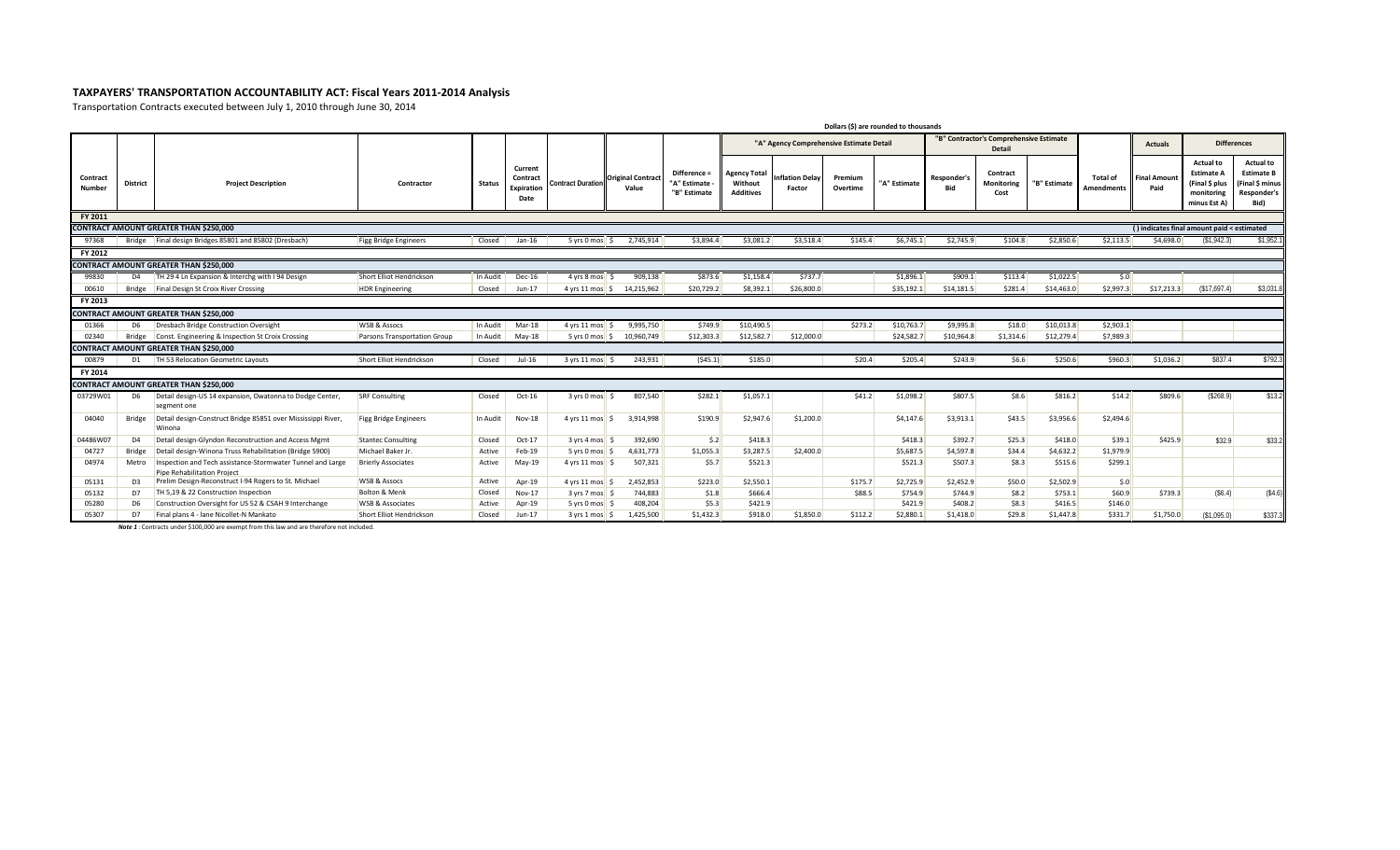# <span id="page-19-0"></span>**Appendix B: Contract Descriptions**

FY 2019 contracts, in the order listed in Appendix A. "District" below represents the responsible MnDOT district or office.

| Contract # | <b>Description</b>                                                                                        |
|------------|-----------------------------------------------------------------------------------------------------------|
| 1029860    | Project Description: Plan Design I-35W North Gap Reconstruct Bridges and Lanes                            |
|            | District: Metro                                                                                           |
|            | TH: I-35W                                                                                                 |
|            | SP: 2783-168                                                                                              |
|            | Project Type: Preliminary Design                                                                          |
|            | Outsource Rationale: Staff limitations within scheduled timeframe.                                        |
| 1030186    | Project Description: Land Survey Right of Way - TH 12 Ortonville to Hwy 59                                |
|            | District: D4                                                                                              |
|            | <b>TH: US 12</b>                                                                                          |
|            | SP: 0603-17                                                                                               |
|            | Project Type: Land Survey                                                                                 |
|            | Outsource Rationale: Staff limitations within scheduled timeframe.                                        |
| 1030574    | Project Description: Project Development and Interchange Development - TH 10 and TH 23                    |
|            | District: D3                                                                                              |
|            | <b>TH: MN 23</b>                                                                                          |
|            | SP: 0503-91                                                                                               |
|            | Project Type: Environmental Investigation                                                                 |
|            | Outsource Rationale: Staff limitations within scheduled timeframe and missing certain expertise on staff. |
| 1030616    | Project Description: Preliminary Bridge Design - Twin Ports Interchange                                   |
|            | District: Bridge                                                                                          |
|            | TH: I-35                                                                                                  |
|            | SP: 6982-322                                                                                              |
|            | Project Type: Bridge Design                                                                               |
|            | Outsource Rationale: Staff limitations within scheduled timeframe.                                        |
| 1030617    | Project Description: Twin Ports Interchange Road Design                                                   |
|            | District: D1                                                                                              |
|            | TH: US 53, I-535, I-35                                                                                    |
|            | SP: 6915-136, 6980-60, 6982-322                                                                           |
|            | Project Type: Detailed Design                                                                             |
|            | Outsource Rationale: Staff limitations within scheduled timeframe and missing certain expertise on staff. |
| 1030839    | Project Description: Final Design - TH 61 Reservation River to Canadian Border                            |
|            | District: D1                                                                                              |
|            | TH: MN 61                                                                                                 |
|            | SP: 1604-45                                                                                               |
|            | Project Type: Sign Design                                                                                 |
|            | Outsource Rationale: Staff limitations within scheduled timeframe.                                        |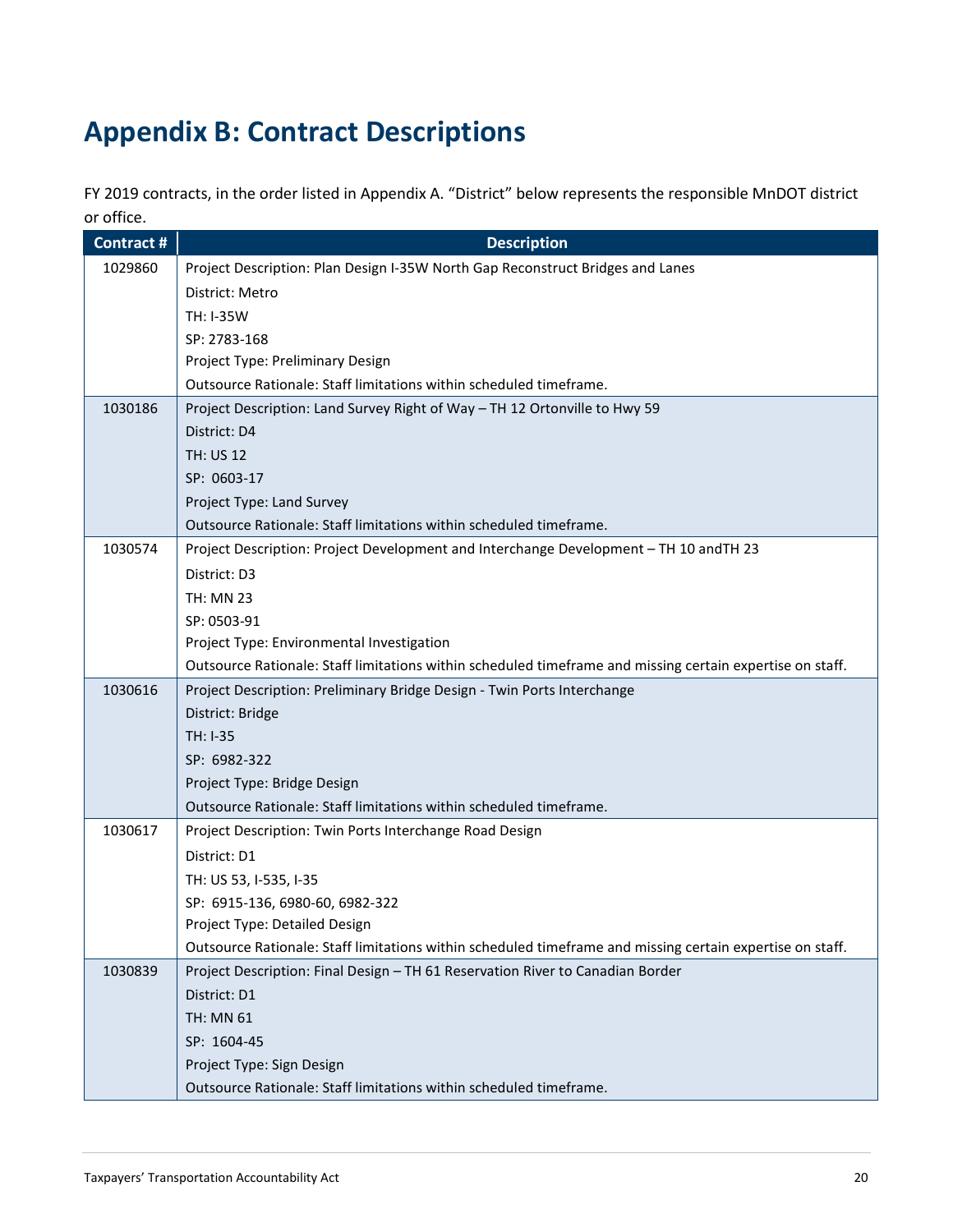| Contract # | <b>Description</b>                                                                                                                          |
|------------|---------------------------------------------------------------------------------------------------------------------------------------------|
| 1030963    | Project Description: Twin Ports Interchange Local Street Improvements                                                                       |
|            | District: D1                                                                                                                                |
|            | TH: I-35                                                                                                                                    |
|            | SP: 6982-328                                                                                                                                |
|            | Project Type: Detailed Design                                                                                                               |
|            | Outsource Rationale: Staff limitations within scheduled timeframe; not originally in plan.                                                  |
| 1031050    | Project Description: Detailed Design, Pedestrian Access Improvements-Tyler, Litchfield Clara City, Canby and<br>Willmar                     |
|            | District: D8                                                                                                                                |
|            | TH: US 14, MN 22, MN 23, MN 68 and US 71                                                                                                    |
|            | SP: 8828-222                                                                                                                                |
|            | Project Type: Detailed Design                                                                                                               |
|            | Outsource Rationale: Staff limitations within scheduled timeframe.                                                                          |
| 1031101    | Project Description: Hydraulic Design, Wetland Delineation and D7 Staff Augmentation                                                        |
|            | District: D7                                                                                                                                |
|            | <b>TH: Various</b>                                                                                                                          |
|            | SP: Various                                                                                                                                 |
|            | Project Type: Detailed Design                                                                                                               |
|            | Outsource Rationale: Staff limitations within scheduled timeframe.                                                                          |
| 1031163    | Project Description: Preliminary and Detailed Design Reconstruct TH 43 - Winona                                                             |
|            | District: D7                                                                                                                                |
|            | <b>TH: MN 43</b>                                                                                                                            |
|            | SP: 8503-53                                                                                                                                 |
|            | Project Type: Detailed Design                                                                                                               |
|            | Outsource Rationale: Schedule - needed before original time planned.                                                                        |
| 1031194    | Project Description: Final Design Overlay and Improvements - TH 5 Sibley County/Carver County                                               |
|            | District: D7                                                                                                                                |
|            | <b>TH: MN 5</b>                                                                                                                             |
|            | SP: 1001-17, 7201-119                                                                                                                       |
|            | Project Type: Preliminary Design                                                                                                            |
|            | Outsource Rationale: Staff limitations within scheduled timeframe.                                                                          |
| 1031214    | Project Description: Preliminary and Final Design - Full Depth Reclamation TH 95                                                            |
|            | District: D3                                                                                                                                |
|            | <b>TH: MN 95</b>                                                                                                                            |
|            | SP: 3006-41                                                                                                                                 |
|            | Project Type: Detailed Design                                                                                                               |
|            | Outsource Rationale: Staff limitations within scheduled timeframe - project has been advanced. Also,<br>missing certain expertise on staff. |
| 1031380    | Project Description: Intersection and Passing Lane Improvements - TH 53 near Angora                                                         |
|            | District: D1                                                                                                                                |
|            | TH: US 53                                                                                                                                   |
|            | SP: 6920-53                                                                                                                                 |
|            | Project Type: Detailed Design                                                                                                               |
|            | Outsource Rationale: Missing expertise in some areas of the project.                                                                        |
|            |                                                                                                                                             |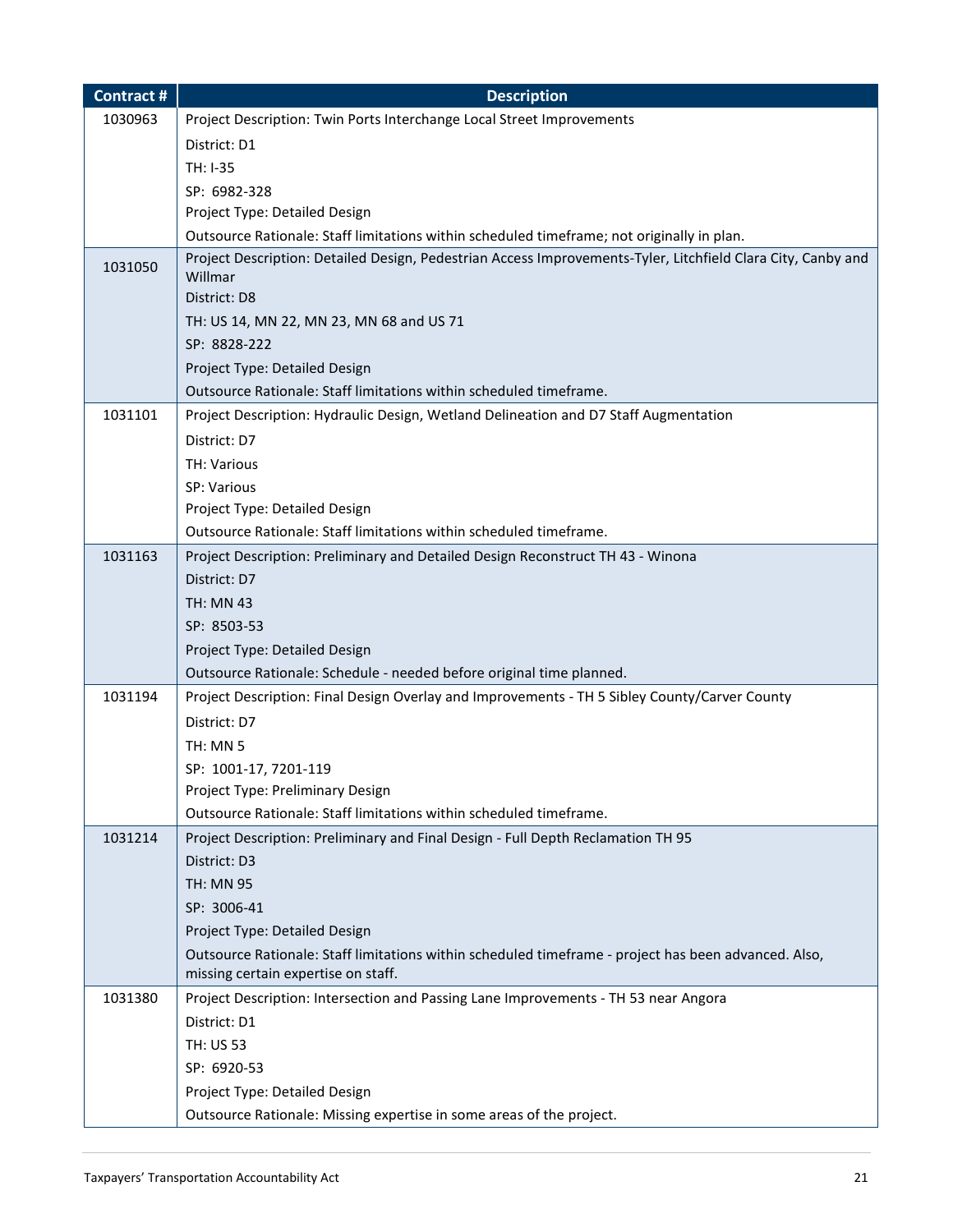| <b>Contract#</b> | <b>Description</b>                                                                                       |
|------------------|----------------------------------------------------------------------------------------------------------|
| 1031412          | Project Description: Project Development, Pavement Rehabilitation and Pedestrian Access - TH 22 Glencoe, |
|                  | TH 71 Olivia                                                                                             |
|                  | District: D8                                                                                             |
|                  | TH: MN 22, US 71                                                                                         |
|                  | SP: 4307-47, 6508-69                                                                                     |
|                  | Project Type: Detailed Design                                                                            |
|                  | Outsource Rationale: Staff limitations within scheduled timeframe.                                       |
| 1031600          | Project Description: Final Plan Set TH 263 Turnback in Ceylon                                            |
|                  | District: D7                                                                                             |
|                  | TH: MN 263                                                                                               |
|                  | SP: 4609-17                                                                                              |
|                  | Project Type: Detailed Design                                                                            |
|                  | Outsource Rationale: Staff limitations within scheduled timeframe.                                       |
| 1031696          | Project Description: Detailed Design Convert to Four-Lane - TH 23 Paynesville to Richmond                |
|                  | District: D8                                                                                             |
|                  | <b>TH: MN 23</b>                                                                                         |
|                  | SP: 7305-124                                                                                             |
|                  | Project Type: Detailed Design                                                                            |
|                  | Outsource Rationale: Staff limitations within scheduled timeframe; Corridors of Commerce funding.        |
| 1031866          | Project Description: Preliminary and Detailed Designandand Survey TH 371, Hackensack                     |
|                  | District: D2                                                                                             |
|                  | TH: MN 371                                                                                               |
|                  | SP: 1118-22                                                                                              |
|                  | Project Type: Detailed Design                                                                            |
|                  | Outsource Rationale: Staff limitations within scheduled timeframe.                                       |
| 1031894          | Project Description: Staff Augmentation D7 Survey Department                                             |
|                  | District: D7                                                                                             |
|                  | <b>TH: Various</b>                                                                                       |
|                  | SP: Various                                                                                              |
|                  | Project Type: Construction Support                                                                       |
|                  | Outsource Rationale: Staff limitations within scheduled timeframe.                                       |
| 1031998          | Project Description: Detailed Design, Bridge Replacement - Bridge 9287 and Bridge 5543 - TH 71           |
|                  | District: D8                                                                                             |
|                  | TH: MN 29, US 71                                                                                         |
|                  | SP: 1206-91, 6405-68                                                                                     |
|                  | Project Type: Detailed Design                                                                            |
|                  | Outsource Rationale: Staff limitations within scheduled timeframe.                                       |
| 1032000          | Project Description: Preliminary Engineering - Reconstruction of TH 67 in Clarkfield                     |
|                  | District: D8                                                                                             |
|                  | <b>TH: MN 67</b>                                                                                         |
|                  | SP: 8706-89                                                                                              |
|                  | Project Type: Detailed Design                                                                            |
|                  | Outsource Rationale: Staff limitations within scheduled timeframe.                                       |
|                  |                                                                                                          |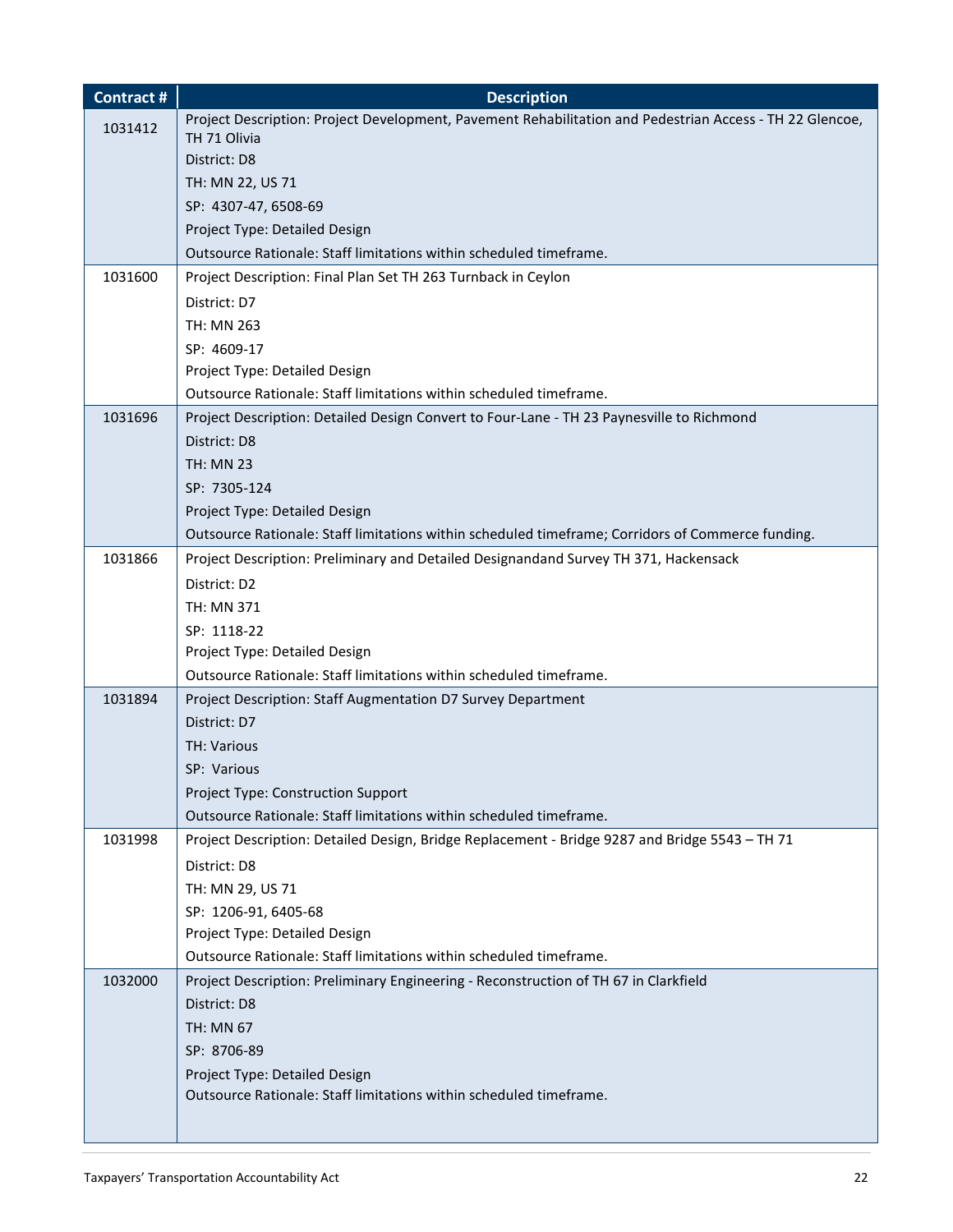| <b>Contract#</b> | <b>Description</b>                                                                                                                 |
|------------------|------------------------------------------------------------------------------------------------------------------------------------|
| 1032570          | Project Description: TH 55 Hiawatha Video Inspection Project 3                                                                     |
|                  | District: Metro                                                                                                                    |
|                  | <b>TH: MN 55</b>                                                                                                                   |
|                  | SP: 2724-126                                                                                                                       |
|                  | Project Type: Sewer Cleaning and Video                                                                                             |
|                  | Outsource Rationale: Staff limitations within scheduled timeframe.                                                                 |
| 1032610          | Project Description: Rum River Bridge Replacement and Alternative Analysis                                                         |
|                  | District: Metro                                                                                                                    |
|                  | TH: US 10                                                                                                                          |
|                  | SP: 0215-76                                                                                                                        |
|                  | Project Type: Bridge Design                                                                                                        |
|                  | Outsource Rationale: Schedule - Needed before original time planned.                                                               |
| 1032715          | Project Description: Final Design Twin Ports Interchange - TH 53 Mainline and Ramp                                                 |
|                  | District: Bridge Office                                                                                                            |
|                  | <b>TH: US 53</b>                                                                                                                   |
|                  | SP: 6915-136                                                                                                                       |
|                  | Project Type: Bridge Design                                                                                                        |
|                  | Outsource Rationale: Staff limitations within scheduled timeframe.                                                                 |
| 1032821          | Project Description: Detailed Design, Shoulder Widening and Drainage - TH 68                                                       |
|                  | District: D8                                                                                                                       |
|                  | <b>TH: MN 68</b>                                                                                                                   |
|                  | SP: 4210-49                                                                                                                        |
|                  | Project Type: Detailed Design                                                                                                      |
|                  | Outsource Rationale: Staff limitations within scheduled timeframe.                                                                 |
| 1032846          | Project Description: Final Bridge Design Twin Ports Interchange - Garfield Avenue                                                  |
|                  | District: Bridge Office                                                                                                            |
|                  | TH: I-535                                                                                                                          |
|                  | SP: 6980-60                                                                                                                        |
|                  | Project Type: Bridge Design                                                                                                        |
|                  | Outsource Rationale: Staff limitations within scheduled timeframe.                                                                 |
| 1032849          | Project Description: Final Bridge Design Twin Ports Interchange - Bridge 69903 I-535 ramp to I-35SB over<br>I-35 and BNSF Railroad |
|                  | District: Bridge Office                                                                                                            |
|                  | TH: I-535                                                                                                                          |
|                  | SP: 6980-60                                                                                                                        |
|                  | Project Type: Bridge Design                                                                                                        |
|                  | Outsource Rationale: Staff limitations within scheduled timeframe.                                                                 |
| 1032850          | Project Description: Final Bridge Design Twin Ports Interchange - Bridge 69905 I-535 ramp to I-35NB over                           |
|                  | I-35 and BNSF Railroad                                                                                                             |
|                  | District: Bridge Office                                                                                                            |
|                  | TH: I-535                                                                                                                          |
|                  | SP: 6980-60, 6980-69905                                                                                                            |
|                  | Project Type: Bridge Design                                                                                                        |
|                  | Outsource Rationale: Staff limitations within scheduled timeframe.                                                                 |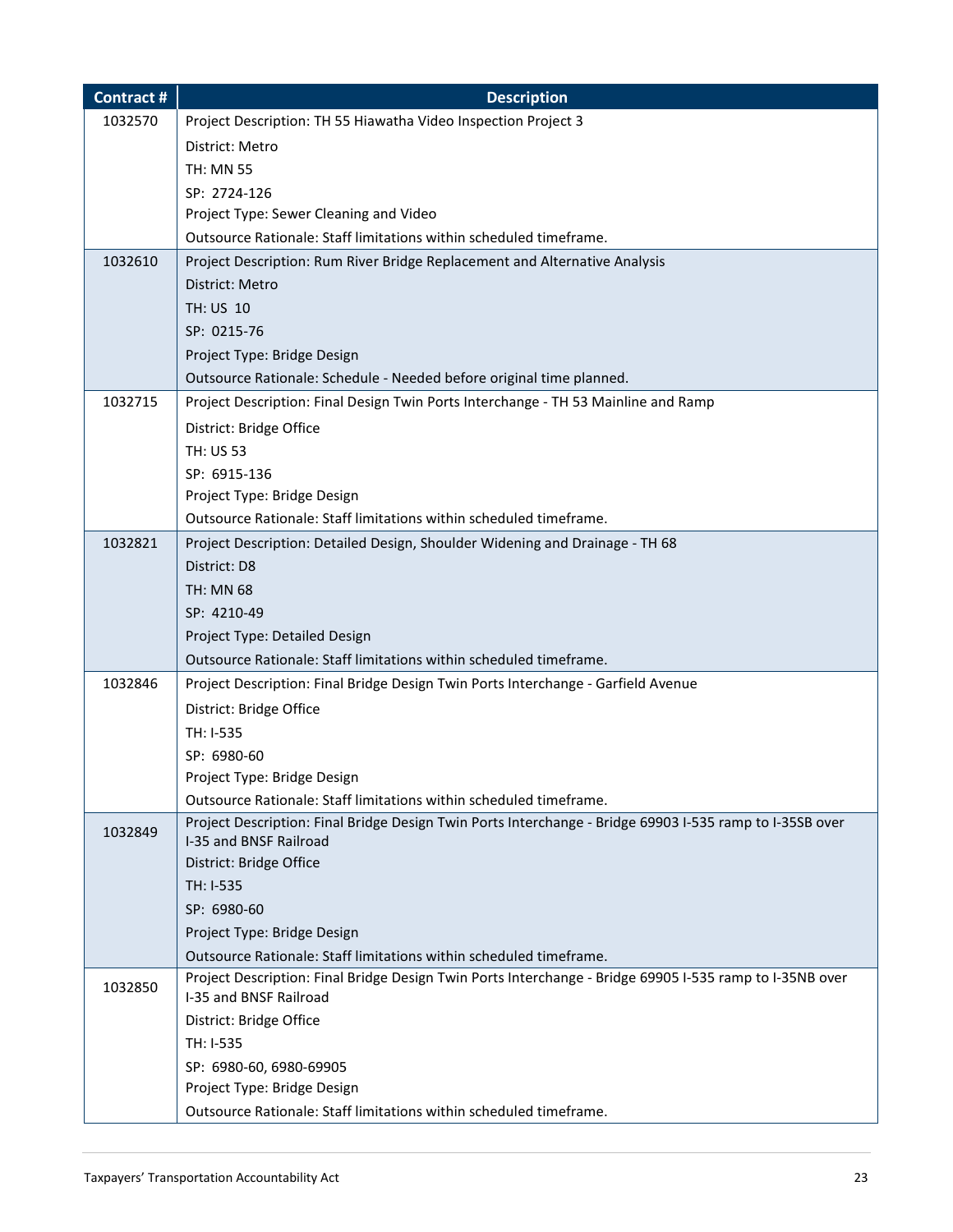| <b>Contract#</b> | <b>Description</b>                                                                              |
|------------------|-------------------------------------------------------------------------------------------------|
| 1032851          | Project Description: Final Bridge Design Twin Ports Interchange - Bridge 69906 TH 53 over I-35  |
|                  | District: Bridge Office                                                                         |
|                  | <b>TH: US 53</b>                                                                                |
|                  | SP: 6915-136, 6915-69906                                                                        |
|                  | Project Type: Bridge Design                                                                     |
|                  | Outsource Rationale: Staff limitations within scheduled timeframe.                              |
| 1032855          | Project Description: Final Bridge Design Twin Ports Interchange - Bridge 69910 I-35 to TH 53 NB |
|                  | District: Bridge Office                                                                         |
|                  | TH: I-35                                                                                        |
|                  | SP: 6982-322                                                                                    |
|                  | Project Type: Bridge Design                                                                     |
|                  | Outsource Rationale: Staff limitations within scheduled timeframe.                              |
| 1032979          | Project Description: 2019 D1 Plant Inspection Augmentation                                      |
|                  | District: D1                                                                                    |
|                  | <b>TH: Various</b>                                                                              |
|                  | SP: Various                                                                                     |
|                  | Project Type: Construction Support                                                              |
|                  | Outsource Rationale: Staff limitations within scheduled timeframe.                              |
| 1032993          | Project Description: ROW Re-establishment Land Survey - TH 169 Mankato                          |
|                  | District: D7                                                                                    |
|                  | TH: US 169                                                                                      |
|                  | SP: 0713-81                                                                                     |
|                  | Project Type: Land Survey                                                                       |
|                  | Outsource Rationale: Staff limitations within scheduled timeframe.                              |
| 1033054          | Project Description: Mill Overlay and ADA Inspection - TH 65 Sandy River                        |
|                  | District: D1                                                                                    |
|                  | TH: MN 65                                                                                       |
|                  | SP: 0112-52                                                                                     |
|                  | Project Type: Construction Support                                                              |
|                  | Outsource Rationale: Staff limitations within scheduled timeframe.                              |
| 1033057          | Project Description: D7 Hydraulic Scoping for Projects Identified in FY25-26                    |
|                  | District: D7                                                                                    |
|                  | TH: Various                                                                                     |
|                  | SP: Various                                                                                     |
|                  | Project Type: Sewer Cleaning and Video                                                          |
|                  | Outsource Rationale: Staff limitations within scheduled timeframe.                              |
| 1033096          | Project Description: Project Development and Pre Design - TH 19 Marshall                        |
|                  | District: D8                                                                                    |
|                  | TH: MN 19                                                                                       |
|                  | SP: 4204-40                                                                                     |
|                  | Project Type: Traffic Study                                                                     |
|                  | Outsource Rationale: Staff limitations within scheduled timeframe.                              |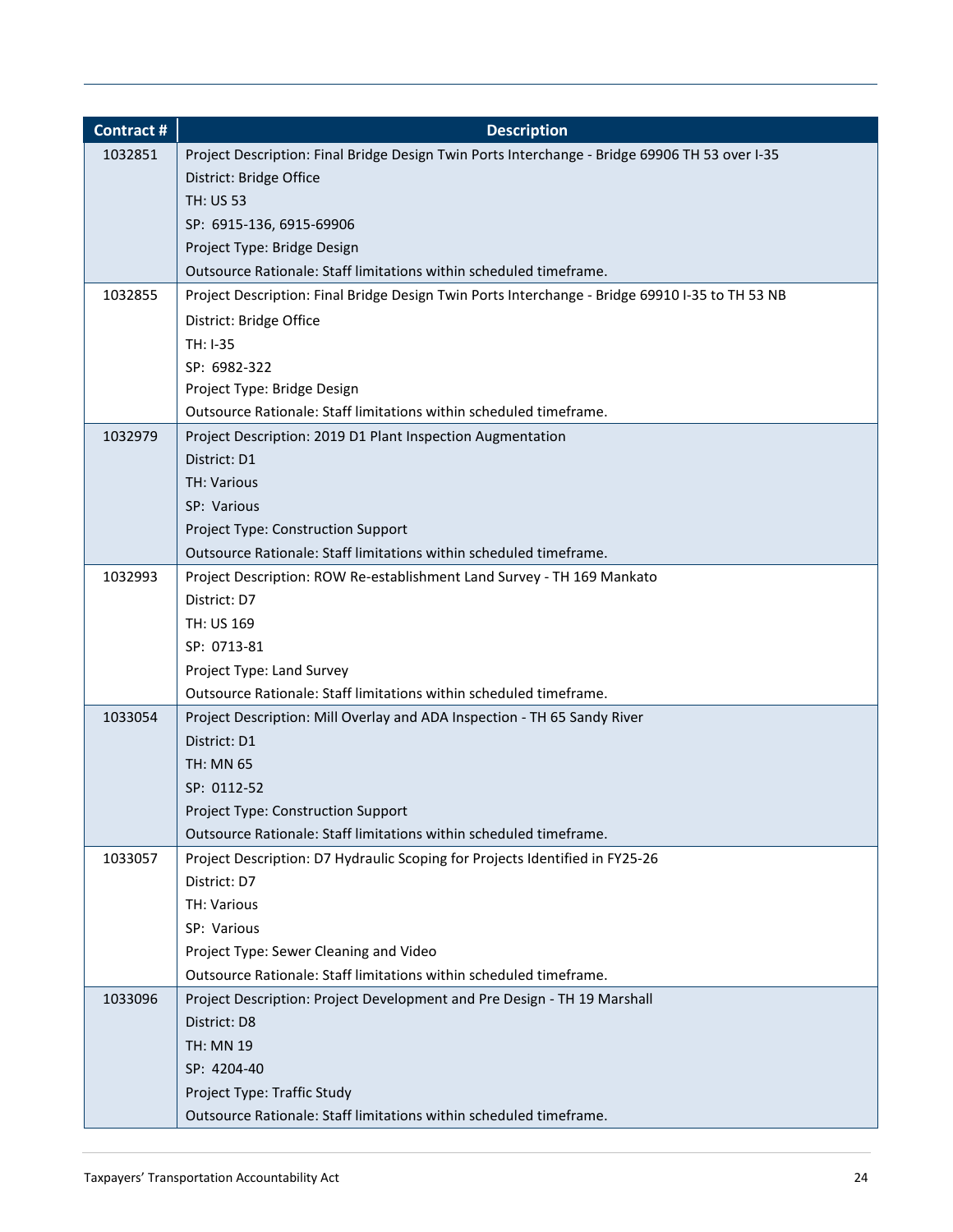| <b>Contract#</b> | <b>Description</b>                                                                                        |
|------------------|-----------------------------------------------------------------------------------------------------------|
| 1033252          | Project Description: Detailed Design Review - Four Lane Expansion TH 23 Paynesville                       |
|                  | District: D8                                                                                              |
|                  | <b>TH: MN 23</b>                                                                                          |
|                  | SP: 7305-124                                                                                              |
|                  | Project Type: Detailed Design                                                                             |
|                  | Outsource Rationale: Staff limitations within scheduled timeframe.                                        |
| 1033452          | Project Description: Construction Limits and Plan Set - TH 14, Sanborn to Springfield                     |
|                  | District: D7                                                                                              |
|                  | <b>TH: US 14</b>                                                                                          |
|                  | SP: 0803-44                                                                                               |
|                  | Project Type: Detailed Design                                                                             |
|                  | Outsource Rationale: Staff limitations within scheduled timeframe.                                        |
| 1025814W22       | Project Description: Rethinking I-94 Corridor - Minneapolis and St Paul                                   |
|                  | District: Metro                                                                                           |
|                  | TH: I-94                                                                                                  |
|                  | SP: 6282-217                                                                                              |
|                  | Project Type: Environmental Investigation                                                                 |
|                  | Outsource Rationale: Staff limitations within scheduled timeframe and missing certain expertise on staff. |
| 1027407W10       | Project Description: TH 2 Bemidji Access Improvements                                                     |
|                  | District: D2                                                                                              |
|                  | <b>TH: US 2</b>                                                                                           |
|                  | SP: 0406-67                                                                                               |
|                  | Project Type: Detailed Design                                                                             |
|                  | Outsource Rationale: Staff limitations within scheduled timeframe.                                        |
| 1027407W11       | Project Description: I-35 Barnum Area Unbonded Overlay                                                    |
|                  | District: D1<br>TH: I-35                                                                                  |
|                  | SP: 0980-158                                                                                              |
|                  | Project Type: Construction Support                                                                        |
|                  | Outsource Rationale: Staff limitations within scheduled timeframe.                                        |
| 1027407W12       | Project Description: Final Design Resurfacing - TH 12 Cokato                                              |
|                  | District: D3                                                                                              |
|                  | <b>TH: US 12</b>                                                                                          |
|                  | SP: 8601-61                                                                                               |
|                  | Project Type: Detailed Design                                                                             |
|                  | Outsource Rationale: Staff limitations within scheduled timeframe; staff reassigned due to new funding.   |
| 1027407W13       | Project Description: TH 71 Pavement and Intersection Improvement                                          |
|                  | District: D2                                                                                              |
|                  | TH: US 71                                                                                                 |
|                  | SP: 0410-50                                                                                               |
|                  | Project Type: Preliminary Design                                                                          |
|                  | Outsource Rationale: Missing expertise in some areas of the project                                       |
|                  |                                                                                                           |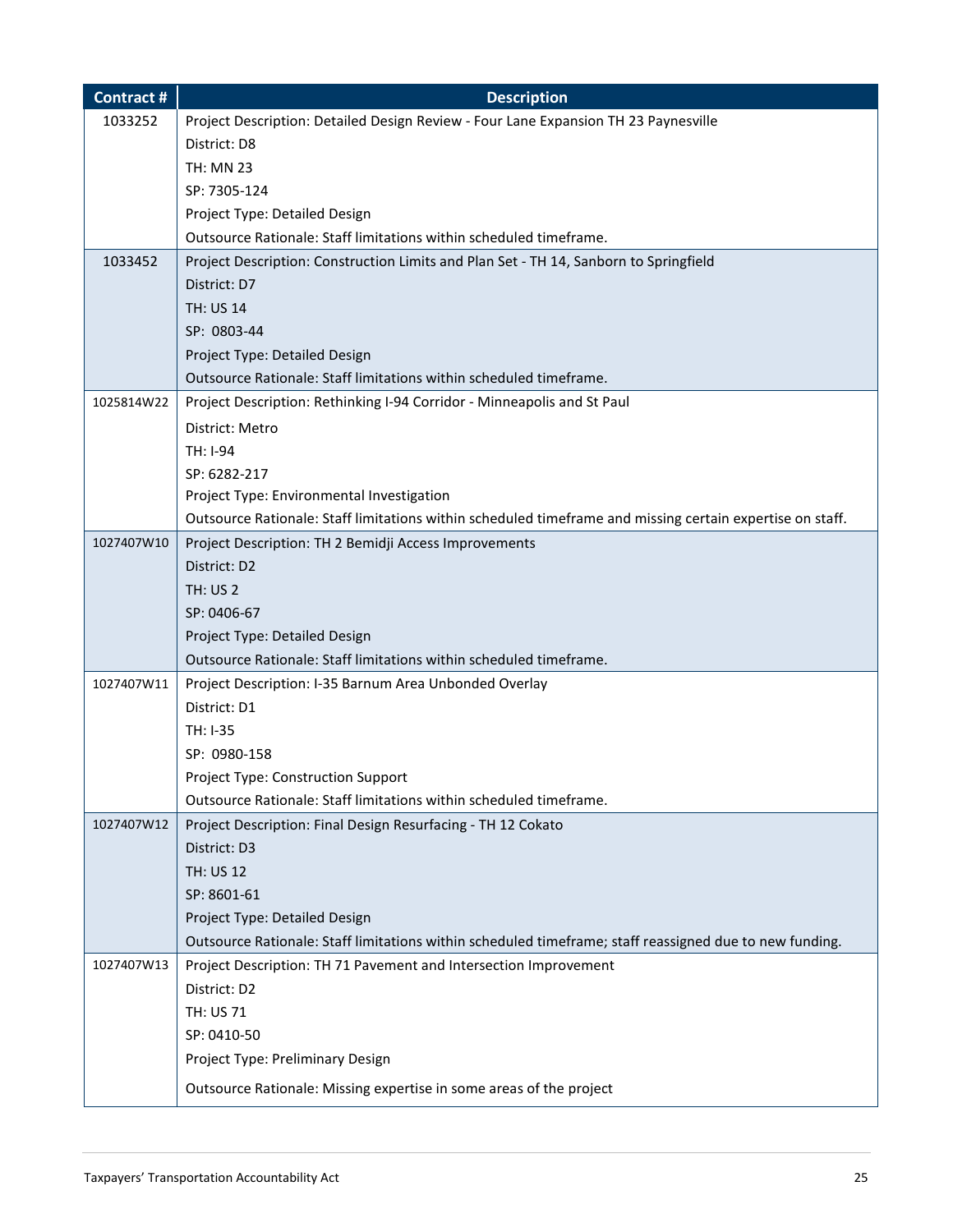| <b>Contract#</b> | <b>Description</b>                                                                                                                                              |
|------------------|-----------------------------------------------------------------------------------------------------------------------------------------------------------------|
| 1027408W09       | Project Description: TH 29 and TH 55 Grade Separation Design                                                                                                    |
|                  | District: D4                                                                                                                                                    |
|                  | <b>TH: MN 29</b>                                                                                                                                                |
|                  | SP: 6106-25                                                                                                                                                     |
|                  | Project Type: Detailed Design                                                                                                                                   |
|                  | Outsource Rationale: Staff limitations within scheduled timeframe; part of county project funded<br>specifically from legislation.                              |
| 1027408W11       | Project Description: Design Approach Roads and Ramps for I-90 Bridges in Austin                                                                                 |
|                  | District: D7                                                                                                                                                    |
|                  | TH: US 218, I-90                                                                                                                                                |
|                  | SP: 5009-34, 5080-166                                                                                                                                           |
|                  | Project Type: Preliminary Design                                                                                                                                |
|                  | Outsource Rationale: Staff limitations within scheduled timeframe.                                                                                              |
| 1027410W03       | Project Description: Urban Reconstruction, Mill and Overlay, ADA in Warroad                                                                                     |
|                  | District: D2                                                                                                                                                    |
|                  | <b>TH: MN 11</b>                                                                                                                                                |
|                  | SP: 6803-40                                                                                                                                                     |
|                  | Project Type: Detailed Design                                                                                                                                   |
|                  | Outsource Rationale: Staff limitations within scheduled timeframe; staff reassigned due to new funding,<br>and timing need to coordinate with county deadlines. |
| 1027411W09       | Project Description: Bituminous Mill and Overlay Design - TH 251 (I-35 to TH 218)                                                                               |
|                  | District: D6                                                                                                                                                    |
|                  | TH: MN 251                                                                                                                                                      |
|                  | SP: 2408-23                                                                                                                                                     |
|                  | Project Type: Preliminary Design                                                                                                                                |
|                  | Outsource Rationale: Schedule - Needed before original time planned.                                                                                            |
| 1027413W02       | Project Description: Preliminary and Detailed Design, Mill and Overlay and Culverts - TH 43                                                                     |
|                  | District: D6                                                                                                                                                    |
|                  | <b>TH: MN 43</b>                                                                                                                                                |
|                  | SP: 2306-26                                                                                                                                                     |
|                  | Project Type: Detailed Design                                                                                                                                   |
|                  | Outsource Rationale: Schedule - Needed before original time planned.                                                                                            |
| 1027413W04       | Project Description: Design, Mill and Overlay-TH 30 and Bridges, TH 30 Murray County to TH 71                                                                   |
|                  | District: D7                                                                                                                                                    |
|                  | TH: MN 30                                                                                                                                                       |
|                  | SP: 1701-27                                                                                                                                                     |
|                  | Project Type: Detailed Design                                                                                                                                   |
|                  | Outsource Rationale: Schedule - Needed before original time planned                                                                                             |
| 1027418W09       | Project Description: Preliminary and Final Design to Replace Bridges 85814 and 85816; I-90, Nodine                                                              |
|                  | District: D6                                                                                                                                                    |
|                  | TH: I-90                                                                                                                                                        |
|                  | SP: 8580-174                                                                                                                                                    |
|                  | Project Type: Bridge Design                                                                                                                                     |
|                  | Outsource Rationale: Staff limitations within scheduled timeframe.                                                                                              |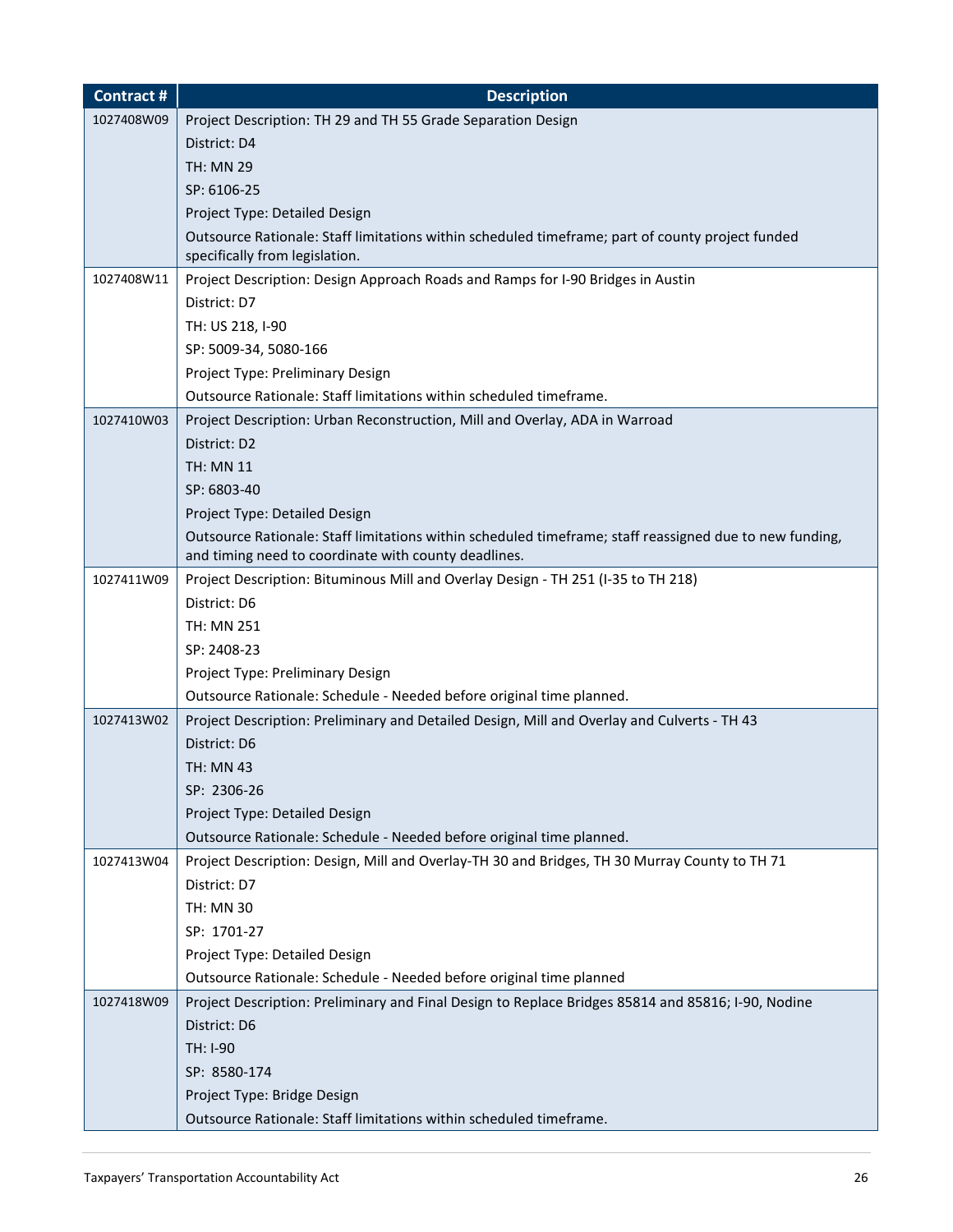| <b>Contract#</b> | <b>Description</b>                                                                                                         |
|------------------|----------------------------------------------------------------------------------------------------------------------------|
| 1027418W10       | Project Description: TH 52 and I-90 Interchange Scoping                                                                    |
|                  | District: D6                                                                                                               |
|                  | <b>TH: US 52</b>                                                                                                           |
|                  | SP: 2506-83                                                                                                                |
|                  | Project Type: Detailed Design                                                                                              |
|                  | Outsource Rationale: Staff limitations within scheduled timeframe; new available funding.                                  |
| 1030840          | Project Description: Geo Layout Final Design TH 53 Intersections - 12 <sup>th</sup> and 13 <sup>th</sup> Streets, Virginia |
|                  | District: D1                                                                                                               |
|                  | TH: US 53                                                                                                                  |
|                  | SP: 6918-94                                                                                                                |
|                  | Project Type: Detailed Design                                                                                              |
|                  | Outsource Rationale: Staff limitations within scheduled timeframe.                                                         |
| 1030844          | Project Description: Unbonded Overlay Design - TH 53 Pike Lake to Independence                                             |
|                  | District: D1                                                                                                               |
|                  | <b>TH: US 53</b>                                                                                                           |
|                  | SP: 6916-110                                                                                                               |
|                  | Project Type: Detailed Design                                                                                              |
|                  | Outsource Rationale: Schedule - Needed before original time planned; pavement is failing rapidly.                          |
| 1031212          | Project Description: TH 36 East Side Video Inspection Project                                                              |
|                  | District: Metro                                                                                                            |
|                  | <b>TH: MN 36</b>                                                                                                           |
|                  | SP: 8204-77                                                                                                                |
|                  | Project Type: Sewer Cleaning and Video                                                                                     |
|                  | Outsource Rationale: Staff limitations within scheduled timeframe.                                                         |
| 1031276          | Project Description: Districtwide Traffic Engineering - D1                                                                 |
|                  | District: D1                                                                                                               |
|                  | TH: Various                                                                                                                |
|                  | SP: Various                                                                                                                |
|                  | <b>Project Type: Traffic Evaluation</b>                                                                                    |
|                  | Outsource Rationale: Staff limitations within scheduled timeframe.                                                         |
| 1031569          | Project Description: Detailed Design Bridge and Culvert - TH 40 Chippewa/Kandiyohi                                         |
|                  | District: D8                                                                                                               |
|                  | <b>TH: MN 40</b><br>SP: 3409-19                                                                                            |
|                  | Project Type: Detailed Design                                                                                              |
|                  | Outsource Rationale: Staff limitations within scheduled timeframe.                                                         |
| 1031900          | Project Description: TH 55 Storm Water Tunnel Rehabilitation Inspection                                                    |
|                  | District: Metro                                                                                                            |
|                  | <b>TH: MN 55</b>                                                                                                           |
|                  | SP: 2724-127                                                                                                               |
|                  | Project Type: Construction Support                                                                                         |
|                  | Outsource Rationale: Missing expertise in some areas of the project.                                                       |
|                  |                                                                                                                            |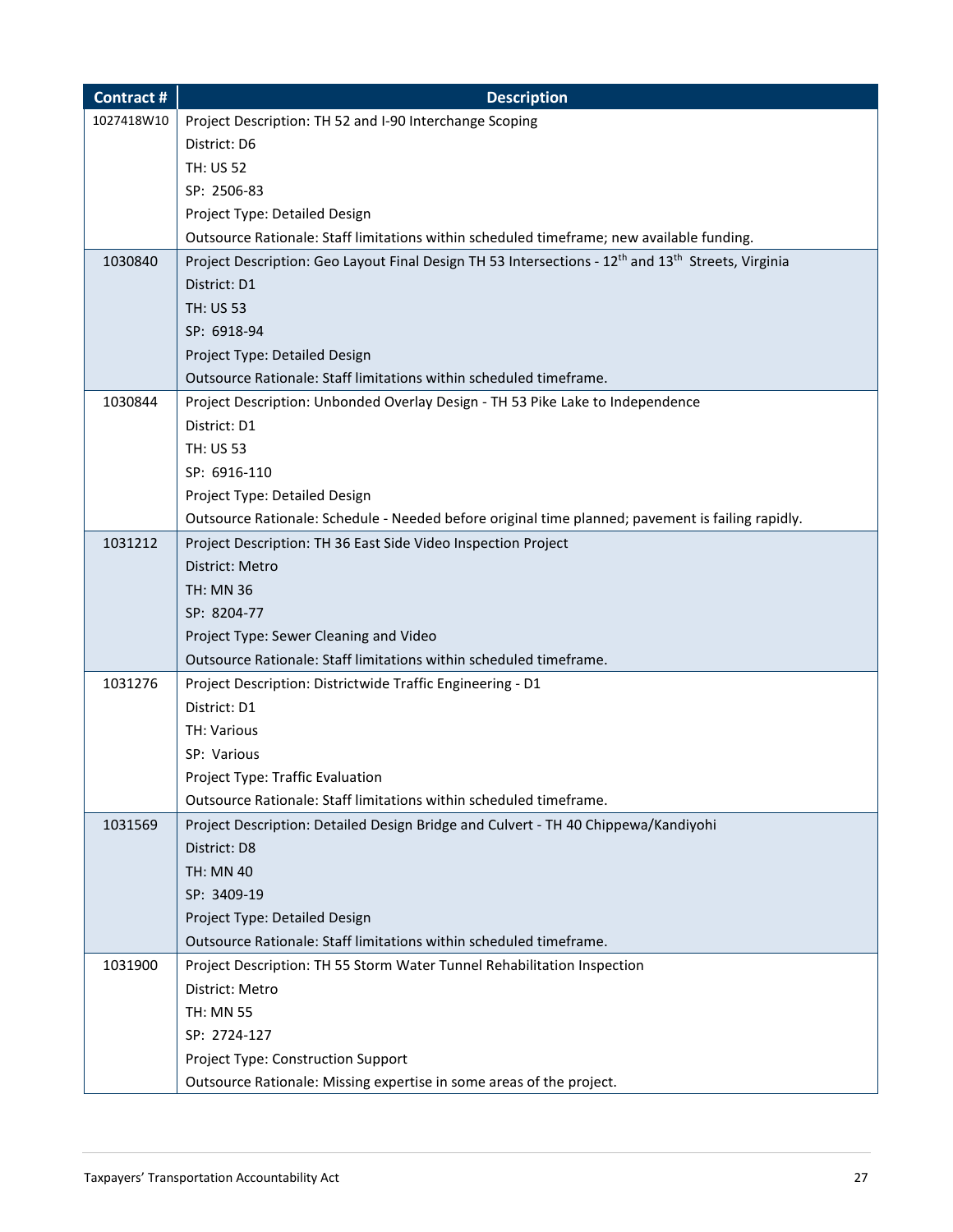| <b>Contract#</b> | <b>Description</b>                                                                         |
|------------------|--------------------------------------------------------------------------------------------|
| 1032569          | Project Description: TH 36 East Side Video Inspection - Project 2                          |
|                  | District: Metro                                                                            |
|                  | <b>TH: I-35W</b>                                                                           |
|                  | SP: 2782-343, 2782-352                                                                     |
|                  | Project Type: Sewer Cleaning and Video                                                     |
|                  | Outsource Rationale: Staff limitations within scheduled timeframe.                         |
| 1032571          | Project Description: TH 36 East Side Video Inspection - Project 4                          |
|                  | District: Metro                                                                            |
|                  | TH: MN 7                                                                                   |
|                  | SP: 2706-239                                                                               |
|                  | Project Type: Sewer Cleaning and Video                                                     |
|                  | Outsource Rationale: Staff limitations within scheduled timeframe.                         |
| 1032853          | Project Description: Final Bridge Design Twin Ports Interchange - 27th Avenue Bridge 69909 |
|                  | District: Bridge Office                                                                    |
|                  | TH: I-35                                                                                   |
|                  | SP: 6982-322, 6982-69909                                                                   |
|                  | Project Type: Bridge Design                                                                |
|                  | Outsource Rationale: Staff limitations within scheduled timeframe.                         |
| 1032854          | Project Description: Final Bridge Design Twin Ports Interchange - Mill Creek Bridge 69X19  |
|                  | District: Bridge Office                                                                    |
|                  | TH: I-35                                                                                   |
|                  | SP: 6982-322                                                                               |
|                  | Project Type: Bridge Design                                                                |
|                  | Outsource Rationale: Staff limitations within scheduled timeframe.                         |
| 1032937          | Project Description: Detailed Design Unbonded Concrete Overlay - TH 23                     |
|                  | District: D8                                                                               |
|                  | TH: US 212                                                                                 |
|                  | SP: 6510-67                                                                                |
|                  | Project Type: Detailed Design                                                              |
|                  | Outsource Rationale: Staff limitations within scheduled timeframe.                         |
| 1032980          | Project Description: North Shore Sign Replacement Inspector                                |
|                  | District: D1                                                                               |
|                  | TH: MN 61                                                                                  |
|                  | SP: 1603-52, 8821-296                                                                      |
|                  | Project Type: Construction Support                                                         |
|                  | Outsource Rationale: Staff limitations within scheduled timeframe.                         |
| 1032981          | Project Description: Gooseberry Falls Rest Area Inspector                                  |
|                  | District: D1                                                                               |
|                  | <b>TH: MN 61</b>                                                                           |
|                  | SP: 3805-105                                                                               |
|                  | Project Type: Construction Support                                                         |
|                  | Outsource Rationale: Staff limitations within scheduled timeframe.                         |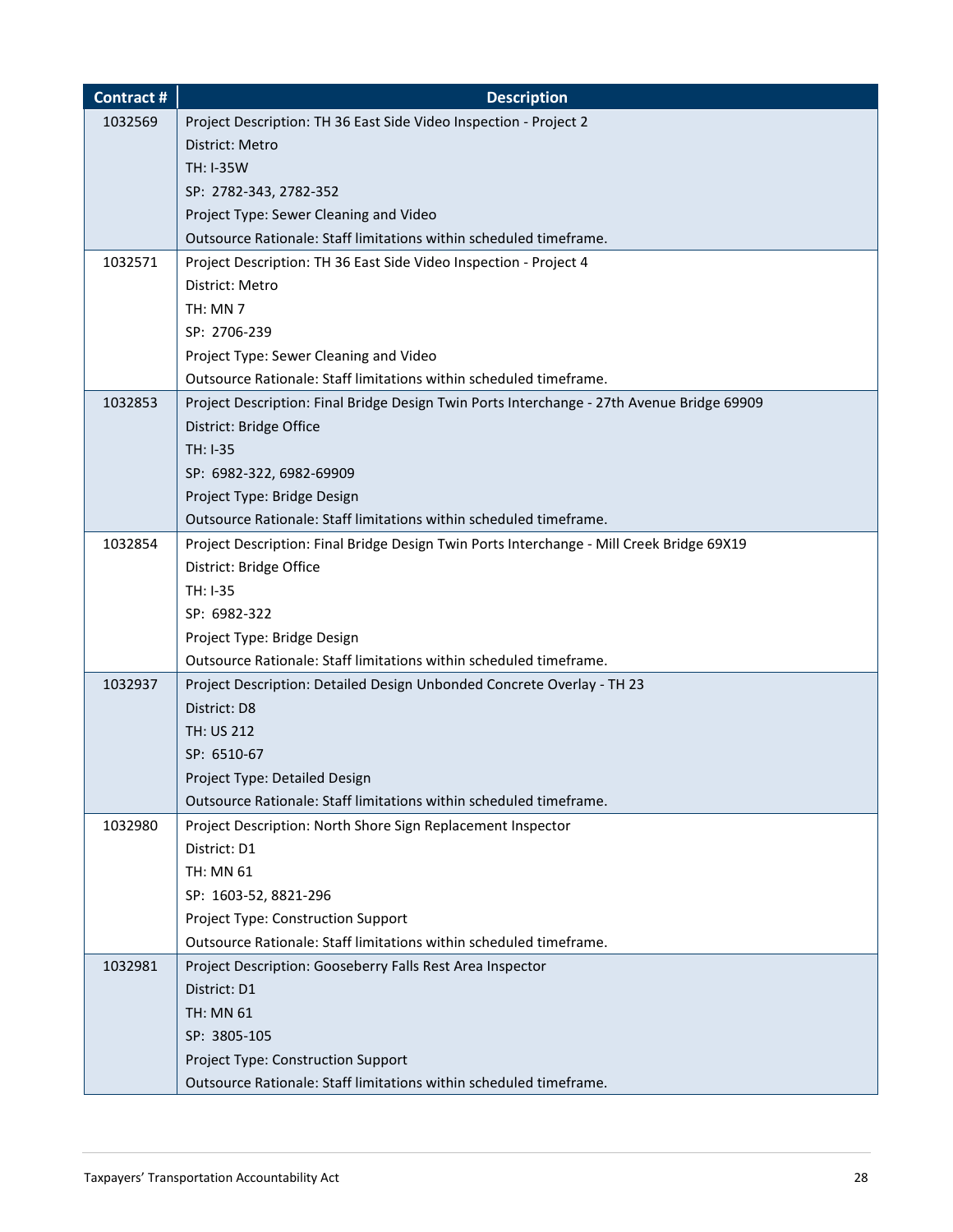| <b>Contract#</b> | <b>Description</b>                                                                                                  |
|------------------|---------------------------------------------------------------------------------------------------------------------|
| 1032982          | Project Description: Twin Ports Interchange Local Streets Inspector                                                 |
|                  | District: D1                                                                                                        |
|                  | TH: I-35                                                                                                            |
|                  | SP: 6982-328                                                                                                        |
|                  | Project Type: Construction Support                                                                                  |
|                  | Outsource Rationale: Staff limitations within scheduled timeframe; not originally in plan.                          |
| 1033032          | Project Description: Detailed Design, Pedestrian Improvements TH 23, TH 59, TH 68; Marshall                         |
|                  | District: D8                                                                                                        |
|                  | TH: US 59-MN 68                                                                                                     |
|                  | SP: 4208-60, 4210-56                                                                                                |
|                  | Project Type: Detailed Design                                                                                       |
|                  | Outsource Rationale: Staff limitations within scheduled timeframe.                                                  |
| 1033167          | Project Description: Final Design and Plans for West Swan River Bridge Approaches                                   |
|                  | District: D1                                                                                                        |
|                  | <b>TH: MN 73</b>                                                                                                    |
|                  | SP: 6929-21                                                                                                         |
|                  | Project Type: Detailed Design                                                                                       |
|                  | Outsource Rationale: Staff limitations within scheduled timeframe.                                                  |
| 1033173          | Project Description: I-35W and TH 65 Pavement Rehabilitation Contract Administration and Inspection;<br>Minneapolis |
|                  | District: Metro                                                                                                     |
|                  | <b>TH: I-35W</b>                                                                                                    |
|                  | SP: 2782-330                                                                                                        |
|                  | Project Type: Construction Support                                                                                  |
|                  | Outsource Rationale: Staff limitations within scheduled timeframe.                                                  |
| 1033223          | Project Description: TH 610 Sign Replacement between TH 169 and TH 10                                               |
|                  | District: Metro                                                                                                     |
|                  | TH: MN 610                                                                                                          |
|                  | SP: 2771-45                                                                                                         |
|                  | Project Type: Sign Design                                                                                           |
|                  | Outsource Rationale: Staff limitations within scheduled timeframe.                                                  |
| 1033274          | Project Description: Southwest Metro Design Congestion Mitigation Air Quality Project                               |
|                  | District: Metro                                                                                                     |
|                  | TH: I-494, US 212 and local roads                                                                                   |
|                  | SP: 8825-629                                                                                                        |
|                  | Project Type: Signal Design                                                                                         |
|                  | Outsource Rationale: Staff limitations within scheduled timeframe and missing certain expertise on staff.           |
|                  | Majority of project is on county systems.                                                                           |
| 1033326          | Project Description: TH 252 Corridor of Commerce Video Inspection from I-94/694                                     |
|                  | District: Metro                                                                                                     |
|                  | TH: MN 252                                                                                                          |
|                  | SP: 2748-65                                                                                                         |
|                  | Project Type: Sewer Cleaning and Video                                                                              |
|                  | Outsource Rationale: Staff limitations within scheduled timeframe.                                                  |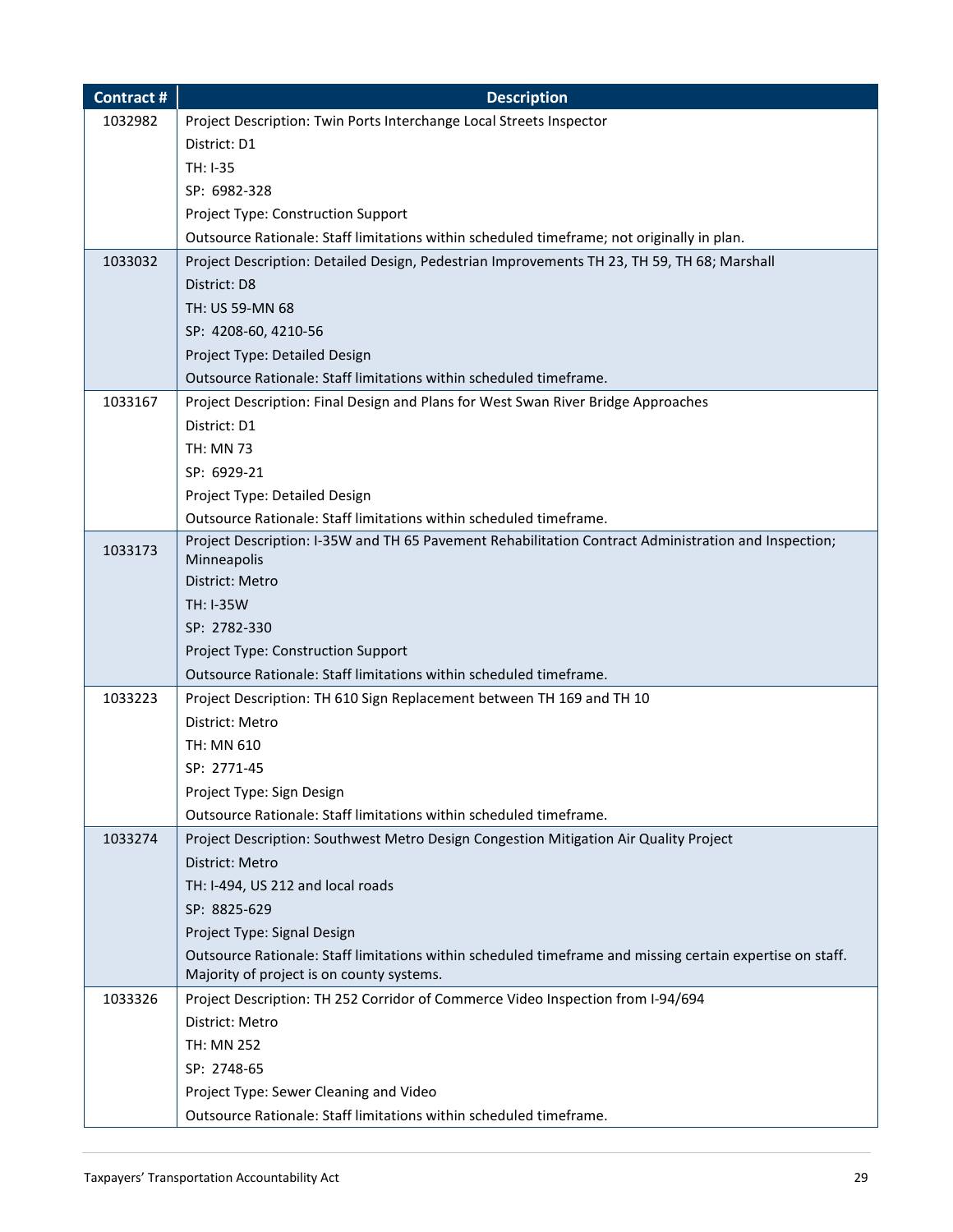| <b>Contract#</b> | <b>Description</b>                                                                                        |
|------------------|-----------------------------------------------------------------------------------------------------------|
| 1033365          | Project Description: US 52 Rosemount Video Inspection Project #1                                          |
|                  | District: Metro                                                                                           |
|                  | <b>TH: US 52</b>                                                                                          |
|                  | SP: 1906-71                                                                                               |
|                  | Project Type: Sewer Cleaning and Video                                                                    |
|                  | Outsource Rationale: Staff limitations within scheduled timeframe.                                        |
| 1033862          | Project Description: Detailed Design Review, Shoulder Widening - TH 68 Minneota to Marshall               |
|                  | District: D8                                                                                              |
|                  | <b>TH: MN 68</b>                                                                                          |
|                  | SP: 4210-49                                                                                               |
|                  | Project Type: Detailed Design                                                                             |
|                  | Outsource Rationale: Staff limitations within scheduled timeframe.                                        |
| 1033976          | Project Description: Bridge/Box Grading, Detailed Design Review - Multiple D8 Projects                    |
|                  | District: D8                                                                                              |
|                  | <b>TH: Various</b>                                                                                        |
|                  | SP: Various                                                                                               |
|                  | Project Type: Detailed Design                                                                             |
|                  | Outsource Rationale: Staff limitations within scheduled timeframe.                                        |
| 1027407W08       | Project Description: Statewide Scenic Byway Signing Phase 2                                               |
|                  | District: Environmental Stewardship Office                                                                |
|                  | TH: Statewide                                                                                             |
|                  | SP: Various                                                                                               |
|                  | Project Type: Sign Replacement                                                                            |
|                  | Outsource Rationale: Staff limitations within scheduled timeframe and missing certain expertise on staff. |
| 1027407W09       | Project Description: Weigh Stations near Carlton and Weigh-in-Motion System near Moorhead                 |
|                  | District: Freight Office                                                                                  |
|                  | TH: I-35, I-94                                                                                            |
|                  | SP: 0980-152, 1480-177                                                                                    |
|                  | Project Type: Preliminary Design                                                                          |
|                  | Outsource Rationale: Schedule - Needed before original time planned                                       |
| 1027408W10       | Project Description: Design and Replace Bridge #5553 Nemadji River                                        |
|                  | District: D1                                                                                              |
|                  | <b>TH: MN 23</b>                                                                                          |
|                  | SP: 0901-84                                                                                               |
|                  | Project Type: Bridge Design                                                                               |
|                  | Outsource Rationale: Staff limitations within scheduled timeframe; needed due to flood event.             |
| 1027408W12       | Project Description: Project Development, Slope Stability Reconstruct TH 67                               |
|                  | District: D8                                                                                              |
|                  | <b>TH: MN 67</b>                                                                                          |
|                  | SP: 8707-95                                                                                               |
|                  | Project Type: Preliminary Design                                                                          |
|                  | Outsource Rationale: Staff limitations within scheduled timeframe; need due to roadway and slope failure. |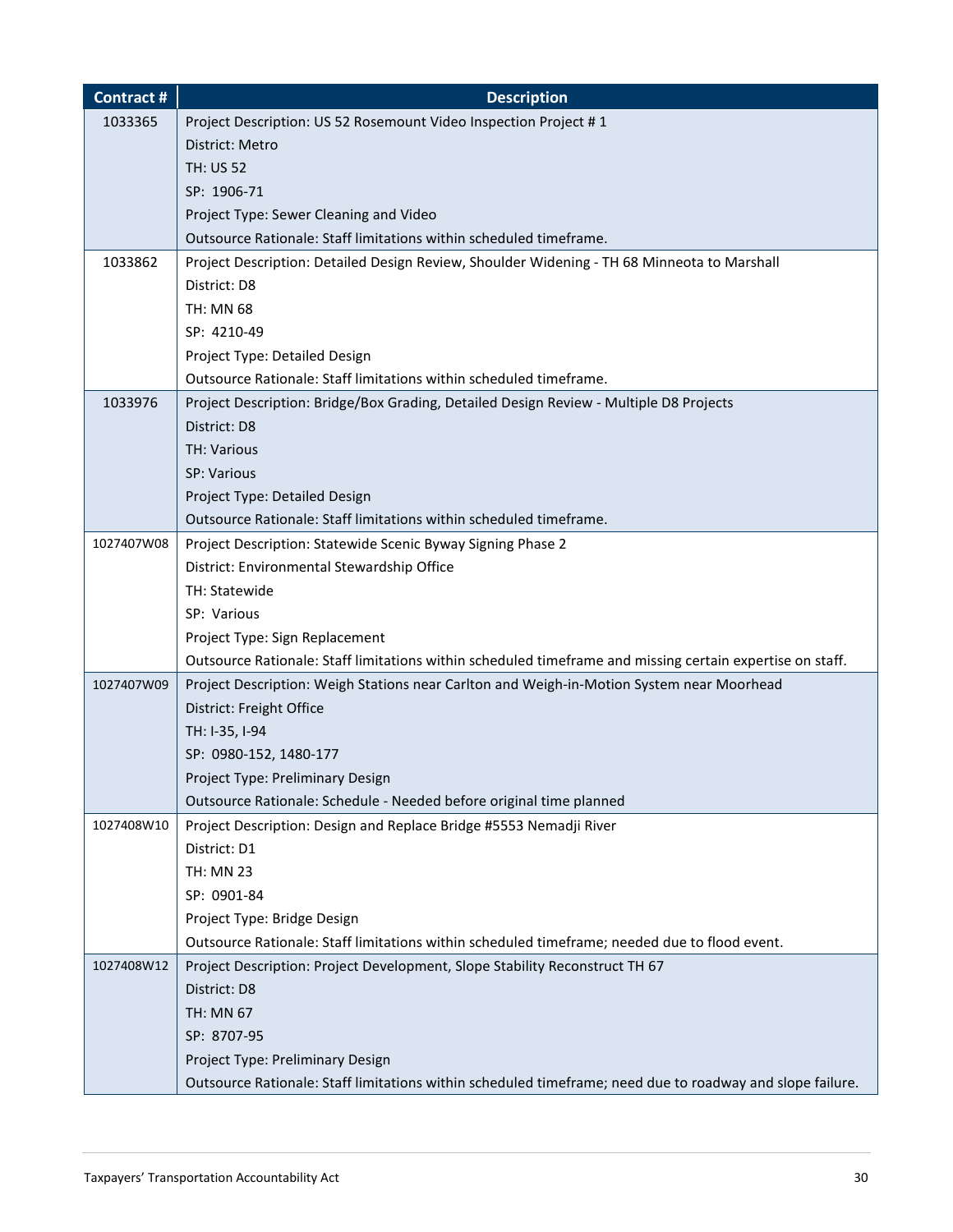| Contract#  | <b>Description</b>                                                 |
|------------|--------------------------------------------------------------------|
| 1027409W05 | Project Description: Metro Design Support Augmentation             |
|            | District: Metro                                                    |
|            | TH: MN 65, MN 100, I-94                                            |
|            | SP: 0208-160, 2733-92, 6282-212                                    |
|            | Project Type: Detailed Design                                      |
|            | Outsource Rationale: Staff limitations within scheduled timeframe. |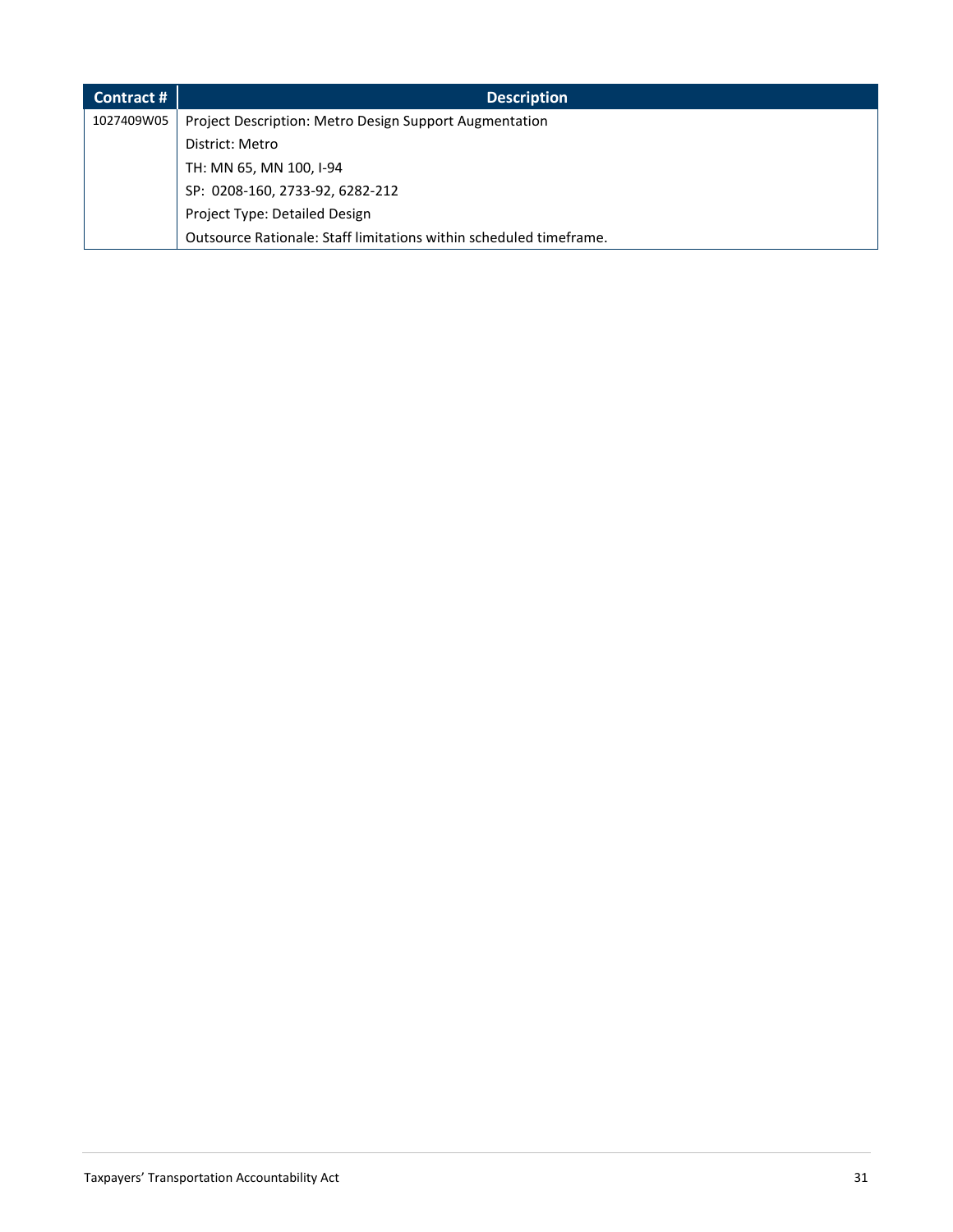# <span id="page-31-0"></span>**Appendix C: Additives Used**

Taxpayers' Transportation Accountability Act Calculation of MnDOT Labor and Overhead Cost - FY 2019

| <b>Labor Cost Group</b>                     | <b>Calculation or Percentage Used</b>                                                                                                                                                                                                                                                                                                                        | <b>Types of Costs Included</b>                                                                                                                                                                                                                                                                                                                                                                                                                                                                                                                                                                                                                                                                              |
|---------------------------------------------|--------------------------------------------------------------------------------------------------------------------------------------------------------------------------------------------------------------------------------------------------------------------------------------------------------------------------------------------------------------|-------------------------------------------------------------------------------------------------------------------------------------------------------------------------------------------------------------------------------------------------------------------------------------------------------------------------------------------------------------------------------------------------------------------------------------------------------------------------------------------------------------------------------------------------------------------------------------------------------------------------------------------------------------------------------------------------------------|
| <b>Salaries</b>                             | Estimated hours by employee job<br>class and work activity per project<br>manager, multiplied by salary rate.                                                                                                                                                                                                                                                | Average salary rate per hour for all MnDOT employees at<br>each employee job class.                                                                                                                                                                                                                                                                                                                                                                                                                                                                                                                                                                                                                         |
| <b>Payroll Taxes and</b><br><b>Benefits</b> | Average of all MnDOT employees at<br>each job class - ranges from 28<br>percent to 42 percent of salaries -<br>average about 35 percent.                                                                                                                                                                                                                     | FICA - Employer portion of social security taxes.<br><b>Insurance</b> - Employer portion of group health insurance.<br>Retirement - Employer portion of retirement benefit costs.                                                                                                                                                                                                                                                                                                                                                                                                                                                                                                                           |
| <b>Indirect Labor</b><br><b>Additive</b>    | 25.0 percent - Audited labor<br>additive rate                                                                                                                                                                                                                                                                                                                | Vacation - Absences due to vacation time taken, donated<br>or transferred to deferred compensation.<br>Holiday - Absences due to designated holidays and use of<br>floating holiday.<br>Sick leave - Absences due to employee sickness,<br>dependent illness or medical/dental appointments.<br>Premium time - Cost of overtime premium (the half-time<br>portion of time-and-a-half).<br>Workers Comp Leave Time - absences due to work-related<br>injury or illness.<br>Miscellaneous benefits and leaves - Cost of retroactive<br>salary adjustments, achievement awards, grievance awards,<br>first day of injury, death benefit, absences due to voting,<br>jury duty, military leave, snow days, etc. |
| <b>Indirect Overhead</b><br><b>Additive</b> | 14.6 percent - Overhead additive<br>rate calculated to include expenses<br>from MnDOT offices providing<br>services throughout the department<br>such as:<br>• Finance and Accounting<br>• Legal Services<br>• Information Technology (IT)<br>• Government Relations<br>• Human Resources and Workforce<br>Relations<br>• Building and Facilities Operations | Full-time and part-time salaries and benefits, including<br>overtime and premium pay for people in the offices as well<br>as:<br>• Space rental, maintenance and utilities<br>• Repairs, alterations and maintenance<br>• Printing and advertising<br>• Professional and technical services<br>• Computer and systems services<br>• Communications<br>• Travel<br>• Employee development<br>• Supplies and Equipment<br>• Attorney general and other statewide indirect costs<br>• Other operating costs                                                                                                                                                                                                    |